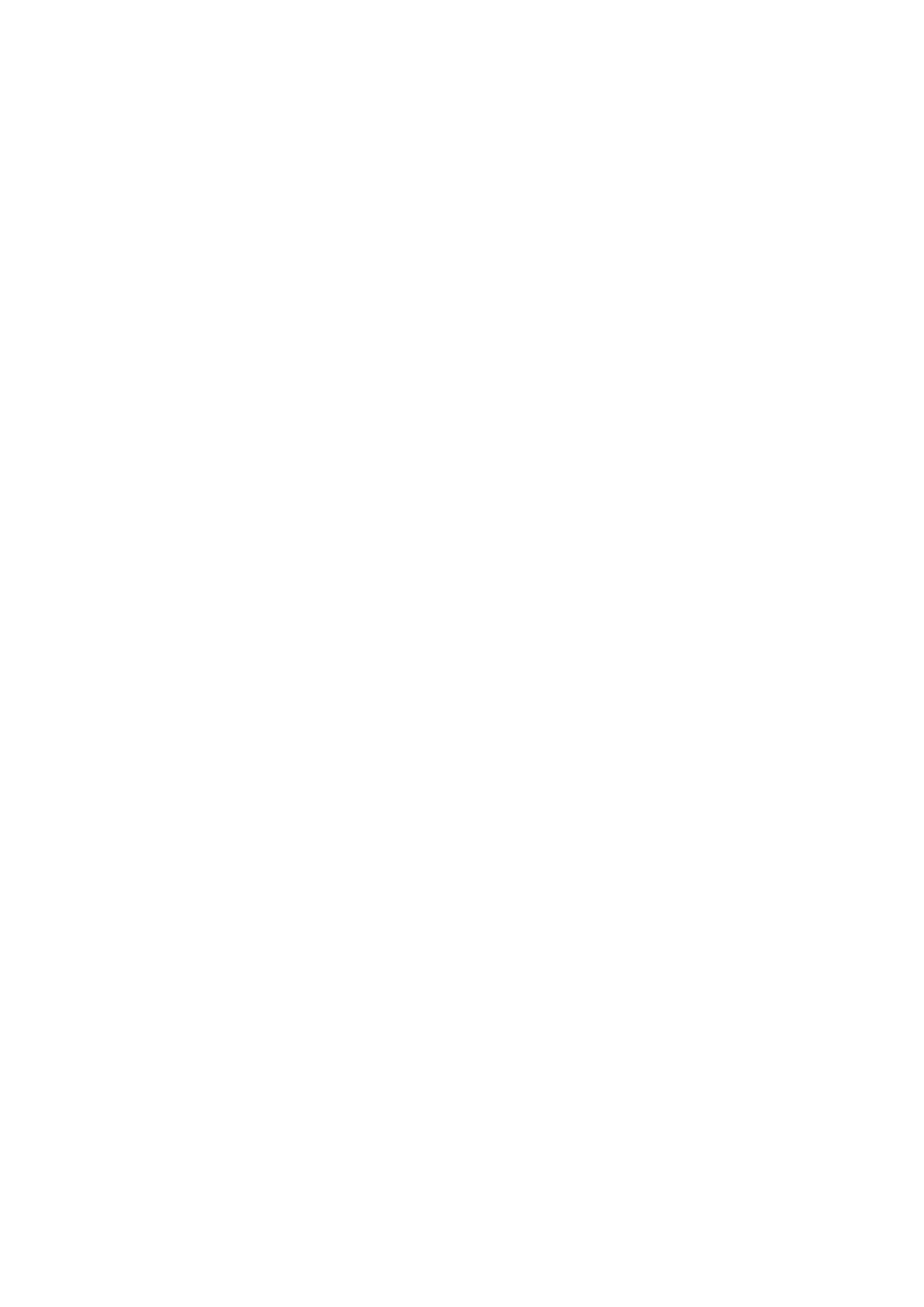# **Contents**

|                                        | Executive summary                                                                                                                   | 5  |
|----------------------------------------|-------------------------------------------------------------------------------------------------------------------------------------|----|
| 1                                      | <b>Introduction</b>                                                                                                                 | 8  |
| $\overline{2}$                         | <b>Pre-recession Bradford, community</b><br>and cohesion                                                                            | 12 |
| 3                                      | <b>Recession and community relationships 22</b>                                                                                     |    |
| 4                                      | <b>Sustaining healthy community</b><br>relationships during recession and<br>a financial crisis: recent policies and<br>initiatives | 31 |
| 5                                      | <b>Responsibility for community</b><br>relationships and suggestions for<br>improving community resilience                          | 40 |
| 6                                      | <b>Conclusions and recommendations</b>                                                                                              | 45 |
| References                             |                                                                                                                                     | 49 |
| Acknowledgements and About the authors |                                                                                                                                     | 51 |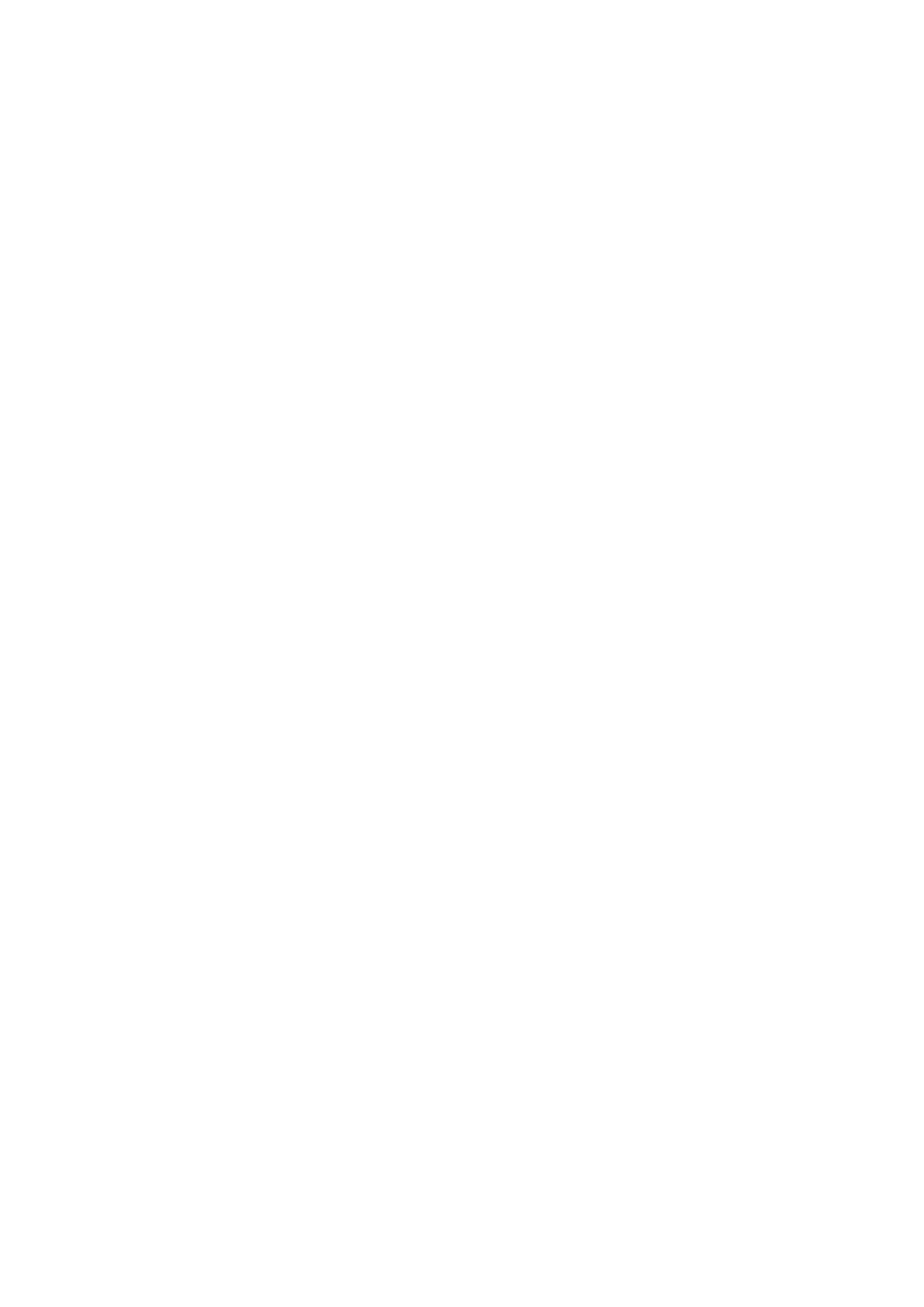#### Introduction

Recent neighbourhood studies have provided evidence on how deprivation and the way in which people connect is important to social cohesion. They suggest that material inequalities can have a negative impact on community relationships. Through discussions with local people, this study explored the links between poverty and community relationships in Bradford. It considered the implications of the recession and spending cuts for those community relationships.

The study used qualitative research methods from February to June 2010 to explore resident and community and voluntary service views on the impact of recession on community life and relationships in Bradford. The research team undertook ten discussion groups to explore residents' views, placing emphasis on the involvement of 'hidden voices'. Participants included, for example, Eastern European migrants, Gypsies and Travellers, the unemployed, older Asian men and women and young white workingclass and Asian people. A deliberative workshop was used to foster service provider discussion of residents' views. In addition, interviews were undertaken with a range of key informant service providers and voluntary and community service organisations.

# Pre-recession Bradford, community and cohesion

Both stakeholders and residents highlighted the problems Bradford faced in 2010. Longstanding issues around deprivation, unemployment and the disaffection of young people were felt to supersede any current concerns over the impact of the latest recession conditions.

Residents expressed a sense of togetherness and collective agency in various ways when describing the significance of the term 'community'. They spoke of local neighbourhoods working together and sharing something together, tolerance, caring and looking out for others and friendship networks. Underlying these accounts was the importance of having freedom of expression and the ability to go about daily life unhindered. Various Bradford communities resented how the area and its residents had become stigmatised by the 2001 riots. This demonstrated a desire to claim back their community identity and cast off stereotypes.

Stakeholders often attributed positive characteristics to the term 'cohesion' in itself, and felt it could in many instances be used interchangeably with the term 'community'. They talked of fairness and equality, shared values and interests, interdependence and neighbourliness, involvement and integration, and working together but accepting difference. However there was an underlying tension over what the term cohesion had come to mean and represent in a policy context. Such a situation illustrates how a policy which has been intended to address a particular problem or concern – the disaffection or exclusion of communities – has in fact had unintended consequences and provoked negative responses amongst those working on the ground.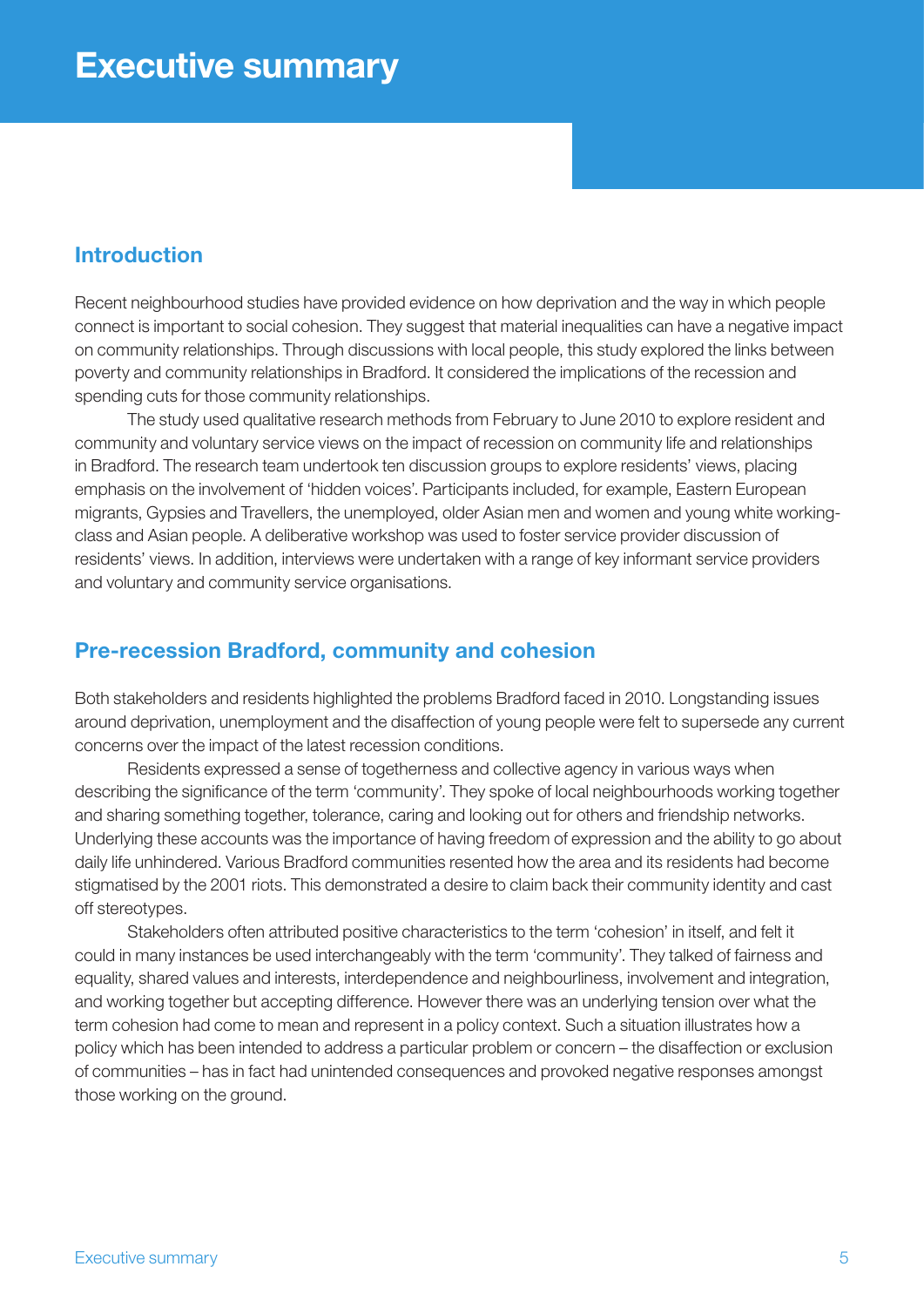# The recession and community relationships

The recession accentuated pre-existing problems in Bradford. As businesses closed down, many locals went to neighbourhood cities to shop and consume. Fewer new businesses were drawn to Bradford and overall the city was increasingly more run down. All this was felt to have contributed to more affluent people leaving the area and it was feared that greater segregation between communities would be a consequence. Pakistani residents had become the dominant community which seemed to be contributing to tensions with other minority communities such as Hindu and White British.

Much everyday community conflict was routine, for example related to noise and nuisance. However, established Bradford residents' accounts of the impact of recession suggested that unemployment and the lack of work opportunities were fuelling resentment towards new arrivals to the area. There were tensions among young people, whose greatest concern seemed to be the lack of jobs. The new arrivals, notably Eastern Europeans, were seen as taking jobs that might otherwise go to established residents. However, migrant workers were also losing jobs and struggling to survive. Unemployed youth were also linked with crime and anti-social behaviour and tensions in relationships between older and younger people. Residents also felt that the labelling of Muslims as extremists, and related hostility, had worsened during the recession.

While the lack of jobs did not help community well-being, the impact of the recession had not been all negative. Some communities had very close family ties and described how they felt very resilient in times of difficulty. Some residents spoke about finding social and financial support through hard times from within their own ethnic community as well as community organisations, emphasising the value of these structures of support to individual and community well-being.

# Sustaining healthy community relationships during recession and a financial crisis: recent policies and initiatives

The attainment of strong and cohesive communities was seen as a key element of Bradford Council's plan for delivering on sustainable community relationships in Bradford. One aspiration was to promote community cohesion as an outcome for Bradford, facilitated by measures to tackle deprivation, discrimination and dependency. Community funding appeared geared towards commissioning services from the community and voluntary sector to help tackle social and economic inequality, foster third sector capacity building and community development activity.

Despite this, there was widespread anxiety among statutory and voluntary sector key informants, as well as some residents, about the climate of spending cuts. In the context of uncertainty about the scale of the cuts, there was also pessimism about the impact on deprivation and community funding. Community funding had been fixed (and so in effect losing value) for several years. People from the voluntary sector described efforts to support it as piecemeal and lacking connectivity, expressing concern about communication with the council. This sense of poor transparency fuelled uncertainty and anxiety about the implications of anticipated spending cuts, including for those sections of the community worst affected by recession.

More positively, mediation services were helping to manage everyday social conflict reflecting a range of disputes involving neighbours. In addition, a variety of initiatives were in place to tackle economic hardship, several developed in response to recession; supporting new and established communities.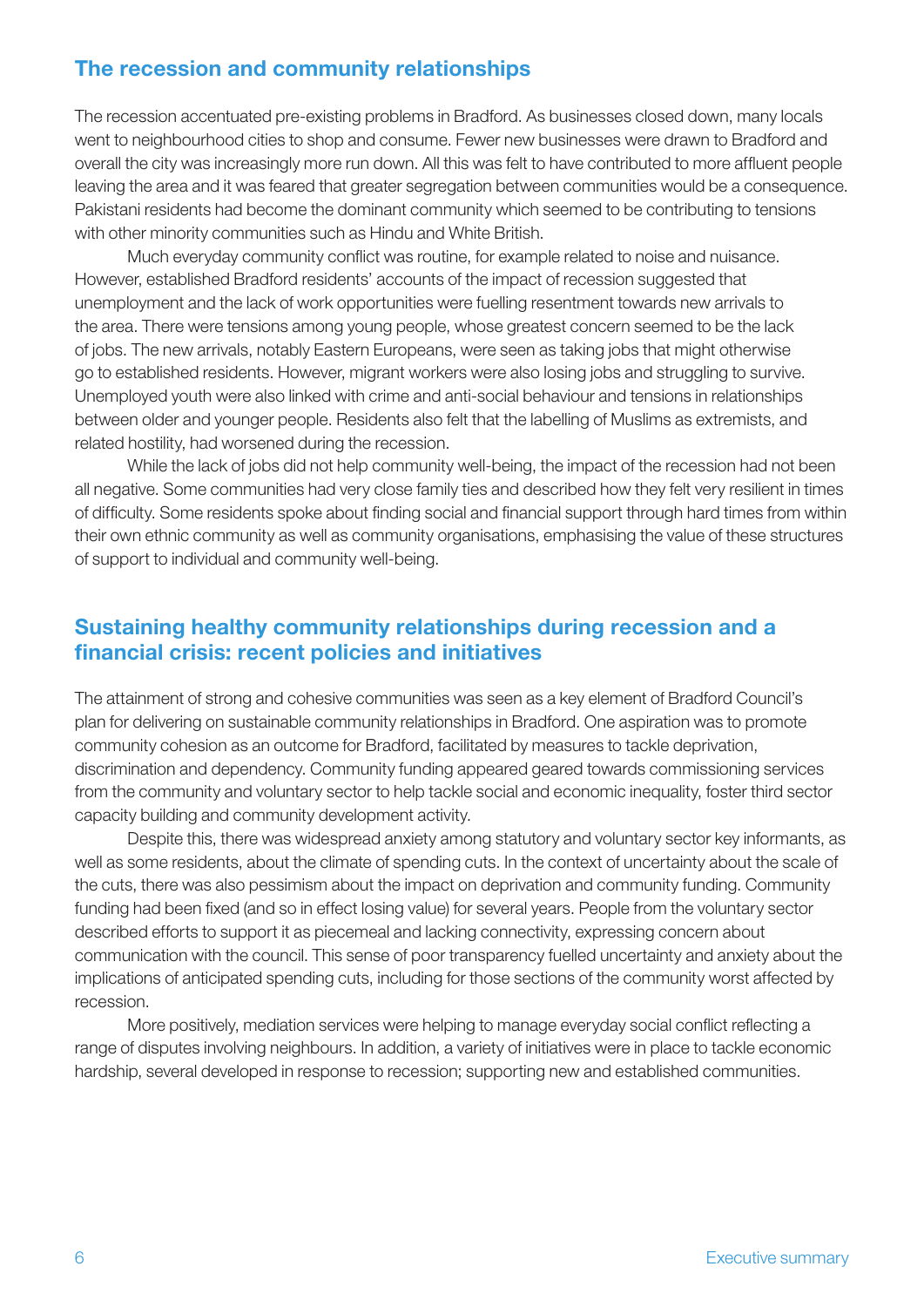# Responsibility for community relationships and suggestions for improving community resilience

A recurring theme in this research was that everyone has some responsibility for community relationships. The research participants had a range of suggestions for improving those relationships. Suggestions included increasing the number of social spaces that everyone in the community could use and the need to tackle problematic segregation and stereotypes of ethnic communities. Participants wanted greater efforts to address anti-social behaviour and more positive alternative activities for young people, including greater emphasis on promoting their life chances. Both ordinary residents and the Community and Voluntary Service participants made a plea for improved service provider communication with residents to address issues around fairness and transparency. It was felt that despite the difficult funding climate, it is important to support the public duty to promote equalities; and monitor discriminatory incidents. Bradford has developed several creative approaches to engage with the community funding squeeze, fostering a sustainable community infrastructure. Participants wanted to build on these efforts. Service providers discussed the need to prepare communities for change heralded by the erosion of public funding. This was felt to be particularly important in a context where there are issues around a lack of community trust in service providers and a sense of lack of community involvement in decision-making.

# Conclusions and recommendations

Joined-up working to support youth employment, recently fostered under the Future Jobs Fund, needs to be built on. A youth unemployment pilot project should be developed to engage local young people and provide urgently needed employment. Several creative approaches have been used during the community funding squeeze to try and develop a sustainable community infrastructure, and alternative ways of working may help maintain and strengthen local resilience by building on community partnerships. Such increased co-operation might integrate the voices of hidden and disadvantaged communities. Community mediation agencies need to explore the scope for volunteers to have a greater role in preventing community disputes and tensions from escalating in the difficult financial and economic climate.

The research team came across examples of creative thinking in cohesion-related initiatives. Ongoing evaluation of the costs and benefits of such initiatives, supporting the sharing of good practice, will help achieve recognition of their value as a lever for bringing communities together.

Service providers could do more to communicate policies and initiatives to Bradford residents to make them aware of myths, as well as harsh realities, around the distribution of resources, recognising the role of the press and media and the need for good news stories and positive messages. Greater co-ordination of this activity across service providers would be helpful, and the development of a communications tool-kit might support this process. Given voluntary-sector concerns about communicating with statutory providers, there needs to be ongoing evaluation of the effectiveness of new structures for engaging with the voluntary sector and the representation of and engagement with more groups whose voice might not usually be heard.

Continued efforts to tackle disadvantage, discrimination and poverty traps are needed. Bradford Council has introduced a range of measures to tackle economic hardship. These interventions need to be prioritised despite the climate of spending cuts, and efforts at developing joined up working need to be intensified. Youth unemployment, alienation and segregation needs to be addressed.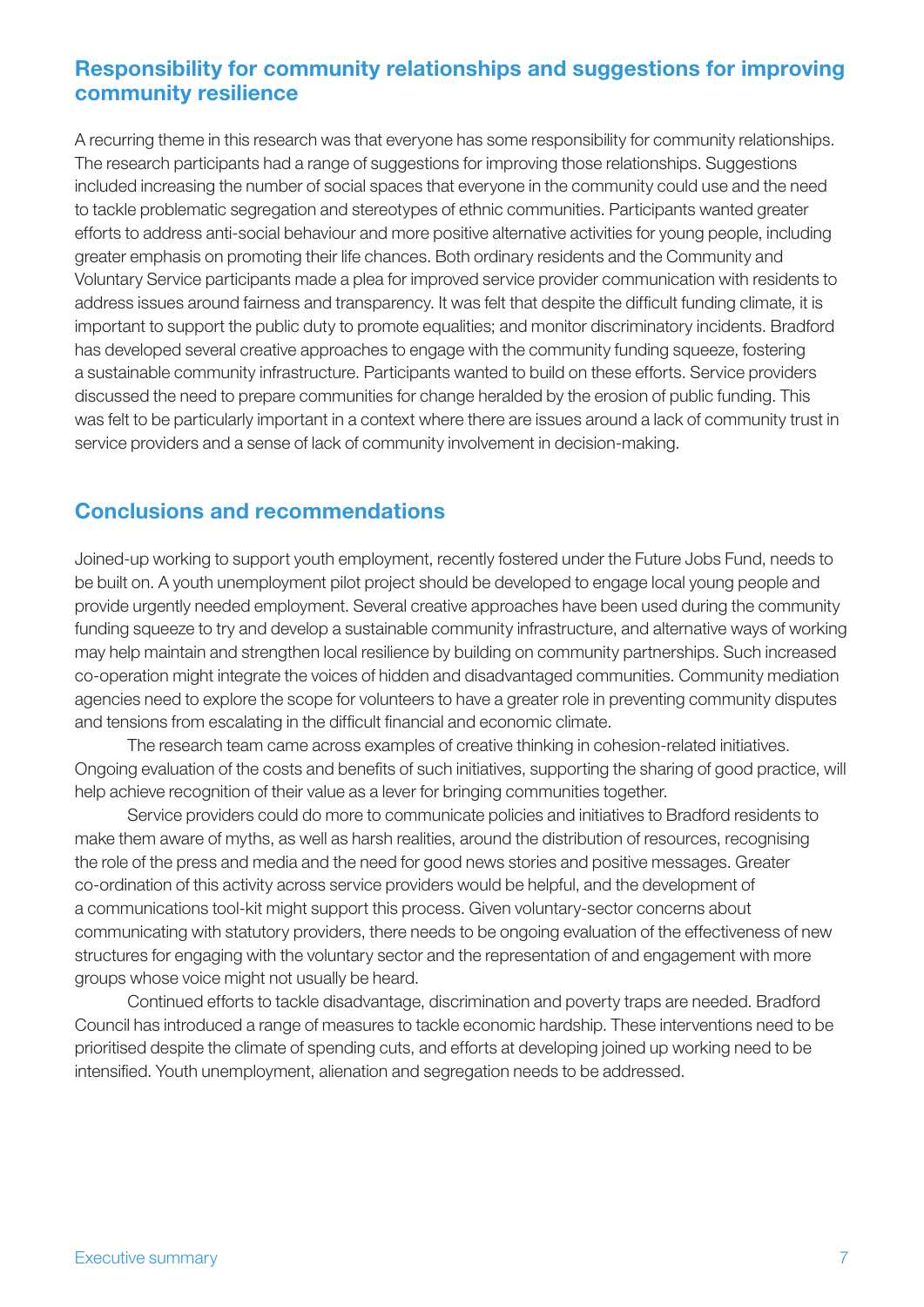# 1 Introduction

Recent neighbourhood studies have provided evidence on how deprivation and the way people connect is important to social cohesion (Hudson *et al*., 2007; Hickman *et al*., 2008). They suggest that material inequalities can have a negative impact on community relationships. Racialised resentment fuelled by a lack of resources can lead to 'victims' blaming 'victims' across disadvantaged groups (Hudson *et al*., 2007). With the global recession leading to a sharp rise in unemployment nationwide there is valid concern about the impact on the growth of the British National Party (BNP) and its capacity to exploit racialised discourse on unfairness in multi-ethnic areas (Kaur-Stubbs, 2008; Garner, 2009).

While the relationship between new and established communities is a strand of concern, the language of 'social' cohesion is used in the chapters that follow to reflect the range of social divisions in everyday lives. Age, class and gender as well as ethnicity, migration and faith are all pertinent to community relationships and life chances.

The research on which this report draws began against the backdrop of economic recession and concerns about the impact that this would have on already disadvantaged areas of the country. One such area is Bradford, where around one third of its 30 wards is within the 10 per cent of the most disadvantaged areas in the country. Areas like Bradford have been trying to address long-term issues of regenerating an industrial structure ravaged by the loss of textile and engineering industries. These job losses have disproportionately affected minority ethnic, particularly Pakistani, communities, living in innercity areas (Alam and Husband, 2006). The onset of recession in 2008 has brought further pain, with a Bradford unemployment count higher than the national average, and even more so in the more deprived neighbourhoods (www.statistics.gov.uk).

While these developments raise questions about the sustainability of community relationships, it should also be remembered that social conflict does not automatically need to be feared (Sennett, 1998, cited in Weatherell, 2007). Gilchrist argues that 'cohesion is not about the absence of conflict, but rather a collective ability to manage the shifting array of tensions and disagreements between diverse communities' (Gilchrist, 2004, p. 6). This observation implies that recession calls for a greater focus on community relationships as well as management of the economic crisis. The 'creative connections' across communities that can be fostered by community workers and other agencies (Hudson *et al*., 2007) perhaps become even more important.

In synthesising key themes to date from a ten-year programme of research that has taken place in Bradford since 2004, Farnell notes that there is:

*… a large degree of commonality in the lives and experiences of those with different ethnicities, religions and cultures. Purposeful activity, decent earnings, finding appropriate housing, feeling safe in the neighbourhood and entertaining hope for family and the future are important for everyone. (Farnell, 2009, p. 2)*

Farnell (2009) argues that a firmer foundation on which cohesion may be built is by finding connections between disadvantaged groups. While he appeals for 'a narrative in common' to be given the space to come to the fore, local people and institutions are grappling with these issues in a complex policy context. The Government response to the July 7 bombings in London and the War on Terror is a defining feature of this (HM Government, 2007), with signs that Muslim communities and groups are feeling stigmatised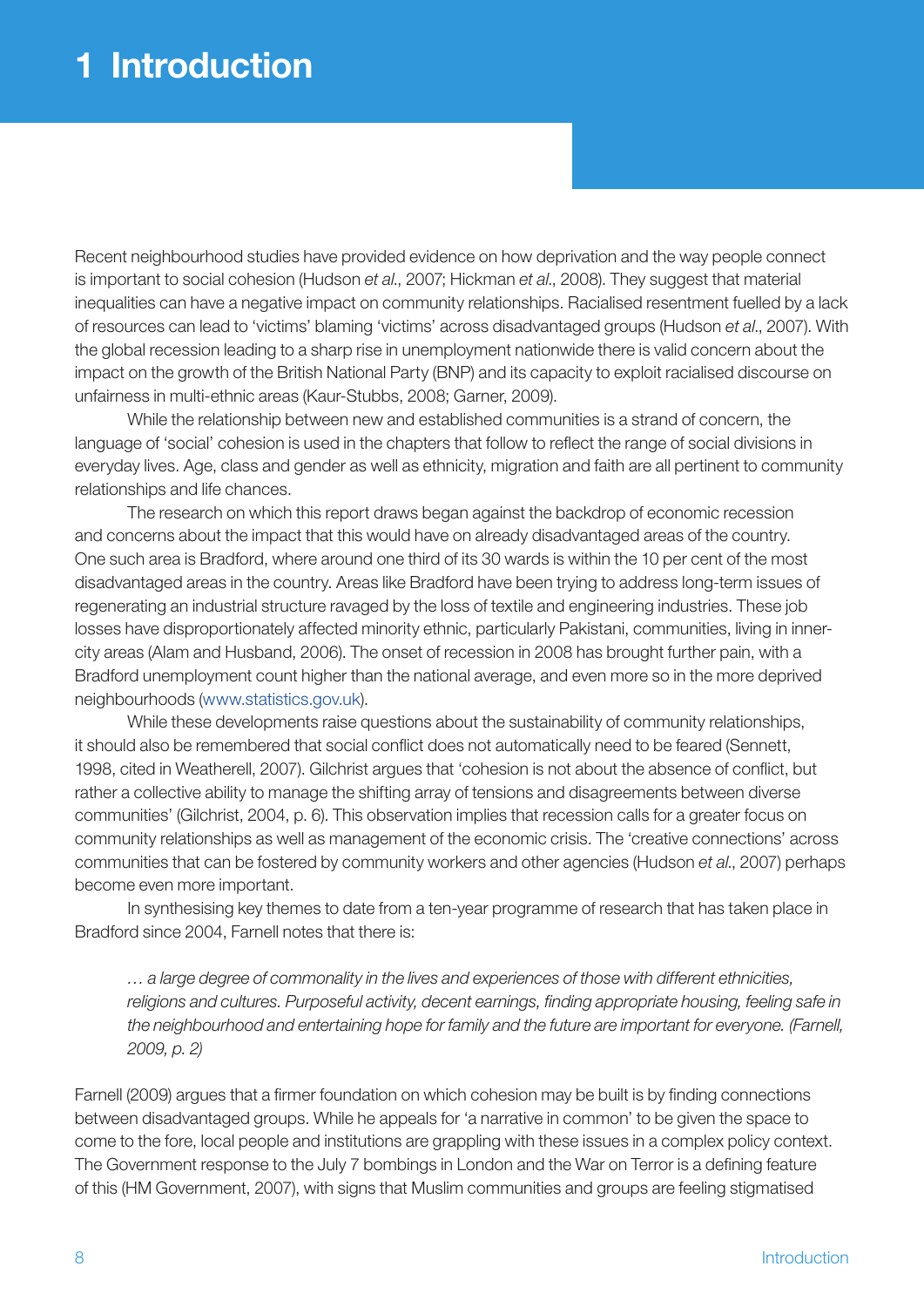(Farnell, 2009; House of Commons Select Committee, 2010). The report of the Commission on Integration and Cohesion (CLG, 2007a) emphasised that cohesion is something that should be built locally, and partnership working by faith communities is being encouraged (CLG, 2008). This desire for partnership working is also evident in the Compact codes of good practice on relationships between statutory agencies and the Black and minority ethnic (BME) and non-BME third sector (Bradford Building Communities Partnership, 2004; *Compact*, 2009). The duty on statutory agencies to involve communities in local decision-making aims to create a culture of engagement and empowerment in local areas (CLG, 2008b).

There is more change to come. In May 2010, a new coalition government was elected. Alongside plans for substantial public spending cuts, there is an emphasis on reducing the centralisation of government and dispersing power in promoting 'the radical devolution of power and greater financial autonomy to local government and community groups' (HM Government, 2010, p. 11). Using the language of the 'Big Society', the Government is stressing the importance of social action and the need to support the 'creation and expansion of mutual cooperatives, charities and social enterprises, and enable these groups to have much greater involvement in the running of public services' (HM Government, 2010, p. 29).

# Research aims

In this evolving context, the research sought to improve understanding of the current and longer-term implications of recession in Bradford for community relationships, fostering dialogue and action. The main research questions that it sought to answer were:

- In what ways is the recession (a) bringing communities together to find collective solutions; or (b) exacerbating tensions across ethnic, religious, generational or other boundaries?
- What are the views of local people and agencies on the likely longer-term social implications of recession on community relationships in Bradford?
- What initiatives and policies are in place to support community relationships through recession (aims, outcomes, strengths, weaknesses)? Are these consistent in approach?
- What is the third sector's role and is it being adequately supported?
- What suggestions do local people and agencies have for improving community relationships and cohesion? What practical actions and policies could be developed to tackle the longer-term implications of recession in relation to community relationships? What is the basis for those suggestions? In what ways do they build social connections and solidarity?

# Research design and methods

The research was underpinned by a definition of social cohesion that recognised that it is both about the quality of community relationships and the material equality underpinning them.

In undertaking the research the Policy Studies Institute worked in partnership with Voice4Change England (V4CE). V4CE is a national policy body dedicated to strengthening the BME third sector as a force for change, for a large network of BME third sector groups. It provides co-ordinated policy advocacy for BME groups at local, regional and national levels to all types of policy-makers. V4CE's aim is to influence the climate where BME third sector organisations secure funding, strengthen their performance and demonstrate their contribution to civil society.

The research had an iterative methodology with four stages that were undertaken from February to October 2010.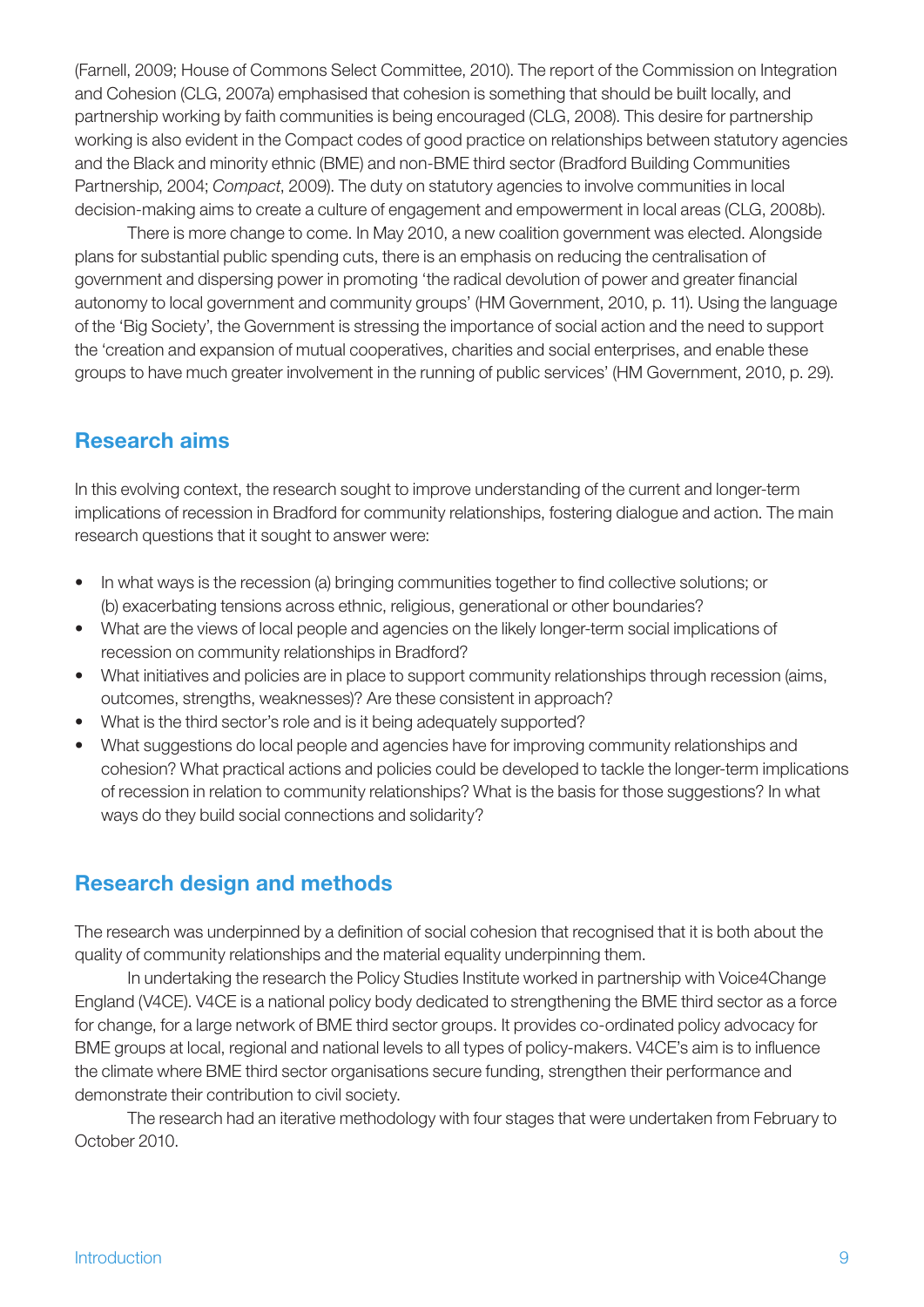#### Stage 1: Key informant interviews

Eighteen key informant interviews were undertaken with key actors and stakeholders, from the voluntary and community service (CVS), Bradford City Council (including community development workers) and Bradford Community Mediation. Using a mixture of face-to-face and telephone interviews lasting approximately one hour, the main aim was to explore the local context, including:

- perceptions of the impact of recession on community relationships and cohesion;
- initiatives and policies in place to support community relationships through recession, including partnership working;
- reflections on earlier recessions, issues raised and lessons learned;
- feelings about the impact of the recession in the longer term.

# Stage 2: Focus groups

The next step in the research involved running a one-day community event conducting focus groups, with an emphasis on the participation of ordinary residents as well as community groups. The aim was to provide space for the airing of hidden voices normally outside of established channels of communication. V4CE had fostered links with a number of minority ethnic organisations in Bradford, allowing them to enlist the help of key stakeholders active in the community. The research team also drew on *The Bradford Community Guide* (JRF, 2009) and information provided by key informants, deploying snowballing techniques.

Topic guides were drafted drawing on findings from Stage 1. Facilitators aimed to strike a balance between probing on specific topics and encouraging the group to talk among themselves. In so doing they explored personal and collective experiences and views of recession and community relationships and the basis for these views.

To engage with hidden voices, focus group participants from inner-city Bradford and Keighley were recruited from a diverse range of backgrounds. Some of the Bradford residents participated in a one-day community event in Bradford city centre and the remainder at community organisations used by participants. People from the following backgrounds participated:

- older women:
- older Asian men:
- young white working-class men and women;
- young Asian women (teenagers);
- members of a Hindu family;
- unemployed people;
- Polish Eastern European migrants;
- Slovakian Eastern European migrants;
- Irish Gypsies and Travellers;
- community groups including BME organisations.

Focus group facilitators probed participants on a range of issues, including:

- their likes and dislikes about living in their neighbourhoods;
- in what ways they felt that the recession was and was not having an impact on their everyday lives;
- perceptions of who has/should have a role to play in nurturing community relationships, and how;
- priorities for action, with respect to the local, regional and national levels, including the voluntary and community sector, community workers, local and national government.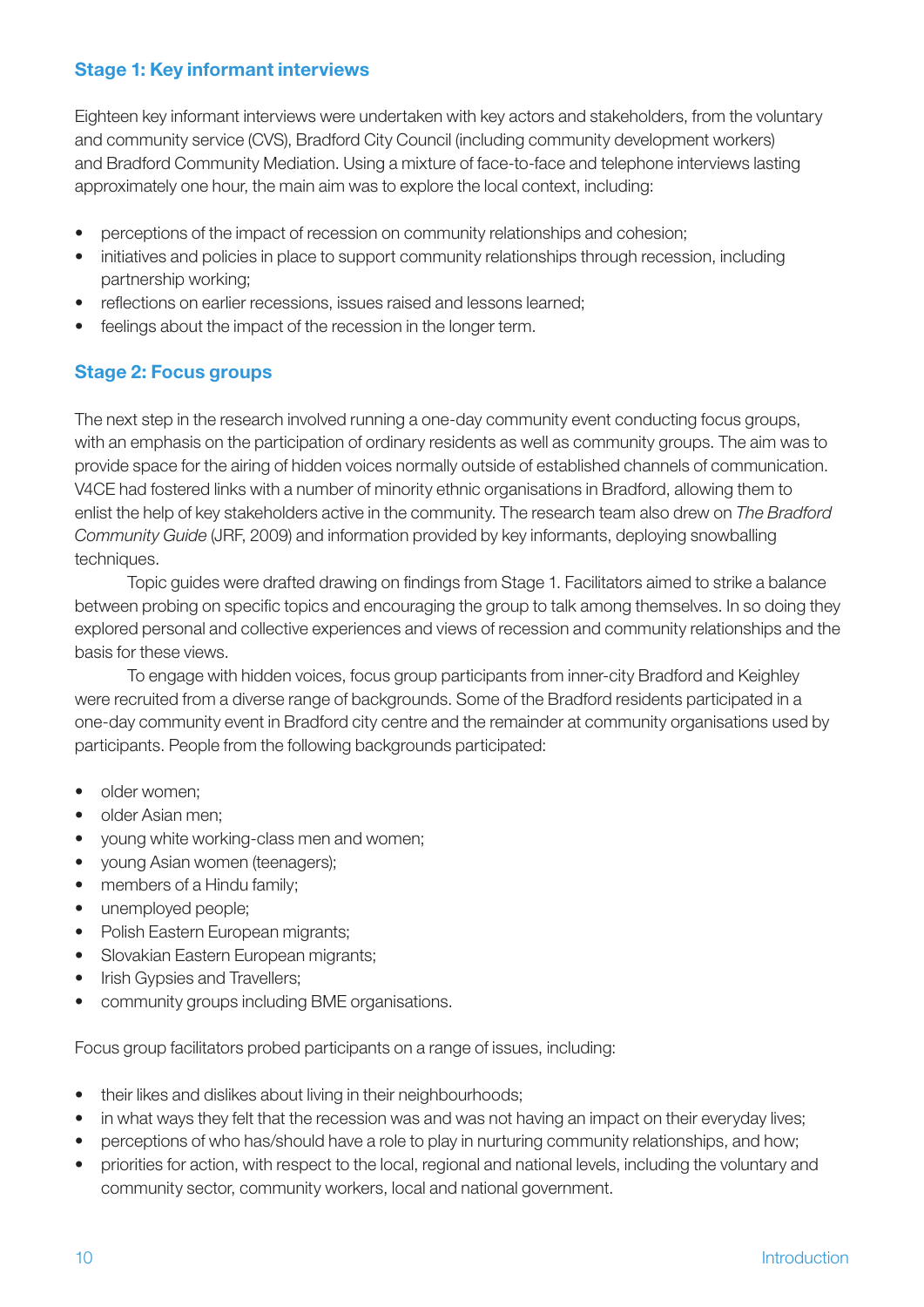#### Stage 3: The deliberative workshop

The main findings from the earlier stages of the research fed into a half-day deliberative workshop. Deliberative workshops are discussion forums designed to bring together different social groups, reflecting the wider community. They aim to facilitate a dialogue in order to share experiences and identify areas of commonality and agreement. The workshop aspired to draw on the concept of 'linking capital' (Gilchrist, 2004; Furbey *et al*., 2006, p. 7) derived from the links between people or organisations beyond peer boundaries, cutting across status and similarity and enabling people to exert influence and reach resources outside their normal circles.

In practice, focus group participants either declined to attend the workshop or were unable to attend. Thus the links between people or organisations beyond peer boundaries that the workshop aimed to achieve was achieved by the research team conveying views collected at Stage 2 via a presentation of emerging findings at the start of the workshop. The workshop participants were composed of a range of stakeholders from service providers, including Bradford City Council, and the community and voluntary sector.

Participants discussed key themes arising from the focus groups within a workshop design tightly linked to the research questions and emerging findings. The workshop deliberated on practical actions and policies that might have a tangible impact on community relationships.

#### Stage 4: Senior stakeholder event

Finally, a half-day seminar was organised by the Joseph Rowntree Foundation (JRF) involving senior stakeholders and the four research teams that were part of the Foundation's strand of work exploring issues related to recession in Bradford. This provided senior stakeholders with an opportunity to engage with the research findings and draft recommendations prior to finalising the research reports.

# Structure of this report

Chapter 2 summarises participants' perceptions of Bradford prior to recession. It looks at the key areas of Bradford's location and standing in relation to neighbouring cities such as Leeds, the local economy, jobs and unemployment, the challenges faced by young people as well as Bradford's changing demographic composition as it has become host and home to successive new communities. The chapter also considers the meaning of community from the perspective of residents as well as the significance of cohesion for stakeholders.

Chapter 3 explores research participant perceptions of the impact of recession on everyday lives, exploring positive and negative accounts from the range of voices that engaged in the research.

Chapter 4 explores what various Bradford stakeholders were doing to sustain community relationships during the recession, which also involved engaging with pre-recession issues. As well as reviewing recent policies and initiatives, it considers the impact of the financial crisis and actual and planned reductions in public spending.

Chapter 5 considers the research participants' views on who has responsibility for community relationships before going on to consider suggestions for improving community resilience.

Chapter 6 outlines the main conclusions from the report and recommendations.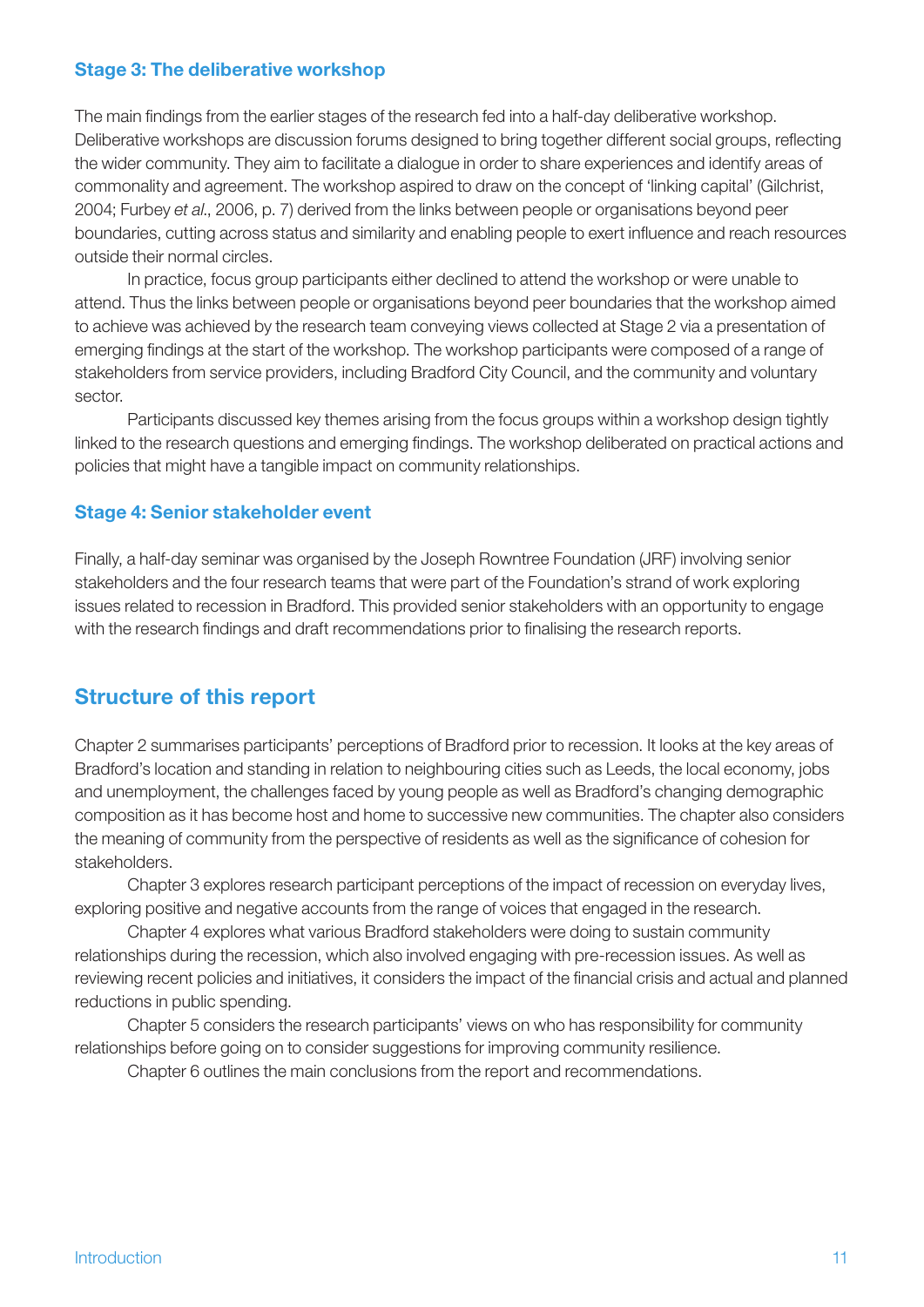# 2 Pre-recession Bradford, community and cohesion

# Introduction

This chapter first summarises respondents' perceptions of Bradford prior to the recent recession. The key areas highlighted are Bradford's location and standing in relation to neighbouring cities such as Leeds, the local economy, jobs and unemployment, the challenges faced by young people as well as Bradford's role as host and home to successive new communities. The latter sections go on to look at the meaning of community from the perspective of residents as well as the significance of cohesion for stakeholders.

# Pre-recession Bradford

#### Bradford as a host to new communities

Bradford has experienced considerable demographic change as a city that has historically hosted the arrival of successive new communities of immigrants from all over the world. By 2001, one quarter of Bradford's population consisted of BME communities, of which 20 per cent was Asian or Asian British, 1.6 per cent was Black or Black British, 1.9 per cent described themselves as mixed race, and 1.1 per cent was Chinese or 'Other' (Census 2001). In turn, the terrain of the city has transformed. As described by one Hindu family, the "church is now a mosque" as neighbourhoods have become predominantly Pakistani and the affluent middle classes have moved out.

As Bradford has become increasingly culturally diverse, "pecking orders" have been observed forming between communities. Tensions have arisen with the arrival of the new European Union (EU) communities and the established Asian community in Bradford: "There's something about communities establishing themselves and whatever that host community is seems to forget what it experienced in its time" (Bradford City Council key informant). As a consequence, the newer Eastern European communities have suffered discrimination and prejudice as they are perceived as "disreputable" and "lowering the tone" in the eyes of the older communities who "have been here a long time, have got themselves quite well established" with increasingly skilled jobs and therefore a better standing in the community (community and voluntary sector focus group).

#### Location

Bradford is perceived to suffer as a city due to its close proximity to Leeds. Money is spent outside of Bradford as people go to nearby Leeds to shop, eat out and go for nights out. Participants talked about the large numbers of people commuting from Bradford to Leeds for work, with the numbers commuting into Bradford being tiny in comparison. Those who do work in Bradford live in the surrounding towns and cities such as Harrogate or Sheffield, ultimately curtailing Bradford's opportunity to develop as a city: "They work in Bradford but they live somewhere else" (young people focus group). Such a situation was described by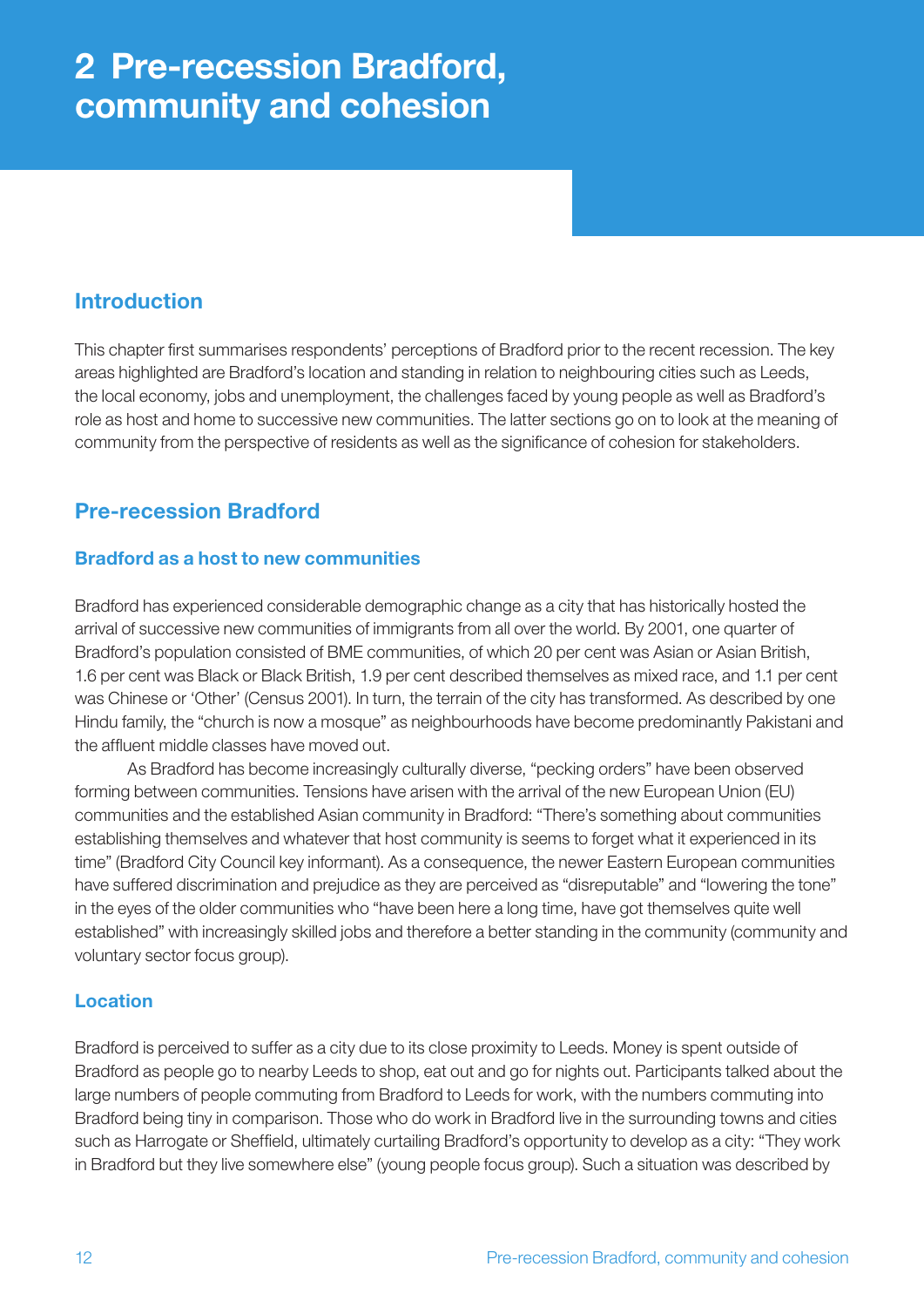a key informant as leading to the city suffering by comparison, and lagging behind others in terms of work opportunities, amenities and economically, even prior to the recession.

#### Local economy

As Bradford's textile industry has declined, local people have sought employment in other cities. A group of older Asian men reflected: "What we used to do, those jobs don't exist anymore" (older Asian men focus group). Markets started disappearing long before the current recession; however, Bradford has seen the rise of large numbers of small to medium-sized businesses, the majority of which are owned by the BME community. Alongside the perception that the money young people earn in Bradford is spent in Leeds is the view that big companies have chosen to invest elsewhere. Some of the local older Asian men speculated that firms avoided locating to Bradford because of its past reputation for riots and community tensions.

So the city is perceived to lack the large companies such as Corus which employ a significant proportion of the local population: "We're not like Rotherham which is a relatively small city that's lost a huge employer on its doorstep – we have lost larger employers but not of that magnitude" (Bradford City Council key informant). However, Bradford is home to well-known brands such as Morrisons and Hallmark Cards. Bradford did not go "down the same path" as Leeds, refurbishing old warehouses when the buy-to-let market was robust instead of building large volumes of new flats, many of which would remain empty as the economy weakened (Bradford City Council key informant).

The above factors have led to an overall feeling of a lack of investment in Bradford. Participants talked of projects starting then stalling, for example a new shopping centre which remains a "rubble site" after eight years because the investors ran out of money (young people focus group). There was a perception that the city centre had been affected in the last ten years, leading to a situation where "Half the town centre is shut" (community and voluntary sector focus group). Another observed change is the closure of local pubs, particularly in Muslim areas, and a linking of this with previous social unrest:

*When the riots were happening in the nineties often pubs were attacked, some were burned down and I think it really marked a shift in the culture of Bradford. (unemployed focus group)*

The city centre lacks a coherent hub and the lack of investment has led to a loss of pride that is reflected in the way the area is treated. Participants described seeing mattresses and discarded furniture lying around. Inner-city Bradford is perceived as particularly vulnerable to such deterioration as the middle classes have left for the suburbs.

#### Jobs

Historically, unemployment has been a 'big issue' in Bradford. In 2008, 7.3 per cent of the population was registered unemployed, compared with the national rate of 5.7 per cent (ONS National Population Survey 2008). Research participants perceived the problem to have worsened as larger firms based in cities such as Leeds and Manchester attract and employ Bradfordians (community and voluntary sector focus group). Bradford has developed a modern customer service low wage economy. At the time of the fieldwork, companies such as  $\mathrm{O}_2$ , HSBC, Ventura, Direct Line, Green Flag and Winton Insurance employed staff to work in their call centres. The unskilled but at least permanent or long-term jobs offered by the textile mills have been superseded by short-term contracts based on working flexible hours.

Now, the "undesirable" jobs are taken by Eastern Europeans "just like the South Asians did when they first came". Nevertheless, tensions arise when immigrants are perceived to be "taking our jobs", yet they are often taking the work that no one else wants to do (community worker), a theme that will be returned to in the next chapter. Those who have trained and re-trained appear to be no better off due to the shortage of skilled labour, as demonstrated by a young man who had worked in the car industry: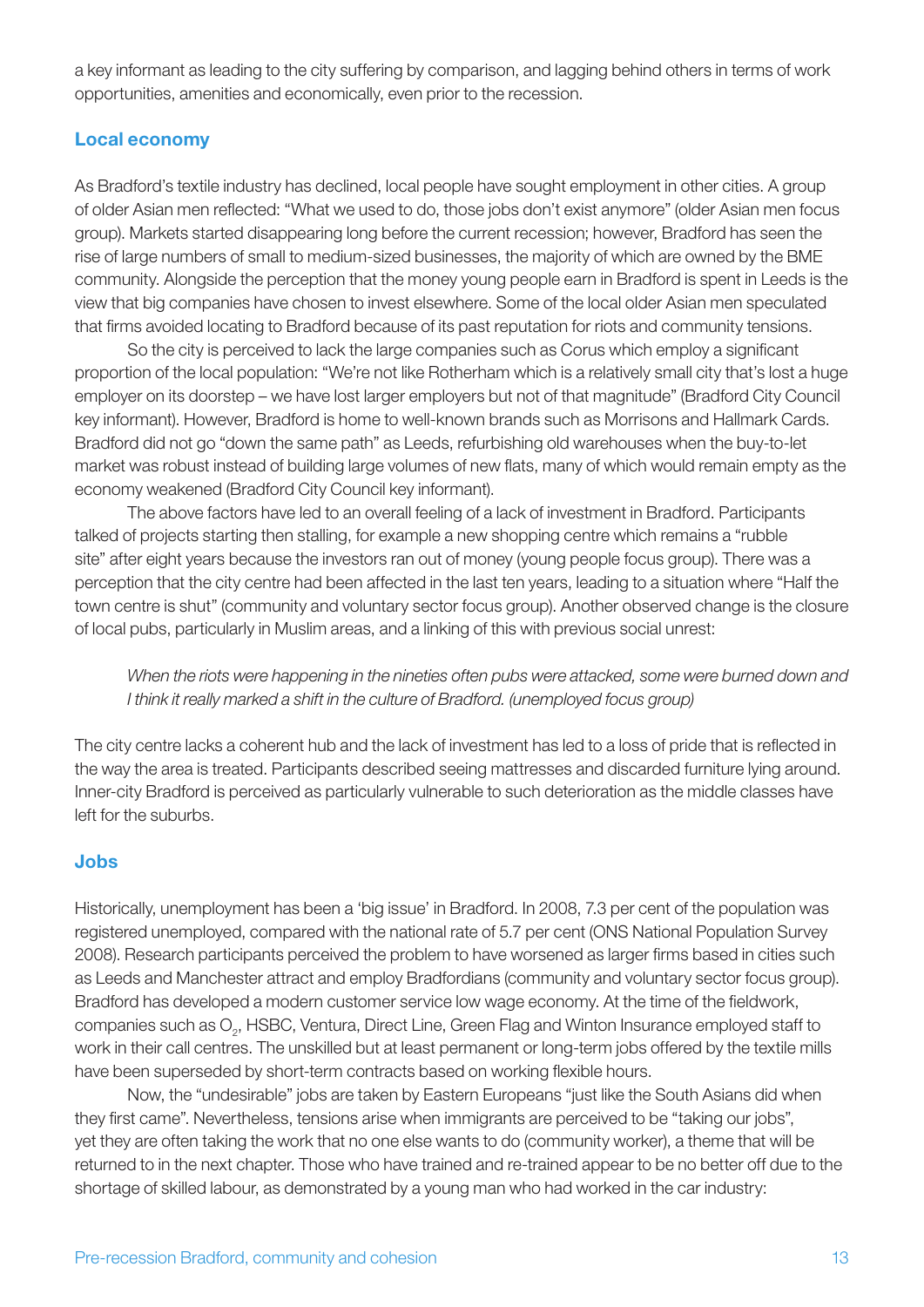*I got a modern apprenticeship … they replaced us all with robots…. So then I turned to butchery, did five years on the job training, got qualified and that and now that's all gone down the pan. (young people focus group)*

### Young people

Young people in particular seem to be disproportionately affected by the problems of an ailing local economy and related joblessness, which was highlighted as an issue by many participants. They were perceived as not benefiting from Bradford's schools and colleges as they often failed to reach their potential and get good qualifications. Even highly educated young people were seen to be stigmatised when applying for jobs outside of Bradford because of the city's history of tensions and riots:

*… when a young person from our area applies for a job in London and employers see Bradford 5 [postcode] written on his application, they decide against his application. (community and voluntary sector focus group)*

Such conclusions are corroborated by recent research showing evidence of postcode bias (Nunn, *et al.*, 2010). Participants discussed how young people were increasingly seeking work outside of the city because of the lack of jobs, and when they felt stuck and frustrated, for example, being involved in gang culture and selling drugs to get 'easy money'.

The young people participating in the focus groups often expressed feelings of being stigmatised and alienated from mainstream society. At the same time, older people tended to distrust younger people, viewing those closer in age to them to be friendlier. When asked about the future of their community, an unemployed respondent expressed their concern over younger generations:

*… I see young people in their twenties living in really quite segregated communities and I also […] hear about a lot of violence and they are the next generation, they'll be looking after me when I'm old you know, so I feel a little bit frightened about being looked after by people who are very intolerant of difference. (unemployed focus group)*

### Similar challenges pre- and post-recession

Pre-recession Bradford, albeit in the context of a buoyant UK economy in recent years, has faced particular challenges due to rapid demographic and economic change, a depressed job market and generational and racial tensions. Levels of deprivation are among the worst in the country, particularly in central Bradford (www.statistics.gov.uk/articles/RegionalTrends/RT41-Article 3.pdf). For some communities such as Gypsies and Travellers, a sense of exclusion and alienation is a recurrent theme regardless of any changes felt as a result of the deepening recession. Alongside these factors, participants also talked about intensifying demand on health services and were concerned that emergency care was becoming less accessible. Health inequalities issues were also raised, with Asian communities in Bradford dying on average 20 years earlier than their white counterparts as depression, stress, hereditary disease such as coronary heart disease and diabetes take their toll. Indeed, recent data on health inequalities reveals that the North East, North West and Yorkshire and the Humber have lower life expectancy and higher mortality rates from cancer, respiratory and circulatory diseases and 'all causes' compared to the England average (ONS, *Regional Trends 42*, 2010). To sum up the sentiments of many of the views expressed:

*Bradford has never started off from a very good starting point in the first place regarding the economy, economic well-being, prospects [and] opportunities…. (community and voluntary service key informant)*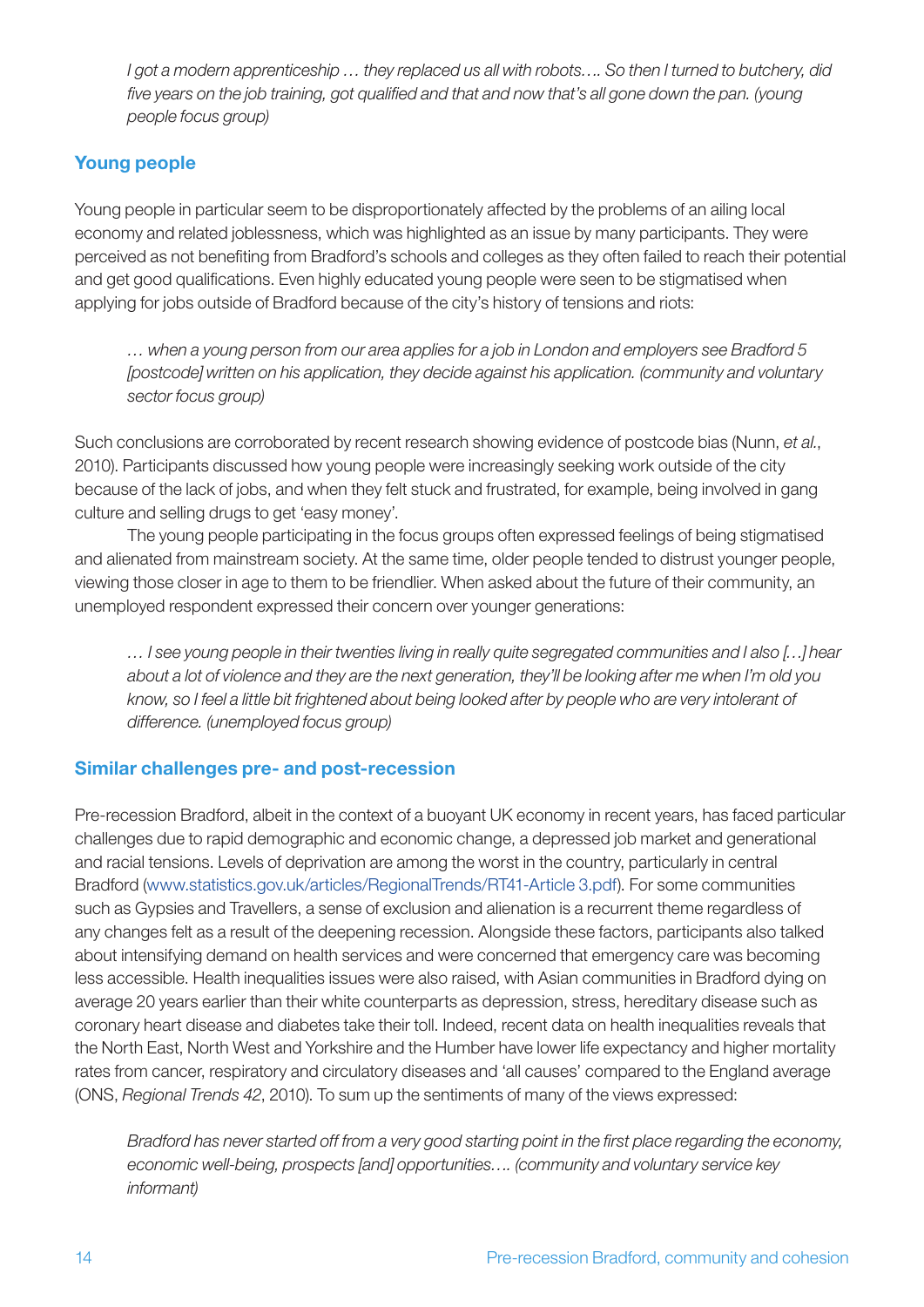# Meaning of community: ordinary residents' perspectives

When asked what the term 'community' meant to them, focus group participants drew on their own experiences, revealing how a sense of collectiveness could be understood in various ways. A group of older Asian women appeared to view community in a very broad sense, suggesting it encompassed all who they came into contact with irrespective of culture, religion or age: "I belong to Bradford now! I put my foot down and that's it!" (older Asian women focus group). In similar terms, an unemployed respondent talked of a community as a local neighbourhood, "working together, sharing something together […] and all cultures being involved" (unemployed focus group). Others tended to view communities as a collection of different groups, such as friends and family. A sense of belonging was very important, and appeared to be applicable in multiple contexts. One young man talked about going to see his football team:

*Old Valley Parade on match day […] because you can shout at referee and not get locked up for it, know what I mean? (young people focus group)*

Community for others involved caring and looking out for others, and knowing that this would be reciprocated:

*[You] care about the neighbours, you know, so if you live in the street, so the neighbours care about you, because if they see someone which they've never seen before they phone straight away the police. (Eastern European migrants focus group)*

A sense of interconnectedness could define a community, whereby those who are grouped together are inevitably affected by the same events:

*It may be religion, it may be colour, it may be language, language has a lot to do with it, but a community may be geographical […] if somebody's house is on fire, real fire, if you are not careful yours can be on fire as well. So you help that person. (community and voluntary sector focus group)*

For a group of older Asian men, a sense of ownership over their area and people defined their sense of community, comprising the people they knew and could talk to. For them, Bradford is "very much our village", allowing them to lead their lives freely:

*Wherever we go in Bradford, we are not afraid. Because we know that all of us are Pakistanis around here.[…]*

*Yes – we can walk around here as we walk around in Pakistan. We can easily wear salwar kameez.[…]*

*[…] where we live now in BD5, no Asian used to come here to live.[…] But now we have mosques, our own community centres, even our own schools – we have Islamic schools where Muslim girls study. (older Asian men focus group)*

Others offered a more multi-layered definition of community. An unemployed respondent described how their personal sense of community was based on friendship, yet a community could function as long as people worked together despite their differences:

*… whether or not they like each other.[…] You might not like them but you still work together because you share the same resources, you share the same problems in the same area because I think the*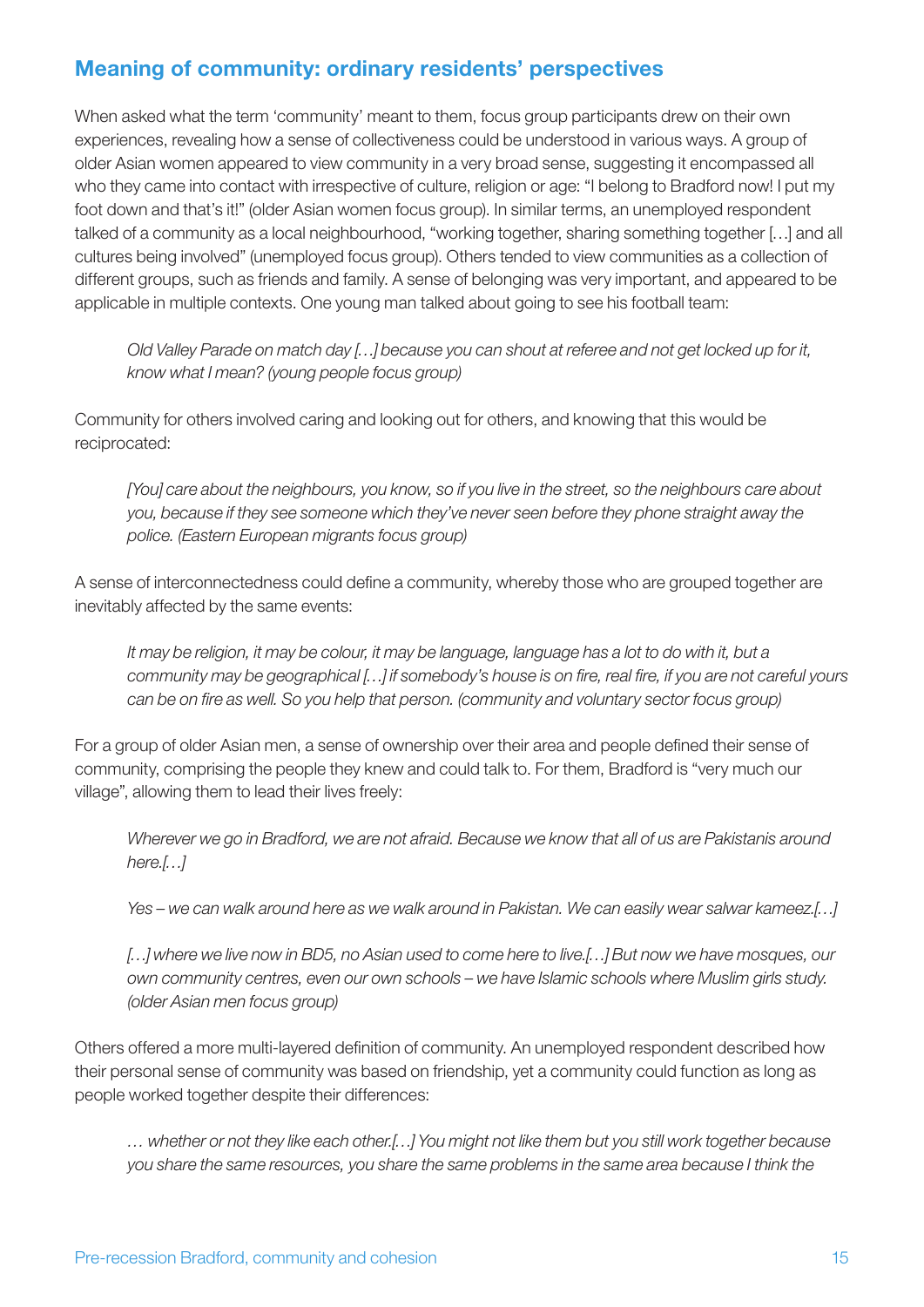*community that I experience is a friendship community which is a bit different. (unemployed focus group)*

Communities may have shared interests, beliefs or cultural norms, yet rather than being static they exist as dynamic and shifting entities:

*… everybody has their own perceptions, own way of living and that is why communities can never be homogenous, it changes every day. (community and voluntary sector focus group)*

Membership of a community can be at the exclusion of wider society, as evidenced by the views of participants from the Gypsy and Traveller community. They conveyed the need to feel that they are in a safe environment, and safe with their community, with no mixing:

*… when a settled community doesn't trust the Travellers it works both ways, the Travellers don't trust the settled community as well […] because they've been badly treated over the years… (Gypsies and Travellers focus group)*

Belonging to a particular community could provide a sense of support and security with less of a sense of exclusion, for example, a context in which people can go to their place of worship with any problems:

*I think the community that we live in now is close enough that we can go and offload to the community members and action … yes feel safe. (Asian teenagers/young women focus group)*

However, living in a community described as a 'tightly knit' family can have its disadvantages:

*… if you have a problem with somebody because you live so close like half of Keighley know you, you know, your little feud between each other. (Asian teenagers/young women focus group)*

Participants demonstrated how a sense of community could be felt and understood in a myriad of ways. Underlying the connectedness, caring, ownership, friendship, shared interests, beliefs and cultural norms described in people's accounts was the need for freedom of expression and ability to conduct daily lives without fear or threat. Community relationships could be expressed both in terms of race relationships but also in terms of multiple identities expressed through different cultural heritages and lived experience. A sense of community and therefore common experience does not translate into a static state but rather a constantly shifting, dynamic entity, changing over time. The following section goes on to look at the meaning of cohesion for stakeholders.

# Meaning of cohesion: stakeholder perspectives

In a recent report looking at Muslims and community cohesion in Bradford, there was found to be little consensus on the meaning and application of community cohesion (Samad, 2010). When asked what the term 'cohesion' meant, the key informants interviewed for this project talked of fairness and equality, shared values and interests, interdependency and neighbourliness, involvement and integration, and working together but accepting difference. Such multiple meanings and facets of cohesion are explored below.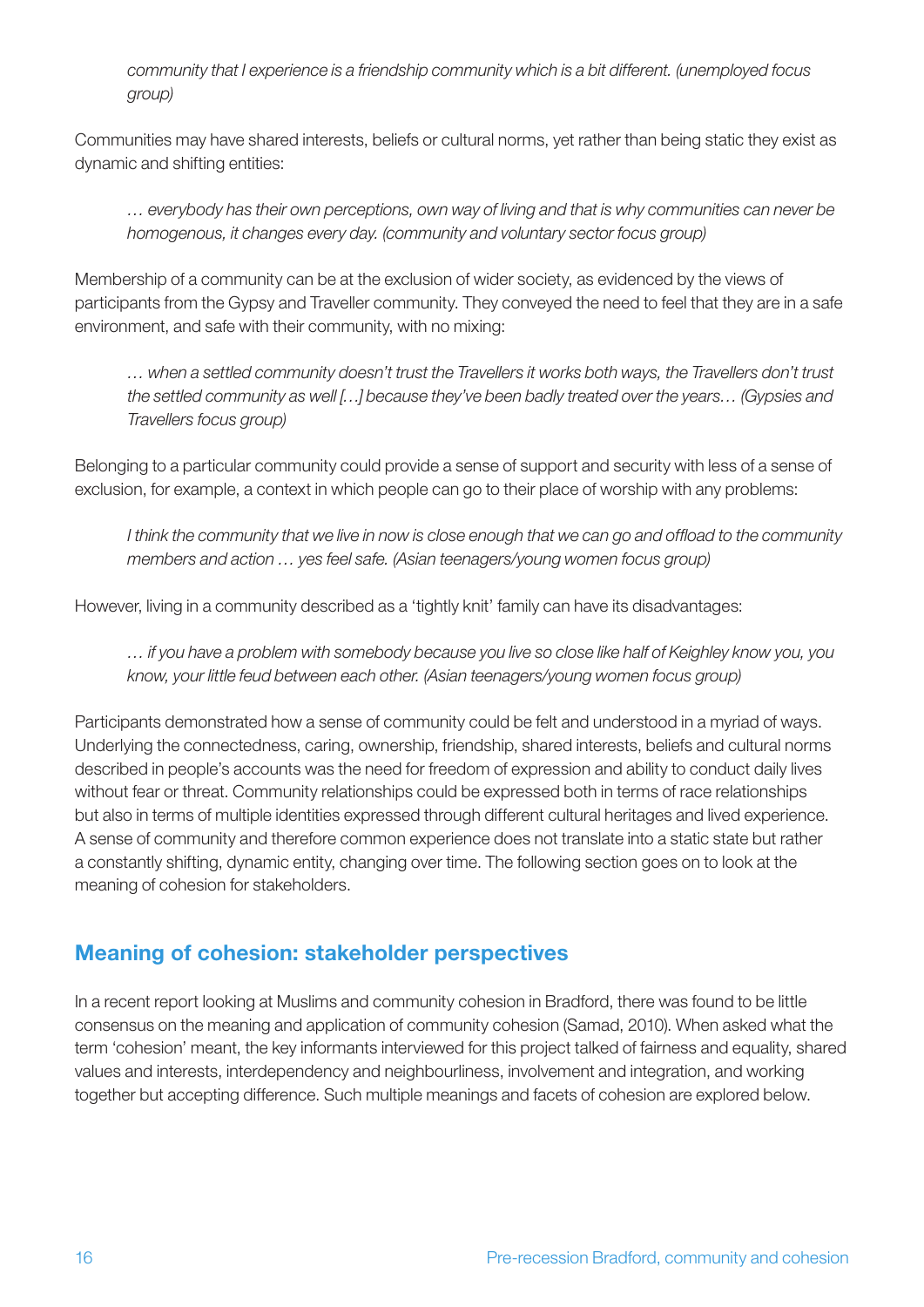#### Cohesion equals fairness and equality

Fairness and equality as tenets underpinning cohesion were emphasised by two key informants. In the broadest societal terms, cohesion equates with fairness and equality of opportunity:

*… everybody in this country or in this case this district has opportunities to develop, to have an education, to receive services, equal opportunities really […] regardless of where they live, what their race is, what their sexual orientation is and so on…. (Community and voluntary service key informant)*

Echoing this, but also emphasising a society free from racism, a representative from the Bradford District Faith Forum described cohesion as:

*… equality, social equality, fairness, justice, no sort of prejudice, people get on well with each other […] people are not racist, everybody gets an equal change, it's a sort of meritocracy…. (key informant)*

However, equalities have to be won before cohesion can be achieved, otherwise communities will blame other communities "for their position in society" in a climate of scarce resources and material inequality and inequality of opportunity (Bradford City Council key informant). This interviewee went on to define community cohesion in more spatial terms as:

*… safe spaces for people to meet and public spaces where everyone feels included and they're able to interact and move about, transport allows us to get from one part to another part feeling safe, then the end result is cohesion and cohesive communities. (Bradford City Council key informant)*

#### Cohesion equals shared values and interests

A further dimension of a cohesive community is one that has developed "shared values and shared interests and [has] a proprietary interest in the neighbourhood and the area in which they live" (Bradford City Council key informant). Another participant emphasised the importance of communication, allowing total clarity over "what each other's role and responsibilities and expectations of each other are", and from the point of view of the design of essential services, cohesion work involves a dialogue as "… we shouldn't just assume that this is the service that people would like provided" (Bradford City Council key informant).

#### Cohesion as interdependency and neighbourliness

This interpretation of cohesion encompasses not only the traditional experience of going over to your neighbours for a cup of sugar and general reciprocal borrowing but also feeling comfortable enough to be assertive to others who may be showing signs of anti-social behaviour: "I can tell a young person on our street to 'get off that car' you know, or 'stop kicking the gates because you'll break them'". This allows for an enjoyment of the environment both outside and within the home: "I want to go to my home and close the door and feel peaceful in the home without interference", yet equally that residents "can have a very fair and open discussion on our street with young people and older people, an open discussion about how they feel" (service provider key informant).

Perhaps taking this perspective one stage further, another key informant viewed a cohesive community as one which "… has the capacity to manage conflict without an excessive recourse to either violence or the state really". Prior to the establishment of bodies able to offer services in conflict resolution: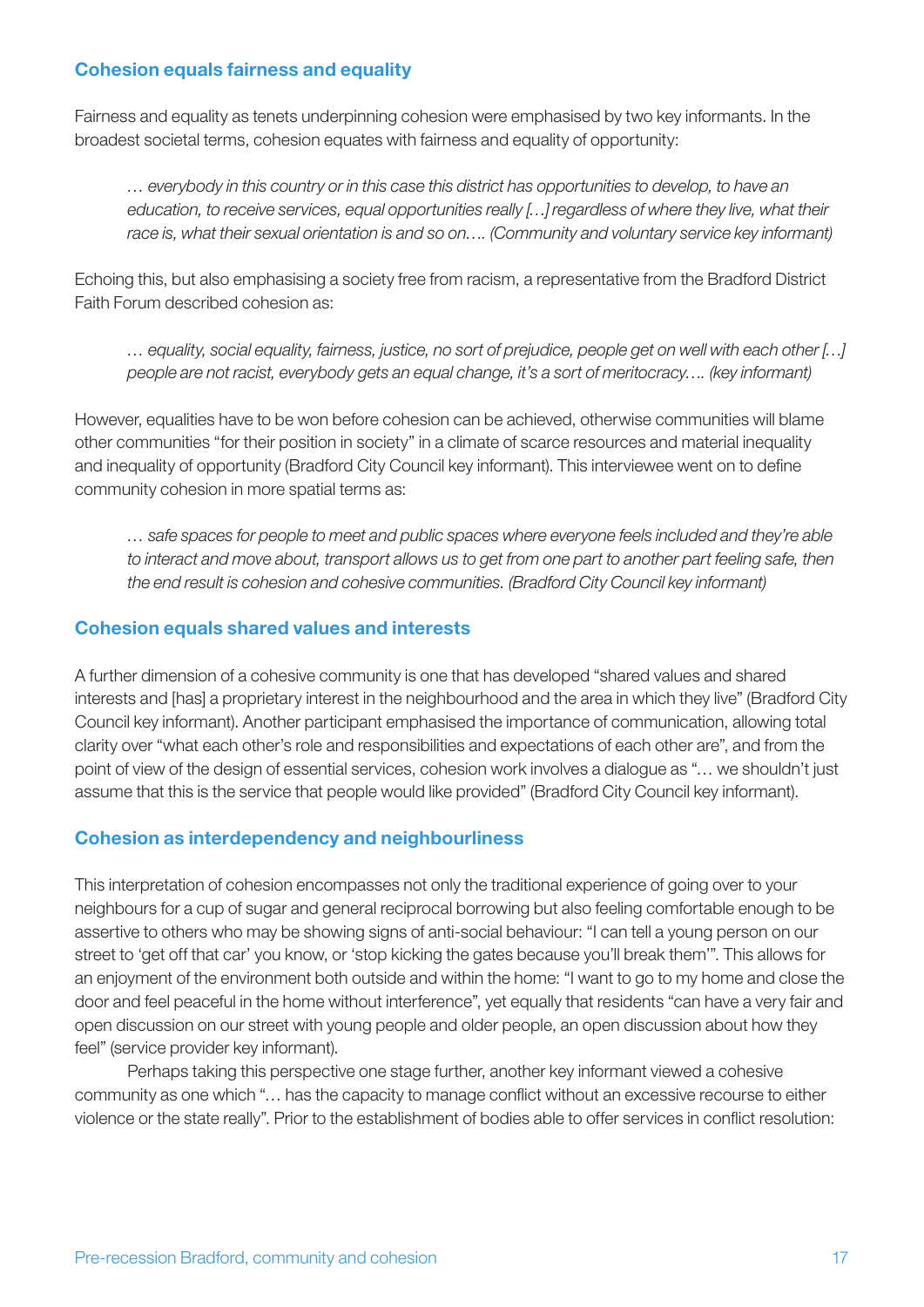*I wonder a lot about how communities dealt with their issues before these agencies existed to help them deal with it […] I think it's a shame that people are looking to the state so much and when I've seen the incredible ability that people have to resolve issues. (Bradford City Council key informant)*

#### Cohesion equals involvement and integration

Cohesive areas were also described as those where people can conduct all aspects of their lives happily, "the kinds of communities people imagine and dream about through active involvement". Following on from this vision, a real test of cohesion is not that residents originally from the Asian Subcontinent living on the same Bradford street get on among themselves, but that they feel "happy and comfortable and safe to move in and out of those communities". That BME communities can move to predominantly white areas is an indicator of success for the education system, and there is social mobility and a meritocracy as well as a "sign of ease, of fitting in, of having arrived, the confidence of having achieved" (community and voluntary service key informant).

#### Cohesion as working together, but also acceptance of difference

For another interviewee, a cohesive community allows individuals their autonomy as well as people working together to achieve a goal. It is also a realisation that living in a community with people of different ethnicities, cultures, backgrounds and ages is an educational and enriching experience:

*I'd like my grandchildren to just feel as I did when I was younger, that this is where I live and I like it, feel safe and not be afraid of somebody just because they're dressed differently, talk differently, look differently, I think it's to remove fear and to learn because it's an amazing experience to learn about other cultures and I think we're missing out on so much, and I'm not just talking about cultures and races, I'm talking about the difference between someone that's young and someone that's older, listen to their life experiences as well. (Community and voluntary service key informant)*

#### Cohesion as a concept means little to communities

One of the key informants offering a definition of cohesion suggested that such a term means little to the communities it is often used to describe in policy debates. Instead, communities are primarily concerned with having good services, for example having a clean environment, getting a decent education from a local school, having decent housing and safe public spaces where people can meet. Within this critique, discussion of cohesion was seen as having become too all encompassing, requiring a more precise meaning. When people feel positive, want to participate, feel they have influence, that they will be treated fairly and can trust public organisations, then inclusion will be the product:

*Cohesion isn't an activity in itself, it is a sum response or the sum total of lots of different activities and lots of different people doing different things, which adds up to cohesion…. (Bradford City Council key informant)*

#### Cohesion has negative connotations in policy terms

Following on from the more critical perspective offered above, another key informant reflected on cohesion as a policy agenda: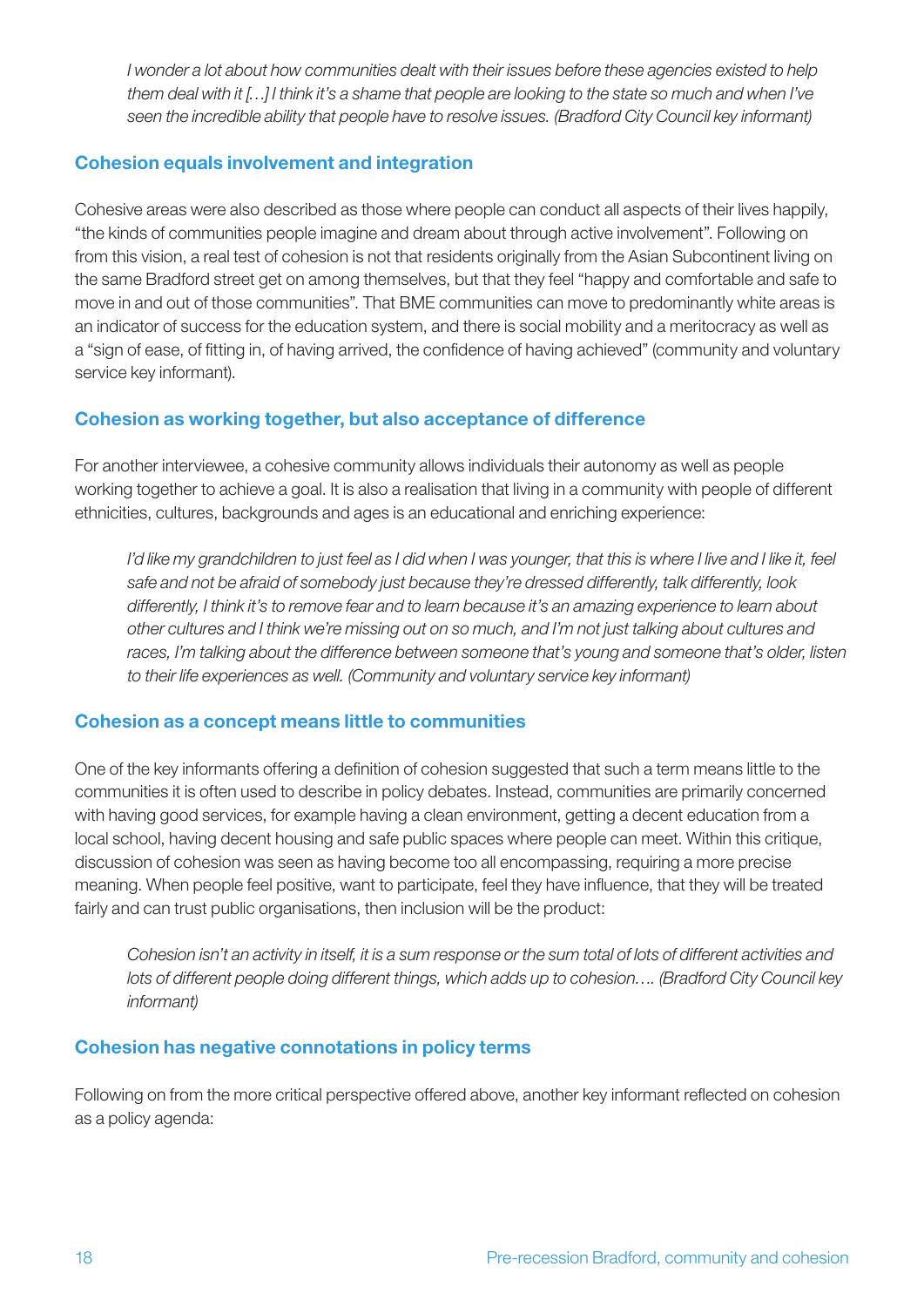*… we were in a meeting with the council last week about community cohesion, one of the things that was said was that often it's initiatives that bring people together for short periods of time with no lasting impact. (community and voluntary service key informant)*

Instead people need to feel that they have a stake in the community and are therefore engaged and feel valued as members. The pursuit of cohesion is ultimately a long-term enterprise, which inevitably is at odds with the shorter-term cycles and turnovers in political life:

*I mean we are only just getting to the point now where the Roma community feels safe enough to allow other communities in to look at it, you know […] it's taken two years for [them] to actually feel safe and to say 'yes we feel like we belong, we feel stable enough, now we can start making relationships with other people'. (community worker)*

An unintentional but nevertheless very real concern expressed was that the cohesion agenda is in fact one of assimilation and conformity that may have had the net result of dividing communities rather than uniting them. Within the Bradford context, this means that cohesion has been pushed as an issue for the white and South Asian community. Yet this neglects the perspectives and needs of the many other BME groups living in the city:

*… we go to schools and work with say a Persian child who is […] facing racist attacks from other school mates and the school is being inefficient to be able to support that because they don't understand how an Asian child can be racist towards a Persian child because as far as they're concerned they're all the same. (community and voluntary service key informant)*

From this perspective, the language of cohesion is used in government circles as a 'top-down' policy requiring communities to assimilate with the mainstream, and in the process losing their cultural norms. Talking of cohesion to interested audiences is really "preaching to the converted" as it involves "bringing people that are willing to come together. It serves no purpose because they weren't the potential threat to start with, they were the people that were willing to sit at the table with someone from a different [background]". Rather, cohesive practices should form at a grass-roots level and be "embedded in the whole chain, the psyche of the city […] it should be something that's the culture of the way an organisation does its practice", including housing, health services and in schools (community and voluntary service key informant).

A policy framework in the form of the Race Relations Amendment Act 2000 gave local authorities clear responsibilities to ensure greater equality via community development workers, capacity building workers, outreach workers and youth workers as means of engaging communities. However, the cohesion agenda has:

*… taken away that entire layer of working with communities that actually reaches the hardest to reach […] and you've imposed community cohesion from on top rather than what we had before which was working with communities. (community and voluntary service key informant)*

#### Challenges to a cohesive society

An unintended consequence of highly cohesive communities may be alienation from wider society. Segregation may occur when very tight-knit communities live in specific localities. As a key informant explained, and which will be explored further in Chapter 4, this is an issue that has been addressed with the introduction of choice-based lettings by allowing people to expand their horizons about where they want to live. In such a climate, assumptions may be more likely to be made about different sections of the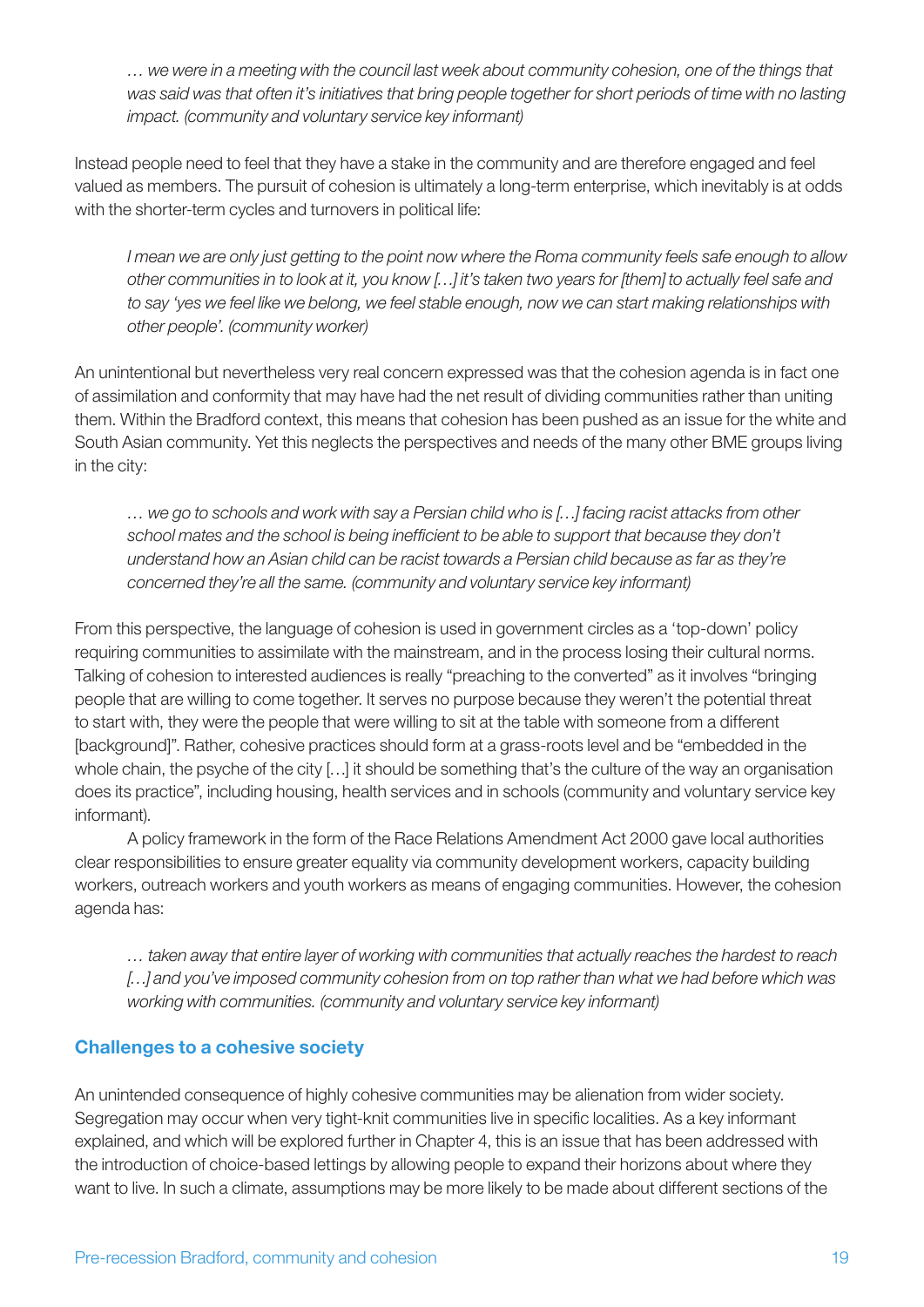community, for example, that black people living in an area are automatically viewed as asylum-seekers or refugees when many are the second or third generation of their families who have lived there.

Large employers in Bradford may have well presented policies in place that are supposed to promote cohesion and equality, yet it may be more about image management and ticking boxes:

*… if you look at representative workforce, where are they? […] they finish at Grade 5 and no higher […] after first line management you won't see anybody […] within the inner city which has roots in India, Pakistan and Bangladesh. (community and voluntary sector key informant (just West Yorkshire))*

#### Threats and barriers to cohesion

To understand what helps communities to be and feel more cohesive, it may help to understand the processes that may diminish cohesion:

*… when communities feel under threat, unheard, not acknowledged, the underdogs, they tend to become introverted and they tend to be self-reliant and in that process they lose the opportunities or the exposure to be able to truly have sort of balanced view on most things…. (community and voluntary service key informant)*

For those communities feeling defensive and struggling to thrive, the sense of togetherness they feel among themselves may be a coping strategy, but at the expense of wider integration and a broader sense of affiliation and linkage with society as a whole. This leads on to the question, is it possible for a community to feel cohesive among themselves as they feel marginalised from wider society? This then, in turn, lessens their chances of making links with others different to themselves and at the same time may mean that those communities occupying the same social spaces also feel excluded in their own ways. And so the cycle perpetuates.

Bradford as it is now known is in fact made up of many different small villages, with each village having its own identity being shaped by its specific terrain and the communities that live within it. The result is that it may be hard for people to see themselves as part of one 'Bradford District', but rather part of an area with its own unique identity. One interviewee warned against having unattainable, aspirational goals with little basis in reality, which will ultimately have a demotivating effect. Rather it is best to adopt a vision that is viewed as achievable by all (Bradford City Council key informant).

Perhaps cohesion can then be viewed as a balance of keeping and celebrating cultural and ethnic identities yet being able to 'fit in' and integrate successfully. Inevitably cultural identities shift and evolve as people assimilate their ancestry with their day-to-day lived experience, which is often formed in a different place and often a different country:

*I'm sat here in an office, I'm dressed in a shalwar kameez, there's no mistaking that I'm a Pakistani lady*  and I will have no problems going up into Braithwaite or Bracken Bank and knowing that people will *yes, they'll look at me but then I know as soon as I open mouth they'll sort of say 'oh that's different' but that's about having the confidence to go in there and do it […] it's about breaking down some of those myths and sort of saying 'hang about, you know, I know as much about Keighley life and Keighley people as the next person really'. (Bradford City Council key informant)*

When describing the significance of the term 'cohesion', stakeholders often drew on positive concepts, such as fairness, equality of opportunity, shared values, interdependency, neighbourliness, involvement and integration. Similar to the meanings attributed to 'community' for Bradford residents, a sense of freedom and capacity for open expression appeared to unpin accounts of cohesion. However, 'cohesion' as a term appeared to have become associated with negative connotations, at least in policy terms. The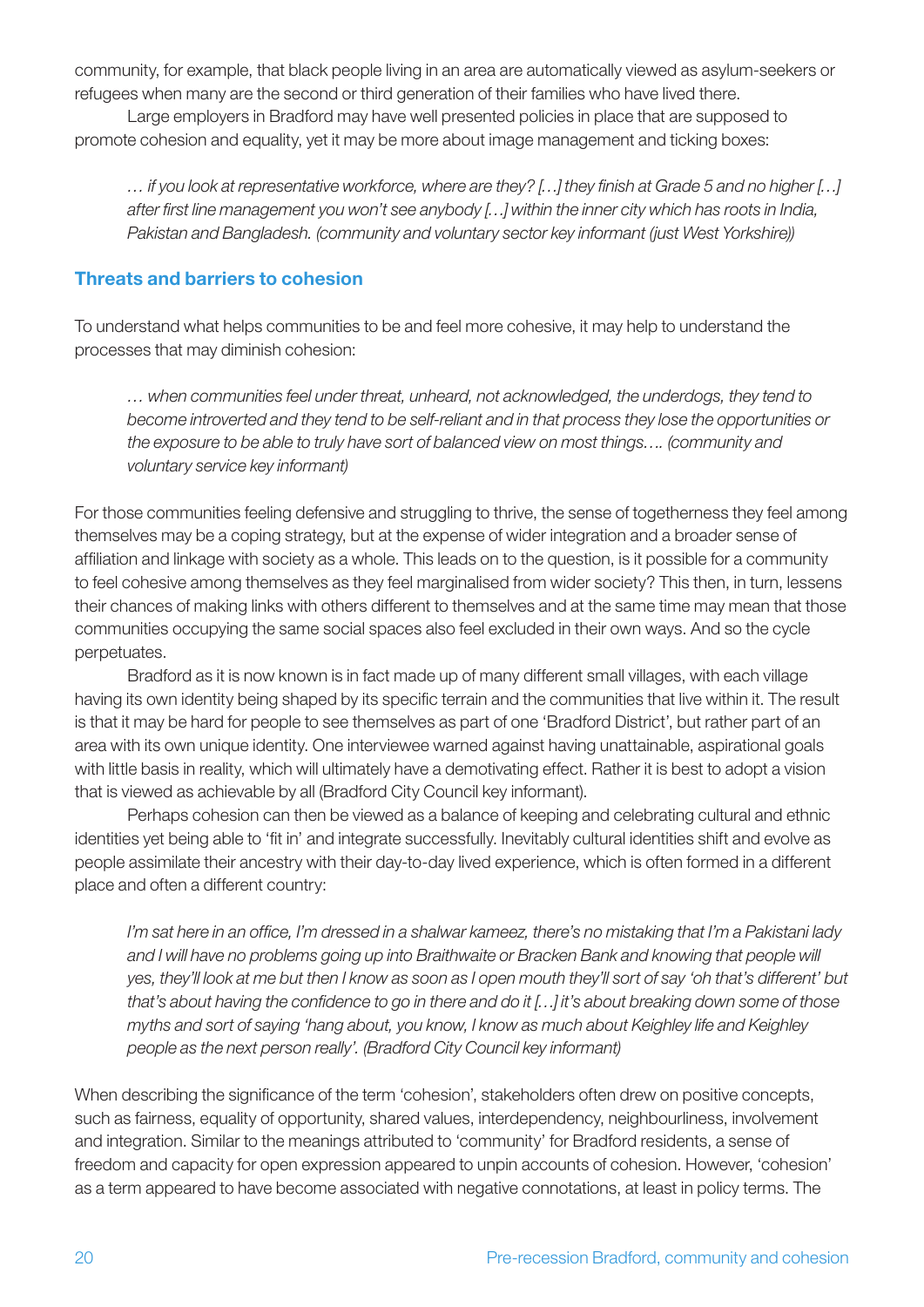government 'cohesion agenda' post the Bradford riots appeared to have created ill feeling for stakeholders working in the community, stigmatising particular social groups and pushing an agenda of assimilation and conformity. Interestingly, stakeholders suggested that the term 'cohesion' would mean little to local communities.

# **Summary**

- Both stakeholders and residents highlighted the problems Bradford experienced pre-recession. Longstanding issues around deprivation, unemployment and the disaffection of young people were felt to supersede any current concerns over the impact of the current recession.
- Residents expressed a sense of togetherness and collective agency in various ways when describing the significance of the term 'community'. Underlying these accounts was the importance of having freedom of expression and the ability to go about daily life unhindered.
- Stakeholders often attributed positive characteristics to the term 'cohesion' in itself, and felt it could, in many instances, be used interchangeably with the term 'community'. However, there was an underlying tension over what the term had come to mean and represent in a policy context.
- Such a situation illustrates how a policy which has been intended to address a particular problem or concern – the disaffection or exclusion of communities – has in fact had unintended consequences and provoked negative responses among those working on the ground.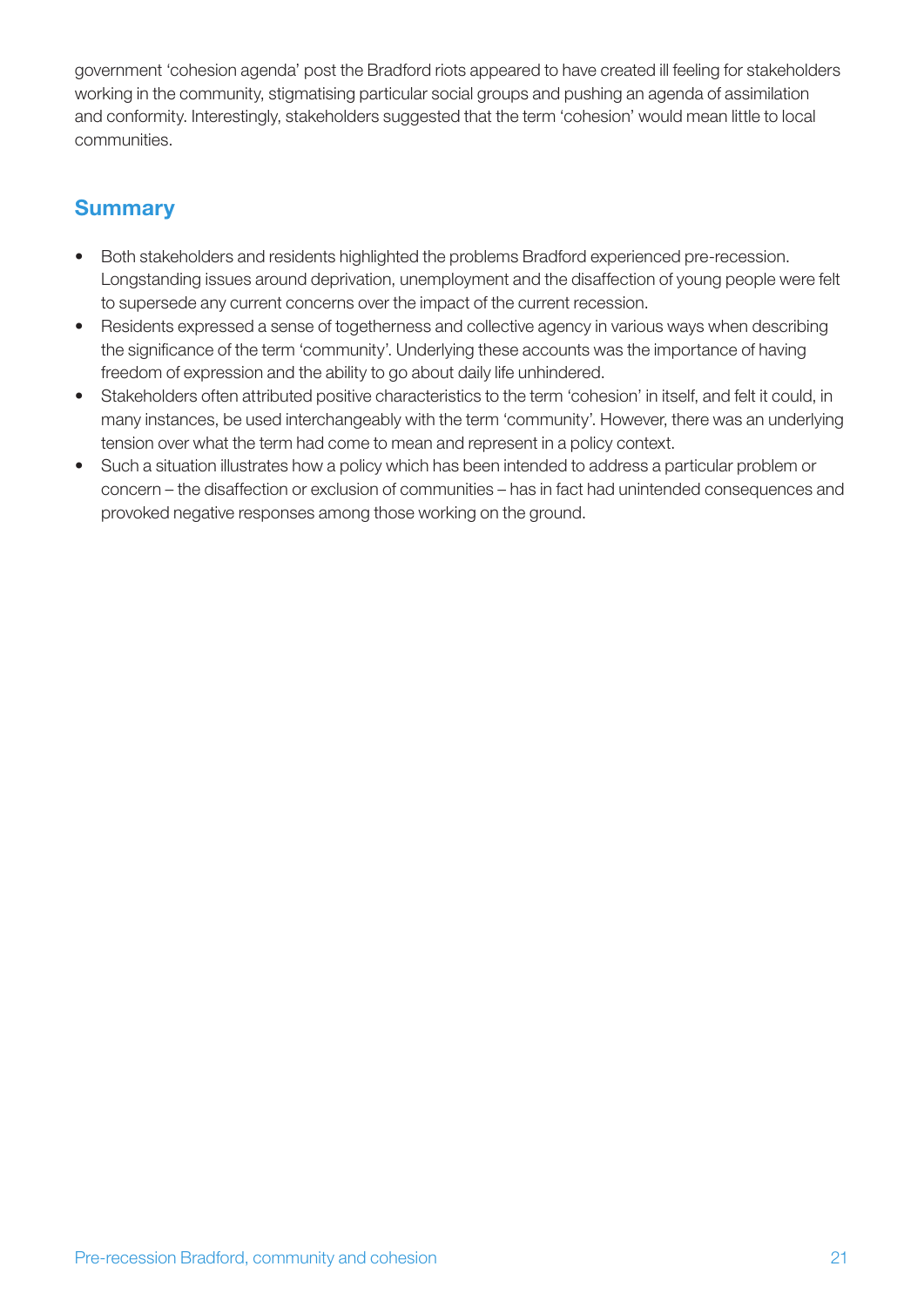# 3 Recession and community relationships

As seen in Chapter 2, focus group participants painted a picture of inner-city Bradford as a deprived area grappling with a number of challenges: its proximity to less deprived cities, a lack of inward investment and persistent unemployment. The majority of focus group participants also felt that recessionary conditions had accentuated Bradford's pre-recession problems, making a bad situation worse. Despite this, some communities had shown resilience against a backdrop of economic hardship. This chapter explores research participants' perceptions of the impact of recession on everyday lives, exploring positive and negative accounts, drawing on the range of hidden voices that engaged in the research. As will be seen below, the multiple meanings of community described in Chapter 2 were reflected in focus group discussions of how the recession was influencing community relationships.

This chapter first explores the recent impacts of recession, at both the area and individual levels, before outlining focus group perspectives on the longer-term impacts.

# Recent impact of the recession

#### Lack of investment: inner-city Bradford is run down

A number of participants from all focus groups and key informants commented on the lack of investment taking place in inner-city Bradford. There was already a history of lack of investment in the area but with the recession, the situation had deteriorated. A key informant (Bradford City Council) also said that property development or refurbishment (particularly in Little Germany) had stopped. Further evidence of this was that work had ground to a halt on the construction of a new shopping centre in Bradford city centre:

*… the shopping centre they were supposed to be building … eight years later it's still a rubbish site. (young people focus group)*

A range of participants commented on the poor development of the city centre; for example, one noted:

#### *… there has been a huge drop in new build and refurbishment … there is not much of a city centre. (Bradford City Council key informant)*

In all the focus groups, participants identified visible signs of the recession in that the city had become run down. The area's deterioration had also been affected by demographic changes. Participants in a focus group involving a Hindu family felt that the decline of inner-city Bradford was linked to the exodus of affluent people to neighbourhoods on the outskirts of the city. The Hindu family spoke about a decline of the physical environment and gave examples of interfaith centres with broken roofs and dilapidated buildings. Some focus group participants complained that the city centre looked dirty. Older Asian men participating in one group blamed Eastern European migrants for bringing unhygienic practices to the area. Other participants complained that people had dumped mattresses on the street.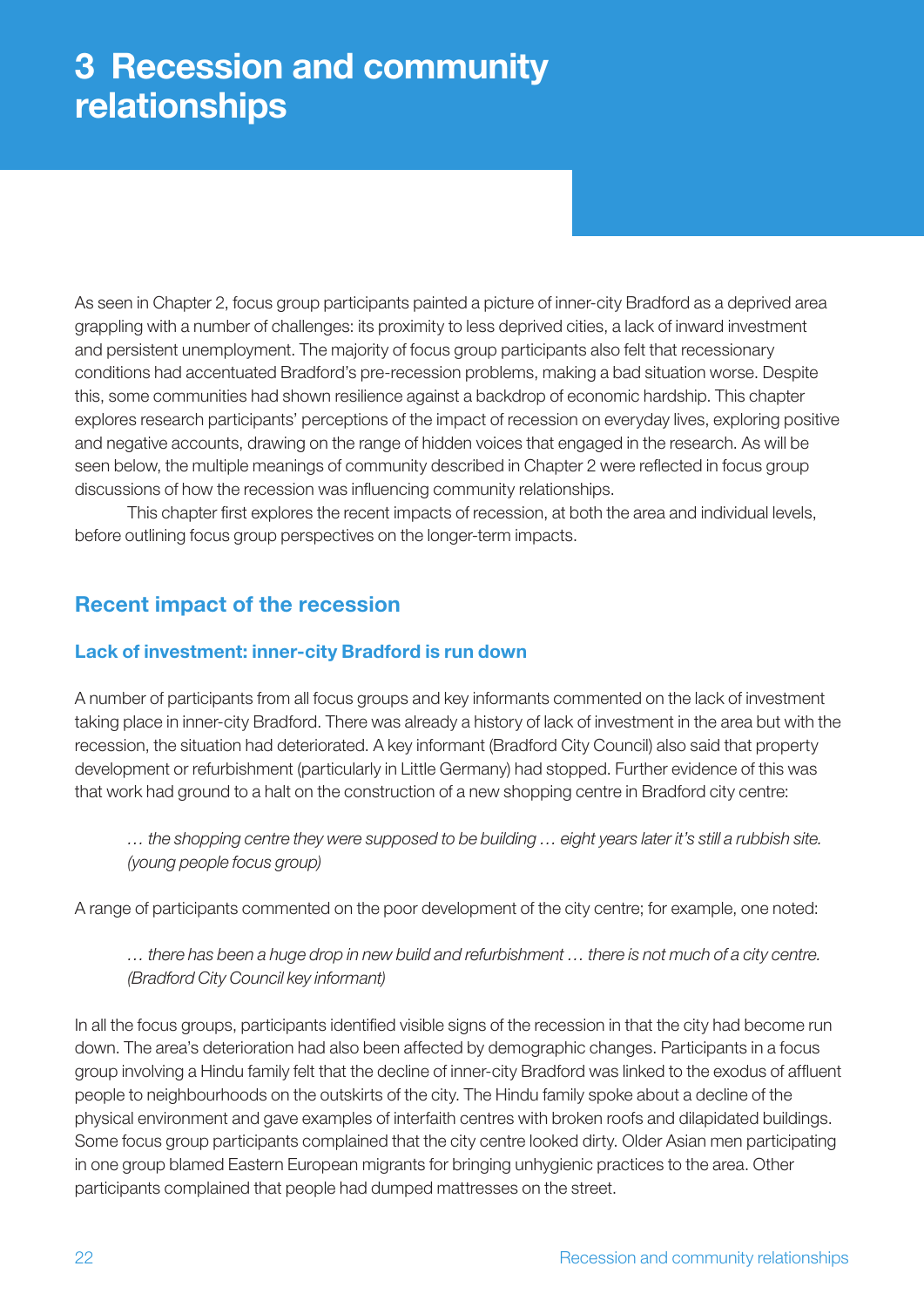The lack of investment in the area was also evident in a lack of recreational spaces. Participants from both of the young people's focus groups and the voluntary sector group reported that there were no recreational spaces for young people.

#### Business closures

Various participants from the focus groups said that many restaurants as well as shops were closing down in Bradford city centre and surrounding areas.

All focus group participants commented on having to go to neighbouring cities like Leeds or Manchester to be able to shop. According to the Hindu family, people shopping in Leeds contributed to money leaving the area and Bradford becoming more run down:

*I think part of the reason why Bradford's become run down is that people now go to Leeds, whether it's for a night out or to go shopping and that is almost you go outside Bradford, the money goes outside Bradford with it, so I think that's another big reason why Bradford became run down. (Hindu family focus group)*

*… empty shops you go around town now and it's like you go in about five decent shops, all the rest have closed down and boarded up then there's some what have fallen down. (young people focus group)*

However, a key informant reported that the recession had not had much impact on small businesses. Other participants observed that, despite the recession, many Polish, Lithuanian and Romanian shops had opened:

*… we do have a lot of small to medium-sized businesses in Bradford, most of them are owned by the BME community and the reason why there hasn't been an impact on our businesses has been because they don't work with interest, a lot of them deal in cash. So in terms of cash flows, in terms of just normal business, it's not had an impact on them whatsoever and they've just carried on so the recession hasn't hit that sector in Bradford. (Bradford City Council key informant)*

#### Public sector funding

A JRF Round-up report showed that by mid-2009 almost every local authority nationwide had experienced increased demands for services that they attributed to the recession (Tunstall and Fenton, 2009). At the time of our fieldwork (during 2010), the recession had a direct impact on public funding, with local authorities experiencing the squeeze. A community project described how their funding had been cut and how they were planning to develop coping strategies such as renting out their premises.

Ordinary residents had also felt the lack of public funding. For example, the older Asian men focus group spoke about there being fewer grants for low-income groups:

*It used to be the practice that the council used to give out grants to people living under poor housing – individual grants. But now there are no such grants, maybe it is due to the recession that such grants have stopped.*

Funding cuts had a direct impact on newer communities. In the last couple of years the Government had made cuts to support integration of Eastern European communities:

*… cuts were made two years ago specifically to support them in English integration. (key informant)*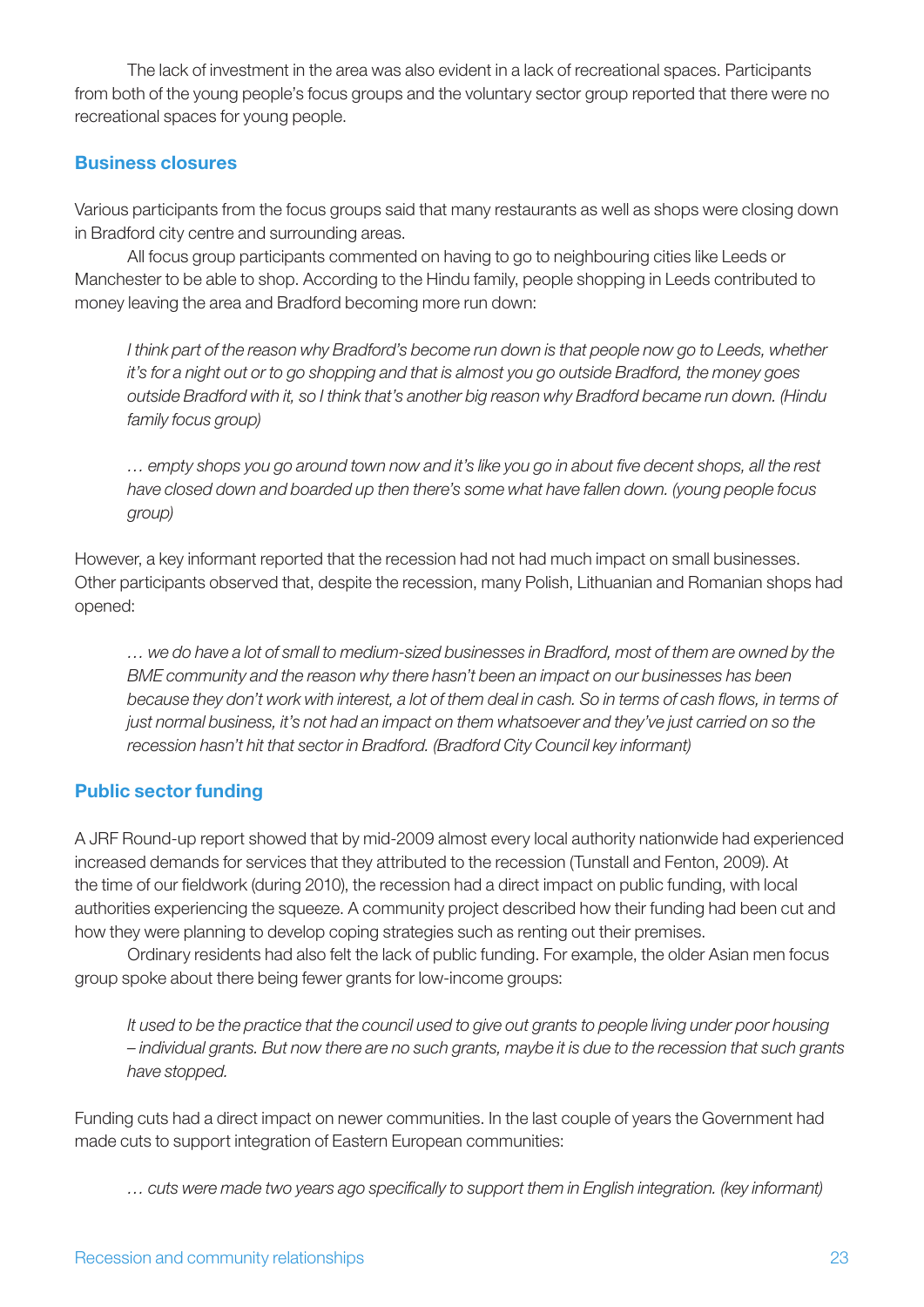These themes will be returned to in the next chapter.

#### Unemployment and underemployment

A number of focus group participants described how they, or people they knew, had recently lost jobs. For example, Hindu participants explained how when a large plant closed down, this had put many local people out of work. A key informant observed that Bradford had lost larger employers but not on the scale of other cities.

Unemployed research participants discussed their struggle to find work. A participant who took voluntary redundancy in 2007 was still looking for work.

The problem of underemployment had also grown. Another participant described how a relative graduating with a degree from the University of Bradford had got a job as a retail assistant. Other participants knew people with Master's degrees working as cab drivers.

*… no work in Bradford, it's like not good at all … no one invests money in Bradford. (young people focus group)*

#### Migrants and Gypsies and Travellers and labour market disadvantage

Lack of jobs had a direct impact on new migrants and Gypsies and Travellers. There were reports of a significant number of places where migrants worked having cut back on staff, leading to migrants losing low wage jobs and being forced into even lower waged activities. Participants felt that there had also been an increase in abuses of migrants in the workplace. They perceived that it had become harder to get work, especially for those with English for speakers of other languages (ESOL) needs.

Gypsies and Travellers tended to rely on doorstep selling or doing odd jobs (such as gardening or cleaning). As households were cutting back, there had been less demand for these types of services. One participant explained:

*It's been very bad…. Because we're Travellers, reliant on the household people to live, you know what I mean, it's either the women selling at the doors or the men gathering scrap or doing tree jobs but people in the houses haven't got the money, do you know what I mean, to do these jobs so the householders are suffering and the gypsies are suffering as well because they haven't got jobs. (Gypsies and Travellers focus group)*

Gypsies and Travellers said that they were no longer allowed to knock on people's doors to offer work. Instead they had to drive around and hope to see someone outside their front to offer gardening work. Both Gypsies and Travellers and migrant workers were finding themselves in the black economy.

#### Young people and the recession

The recession has had an impact on young people in several ways. Participants from the young people and the Asian young women focus groups described a lack of work opportunities – a graduate from the young Asian group had been struggling to find work. Another white working-class young man who had served an apprenticeship was struggling to find work:

*… I turned to butchery, did five years on the job training, got qualified and that and now that's all gone down the pan. (young people focus group)*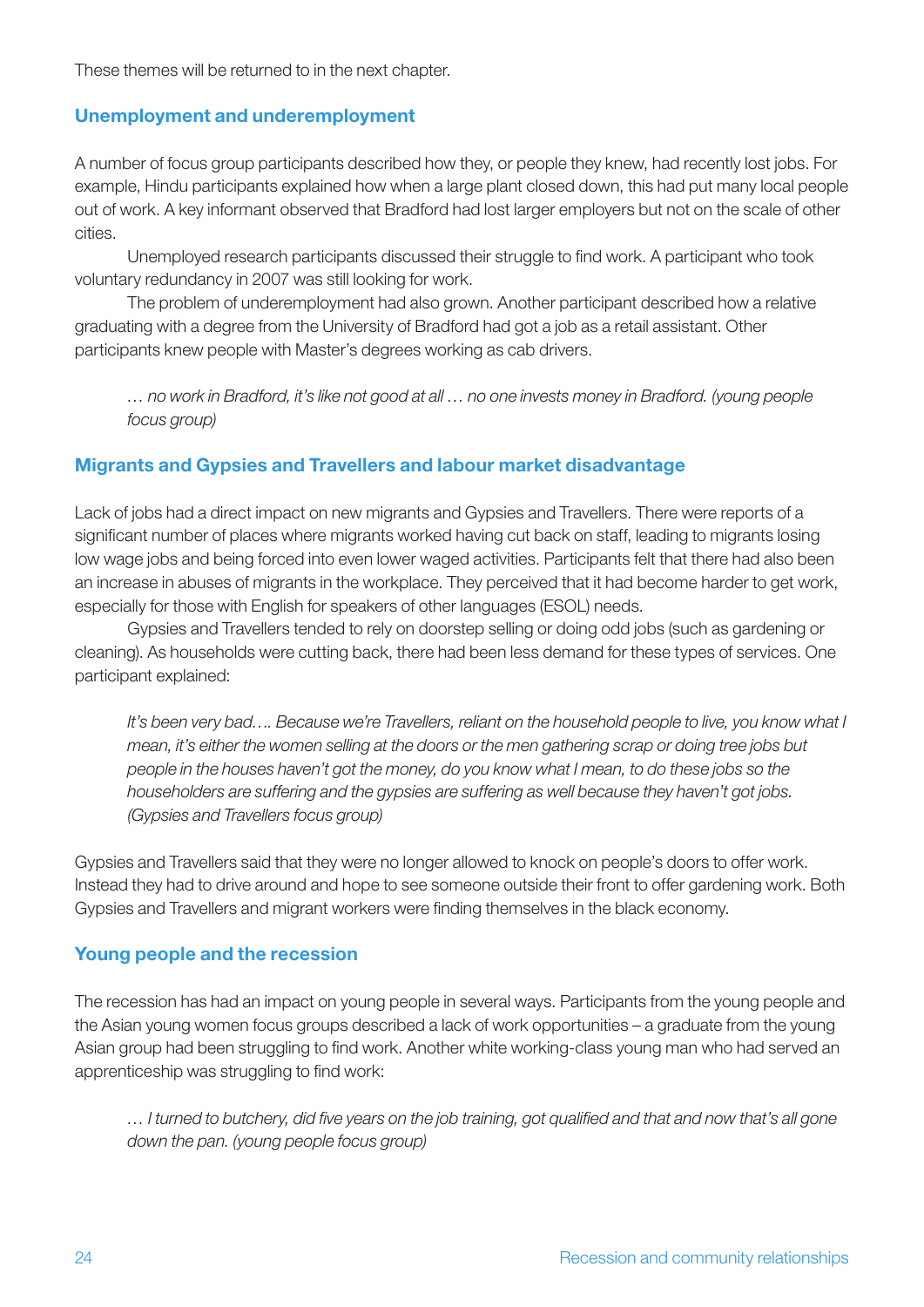These young participants felt alienated and that they were underachieving. They resented not having the money to socialise with their friends. Several wanted to move out of Bradford, a move perceived to hold the promise of more opportunities; and some parents described how this was happening:

*There is high levels of unemployment of young people in our community. Even if they are educated. Many firms have been closed down. Our young people are now leaving Bradford for Leeds or London to find employment. (older Asian men focus group)*

#### **Crime**

Many focus group participants suggested a link between level of affluence and crime. Participants from the unemployed group and the Hindu family spoke about how lack of work could increase the chances of someone committing crime. Similar comments were made by the young Asian girls and voluntary sector participants who also felt that anti-social behaviour and the incidence of burglaries had worsened. A participant in one of the migrants focus groups commented on how migrants had been burgled when they are away visiting their home country. However, not everyone agreed with this view – one participant in the unemployed group felt that crime was a result of laziness.

There were also fears of crime. The older Asian men spoke about how Eastern European migrants who were out of work and not in receipt of welfare benefits could tended to set up gangs or get into trouble with the police. They also reported hearing Eastern Europeans shouting in the streets at night. They were concerned about the potential for fights between young Pakistani and Eastern Europeans.

Young people and crime was a particular source of concern. Young participants admitted to having been involved in criminal activities. However, one young man spoke about how he had wanted to turn his life around. He was no longer committing crime and was instead involved with voluntary work. He was frustrated that he was struggling to find more opportunities. On the other hand, there were signs of a number of concerns within the Asian community, including a macho culture among Asian boys who were drawn into gangs in the absence of other opportunities, as well as concerns about anti-social behaviour:

In Bradford, there is not such sector to accommodate jobs for our young people who are well *educated. Due to these challenges, our young people have been drawn into selling drugs to get easy money. Gang culture is rising. All this frustration is driving them to crime. (older Asian men focus group)*

These examples are indicative signs of the recession accentuating the link between hardship and crime.

#### Struggle to cope financially

The context of economic downturn and lack of jobs has had an impact on people's ability to make ends meet. For example, participants in the older Asian men and migrants focus groups spoke about their difficulties in affording basic needs due to rising prices, for example, food, gas, electricity and prescriptions.

Many people with limited disposable income were struggling to afford their rent. A voluntary sector participant spoke about how many people faced eviction from their landlord or mortgage lender. A participant in one of the migrants focus groups spoke of a struggle to access affordable lending:

*They say everything is going up with the prices but the loans are still the same. (Slovakian migrants focus group)*

Eastern European migrants, who either lost or could not find work, had no other sources of income. This left them in very vulnerable positions of hardship. Participants from these groups reported how they had to rely on buying discounted food. A voluntary sector participant described how a mother from Eastern Europe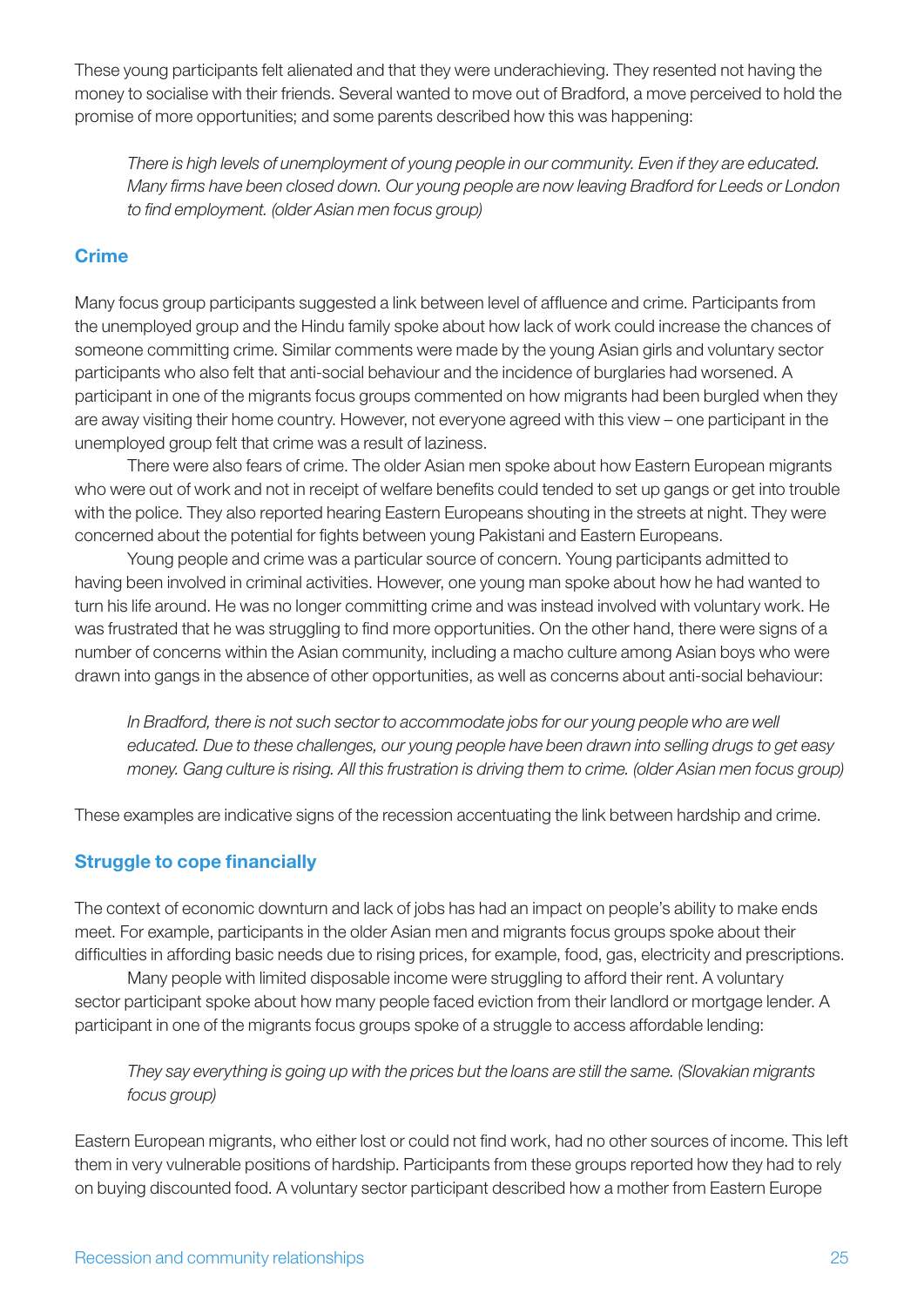had to feed her baby water with sugar because she had no income. Despite the struggle, participants in the Eastern European migrants focus group felt that it was better to be in the UK because there was more work than in their country of origin.

In this climate, the need for financial advice was recognised. For example, one voluntary sector organisation was running workshops with the Citizens' Advice Bureau for people on low incomes to provide them with money management strategies. Financial advice and other initiatives are further explored in the next chapter.

#### Demand on services

Economic hardship placed a higher demand on public services. For example, there were reports that many people facing eviction were struggling to get support from the Citizens' Advice Bureau. They were said to be queuing at 8am, even though doors opened at 9am, with signs of frustration.

Older focus group participants, as well as migrants, reported that they were struggling to get GP appointments:

*Our basic problems are high demands on health services. I think this has escalated due to the recession because it is very recent. (older Asian men focus group)*

#### Community relationships

Focus group participants also explicitly discussed the impact of recession on community relationships. As explored further below, this included impacts on family life, relationships between ethnic communities and relationships between younger and older people.

#### *Family tensions and low morale*

In some cases, lack of employment created tensions at home between parents and young people. A participant from the older Asian men focus group described how his son being made redundant had had a big impact on the rest of the family. His son's company had offered him a job again but with a reduction in the hourly rate due to the recession. In other cases, economic problems at home caused tensions between parents which could lead to separations.

Lack of employment also led to low morale. One voluntary sector group discussed evidence of migrants experiencing substance misuse and alcohol-related deaths. A lesbian, gay and bisexual (LGB) umbrella body conducted a health needs assessment and found that LGB communities had higher rates of drug and particularly alcohol misuse. However, it was hard to say how much this was related to economic circumstances.

The young Asian girls noticed more people taking and dealing drugs. Apparently, people were dealing more openly, almost as if they did not mind being found out:

*They really don't mind going to jail. (Asian teenagers/young women focus group)*

*The recession is making people go into drugs a lot. (Asian teenagers/young women focus group)*

They felt that low morale due to lack of employment opportunities led to a negative spiral as people were more prone to misuse alcohol and drugs, which in turn could lead to even lower morale and less aspirations towards finding work.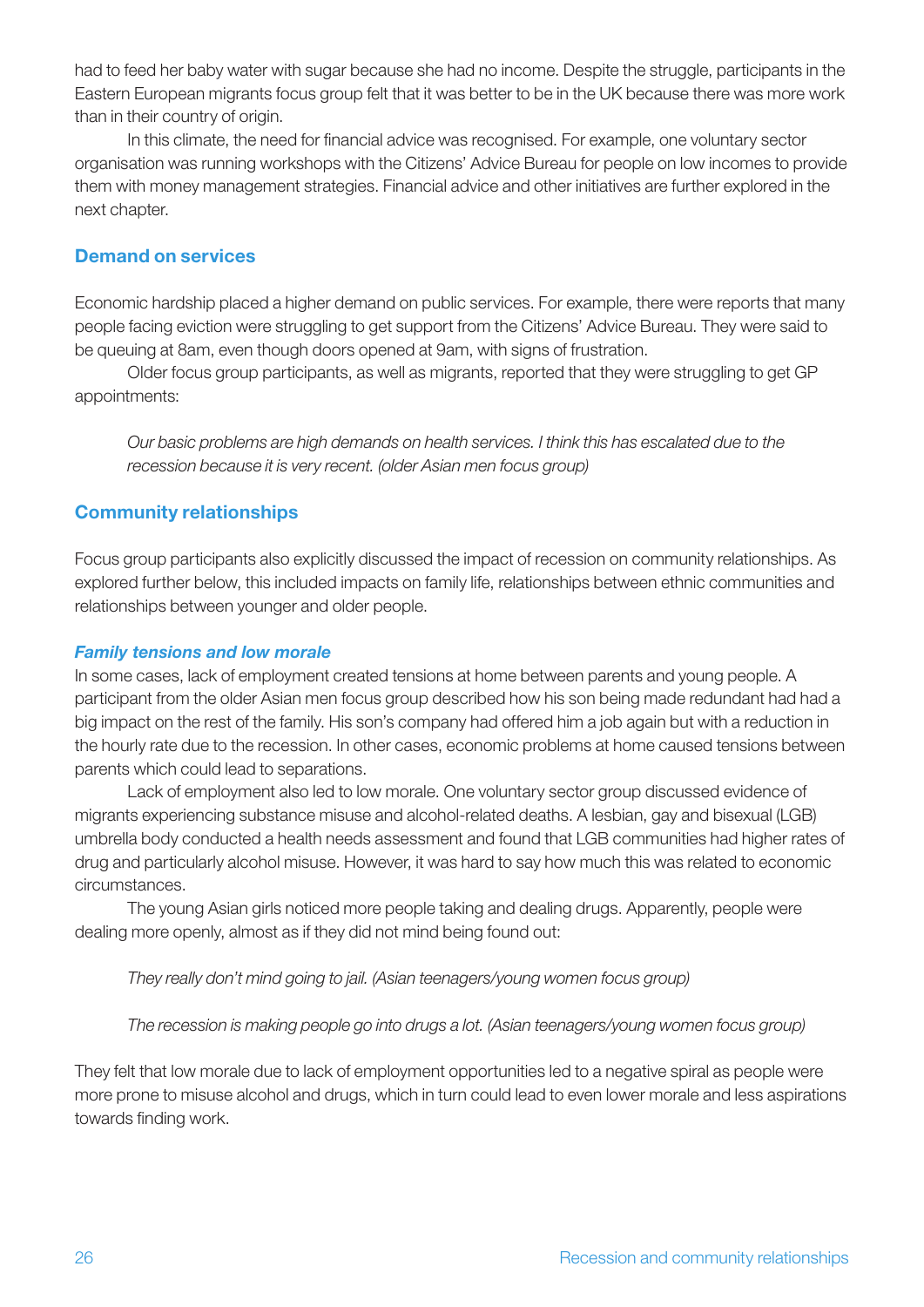#### *Togetherness: resilient communities*

The lack of jobs did not help community well-being. Despite this, the impact of the recession had not been negative across all ethnic communities. Some communities had very close family ties and described how they felt very resilient in times of difficulty. For example, young Asians explained how they were more protected from the recession by the fact that they did not have to move out of the family home until they were married. Similarly, Gypsies and Travellers felt that they looked out for and supported each other before the recession, and these community practices continued after the recession hit. The following quotations are illustrative:

*I think why the recession doesn't affect Asian people is because we're all such close-knit families, our mum and dad … touch wood can provide for their young, like Asian kids don't have to pay board or anything like that when some white kids do. They stay at home until they're married and then they move out. (Asian teenagers/young women focus group)*

*I think among ourselves Gypsies and Travellers has always been a very close-knit community and they will help one another out the best they can, you know, if one family is really struggling they'd help them out and that's how it's always been and I think that's why they've always liked to be among your own community. (Gypsies and Travellers focus group)*

Despite the picture of city centre decline, several organisations had held festivals and events that had successfully brought a range of people together. For example, Equity Partnership organised a gay pride event in Bradford city centre. With around 6,000 attendees, it brought people together from a range of backgrounds. Demonstrating the value of a central space for people to come together, many attendees ended up in the festival unintentionally because they were simply passing through.

#### Demographic change and a sense of marginalisation

As described in Chapter 2, over time considerable demographic change had taken place in Bradford. Innercity Bradford had come to be mainly populated with Pakistani people and the affluent had moved out. A Hindu participant described the area as becoming more 'ghettoised':

*I think [the recession] has hit Bradford particularly badly, I think that Bradford … was already in decline, I think it's made the situation worse, the whole trend of affluent people moving out of Bradford has increased really. (Hindu family focus group)*

A range of participants expressed concerns about how majority communities such as Pakistani Muslims were dominating, for example, in the political system, and did not allow space for other minority communities like Hindu or white British. It was reported that Muslims were very well organised and knew how to look after their own interests. Participants from the unemployed and young people focus groups spoke about how a Muslim dominance could be inferred from a high number of mosques in the city and a lack of alternative places for other communities. These themes will be returned to when discussing community involvement in decision-making in the next chapter.

#### Competition for jobs: resentment towards newcomers

The lack of work available accentuated tensions between some ethnic communities. According to participants in the community and voluntary sector group, the lack of jobs due to the recession reinforced resentment towards migrants who had come to work in Bradford. They were concerned that organisations like the BNP were using the climate of recession to attack migrants.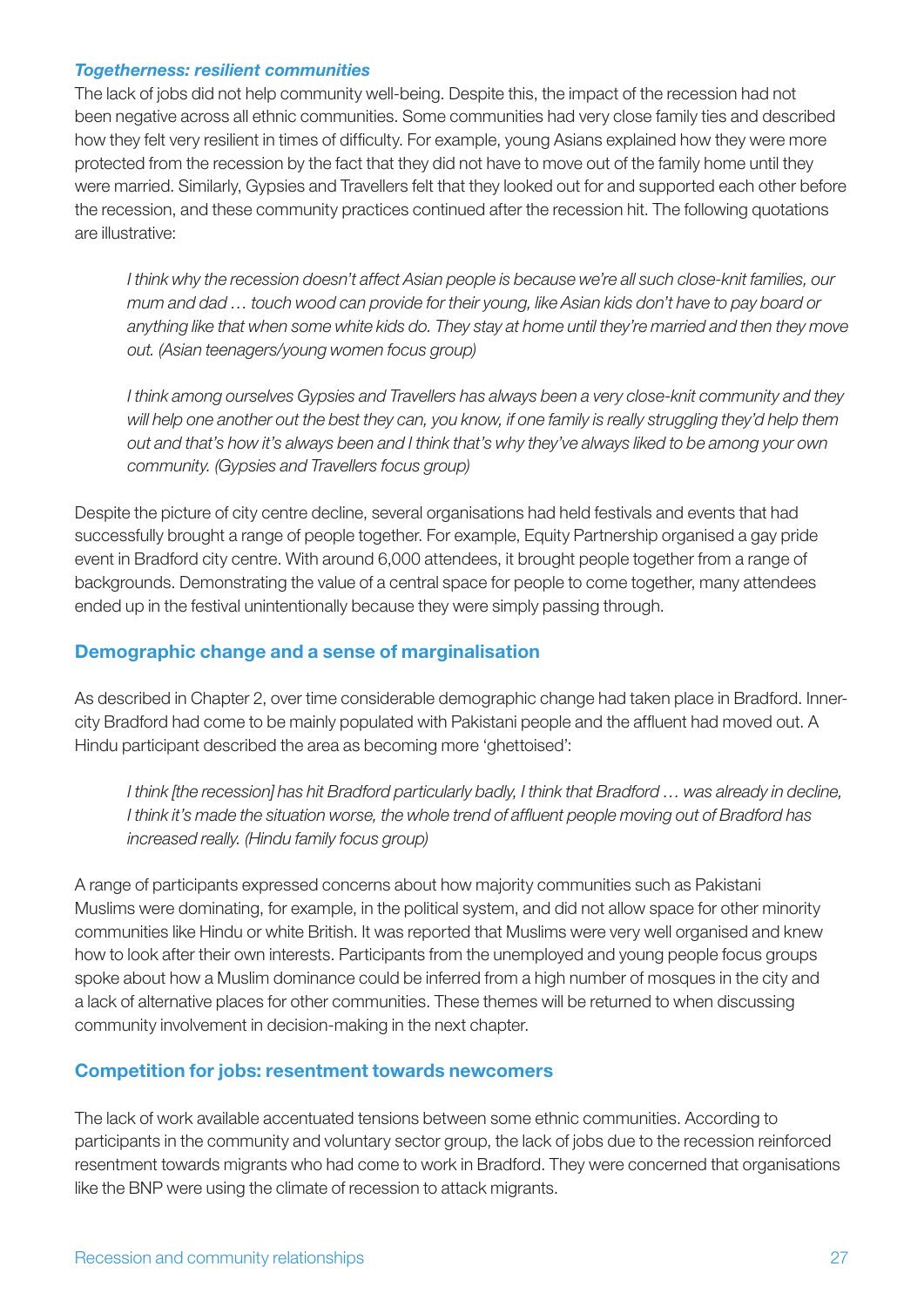Other Bradford residents also expressed concerns. A participant from the unemployed group discussed how, despite loving being part of the vibrant multi-culture, she also perceived that Eastern Europeans were getting the jobs she wanted. Another unemployed participant added that people already living in the UK should be prioritised over Eastern European migrants, particularly during a recession. The following participant from the older Asian men focus group perceived that Eastern Europeans were taking most jobs because they were prepared to work for lower rates:

*There have been changes for us due to more people coming from Eastern Europe. Jobs have been affected. Recession is adding problems for us. Eastern Europeans are taking most jobs now as people hire them on low rates. Permanent residents are having effects of these newly arriving Eastern Europeans. Their lifestyle is also very different from our lifestyle. We have been living in the UK for quite some time. (older Asian men focus group)*

Also apparent was young people's resentment towards new migrants:

*But in KFC, it's like all the Polish people working for 'em and they don't have a clue what they're doing. (young people focus group)*

#### **Racism**

Problems of racism between different communities seemed to have been accentuated by the recession, extending beyond relationships between established communities and migrants. However, race could be one of several complex factors affecting community relationships. Participants from the Asian young women focus group spoke about how white British residents were blaming Asian immigrants for taking their jobs. Racism was also identified as an issue between certain communities. It was felt that Asian Muslim girls experience racist abuse linked to 'extremism' labelling.

*Honestly, not in the Asian community but there's racist people living across from the house and they don't mingle with you. We only live across the road. (Asian teenagers/young women focus group)*

A key informant from the council (Access to Housing) explained that the lack of affordable housing meant that people had no choice but to accept a house in an area where they did not want to live, or as newcomers did not have local knowledge and might be in a minority. This led to neighbourhood tensions as different communities struggled to live side by side. However, according to other key informants it was hard to determine the main cause of harassment when there was a neighbourhood dispute – race could be one of the many factors affecting community relationships.

#### Tensions between young and older people

There were tensions between younger and older generations from different communities but also from within some communities. Participants discussed how younger generations had lost respect for older people. The Hindu family explained how they built a fence at the back of their house to protect themselves from young people who in the past had set their shed on fire. These acts of vandalism could be related to young people feeling frustrated and lacking purpose.

*… there were a lot of youngsters congregating at the back of people's properties and they … set our shed on fire…. It wasn't just our property, they were vandalising other properties as well, they were taking drugs, obviously congregating and scaring people as well. (Hindu family focus group)*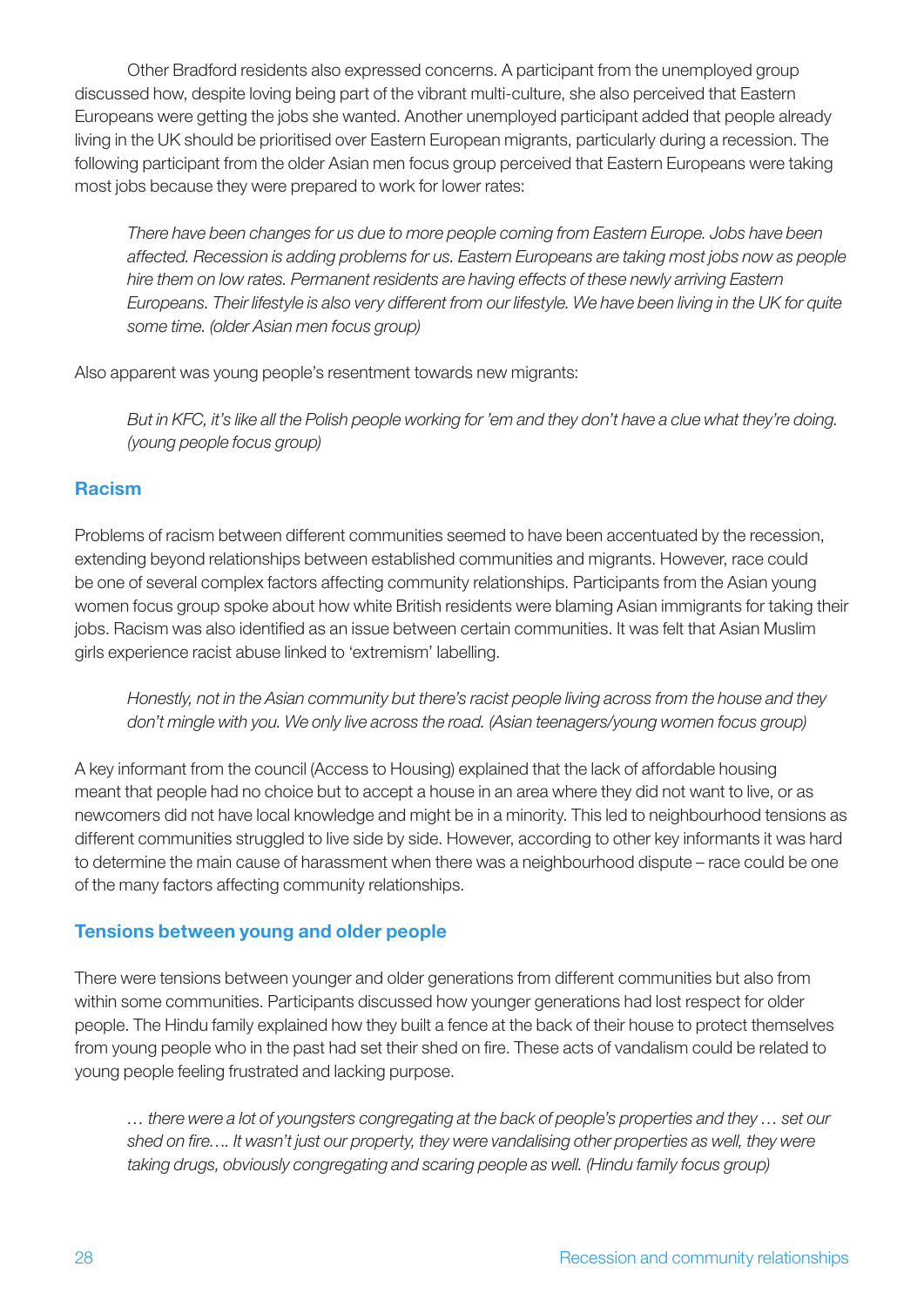In addition, within some Eastern European communities there were signs of tensions between older and younger generations of migrants.

# Concerns about the future impact of the recession

Focus group participants held a range of pessimistic views about what the future held for life in Bradford, not always with reference to the impact of recession. They expressed anxiety about future generations, speaking, for example, about young people's poor attitudes towards volunteering and a lack of discipline in schools. Young people in their twenties were said to have little sense of social responsibility:

*I* see young people in their twenties living in really quite segregated communities and I also hear, I don't *see it but I hear about a lot of violence and they are the next generation. (unemployed focus group)*

Concerns were expressed about the potential impact of the recession on social conflict, including the scope for the BNP to exploit tensions and resentment over jobs if unemployment worsened.

There were also voices of concern about the combined impact of the recession and spending cuts on poverty:

*I think that the recession will lead to reduced public spending, they're already talking about like 25 cuts in some areas that will mean loss of jobs, it will also mean a loss of the infrastructure, the idea of the welfare state being without a safety net that catches people it's going to be lost, we're going to see a lot more people living in very, very, very poor conditions. (unemployed focus group)*

Some participants from established communities harboured the fear that they would grow to feel further marginalised in the future as the Muslim population grew in number and authority, and felt that in the future the Muslim population could fully dominate Bradford. There was a strong fear of further area decline being accompanied by more people moving out of the area. If these demographic changes continued, the city was at risk of becoming further segregated.

Eastern European migrants and Gypsies and Travellers were worried that life could become more difficult because of the recession and as resentment towards newer communities increased.

Thoughts about the future were not only negative. Despite hardship and their sense of marginalisation from wider society, Gypsies and Travellers applauded their resilience and the role of strong family ties in their coping strategy:

*I think we'll survive whichever because I think Gypsies and Travellers will always have to survive…. Whether we've got anything or not we survive and we've been brought up to survive, you know what I mean. (Gypsies and Travellers focus group)*

Moreover, despite the challenges presented by the recession, some participants felt that Bradford had good potential. This was reflected in anger at the stigma that had become attached to Bradford due to the 2001 riots. Participants cited good initiatives taking place, including the festivals and events noted earlier, as well as positive work community organisations were carrying out that was helping to tackle their sense of social isolation. Gypsies and Travellers and migrant participants particularly valued this, a theme to which we will return in the next chapter.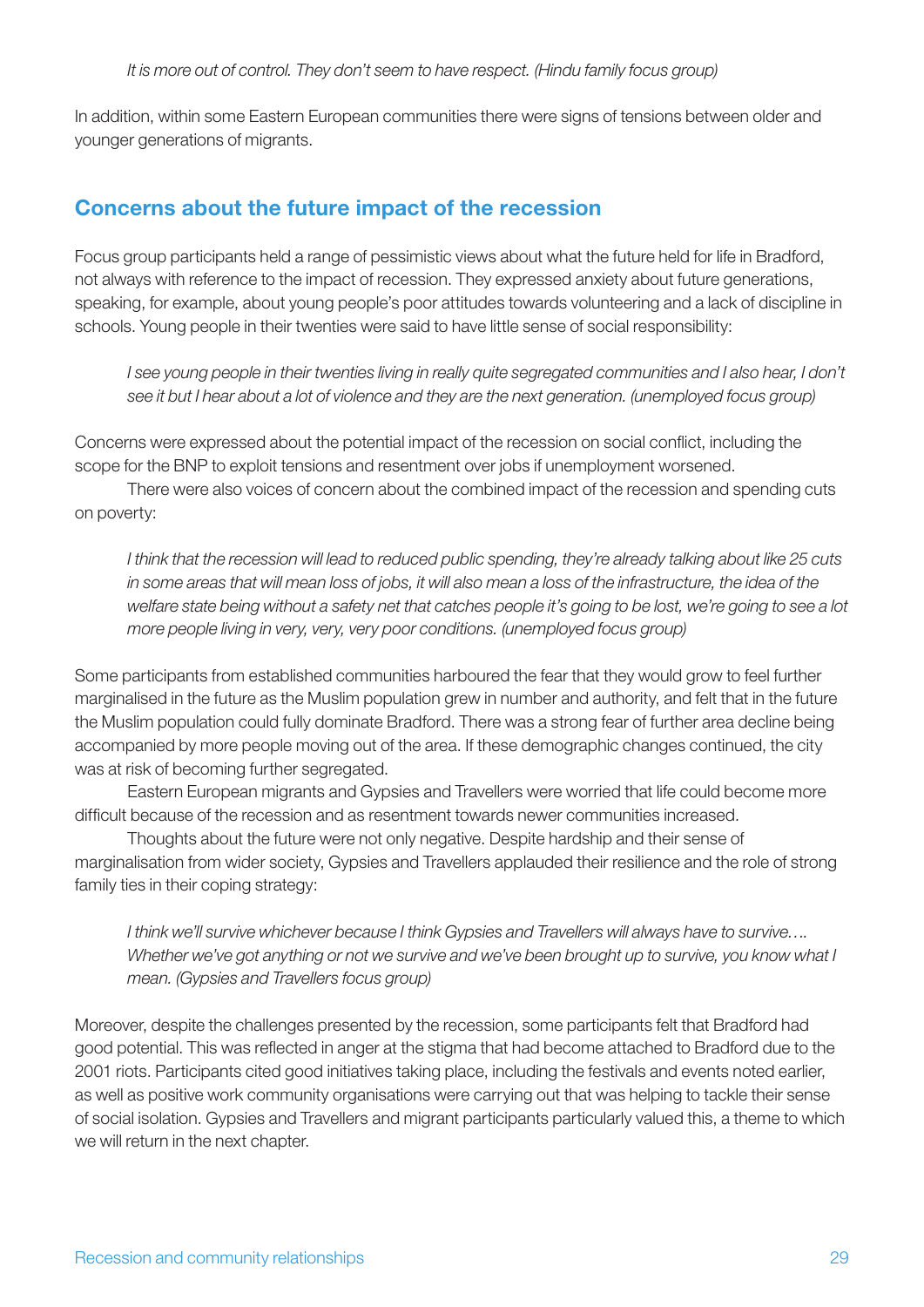# **Summary**

- The recession accentuated pre-existing problems in Bradford.
- As businesses closed down, many locals went to neighbourhood cities to shop and consume. This meant that fewer new businesses were drawn to Bradford and overall the city was increasingly more run down. All this was felt to have contributed to more affluent people leaving the area and it was feared that greater segregation between communities would be a consequence. In turn, Pakistani residents had become the dominant community, which seemed to be contributing to tensions with other minority communities such as Hindu and white British.
- Many research participants from different backgrounds spoke about their struggle to find work as recession hit. In particular, migrants and Gypsies and Travellers had been badly affected by the deterioration of the labour market. All this led to serious economic hardship in these communities. Young people from established communities had been affected in several ways. A lack of work opportunities and recreational spaces left many feeling alienated.
- Unemployment adversely affected relationships between ethnic communities. In particular, it reinforced resentment towards new migrants. In some cases problems of racism were accentuated.
- Some accounts suggested that unemployment was linked to relationship tensions and breakdowns in some families. It also led to low morale as well as alcohol and drug misuse.
- A link was identified between hardship and crime. In particular, many spoke of young people and Eastern Europeans committing crime. This had caused some local community tensions, for example, between young and older people within and across communities.
- Despite the climate of economic hardship many felt that Bradford had potential. Some communities, for example Gypsies and Travellers and Asians, had demonstrated resilience and unity. Participants discussed how many community and voluntary organisations worked hard to hold events and festivals that successfully brought communities together.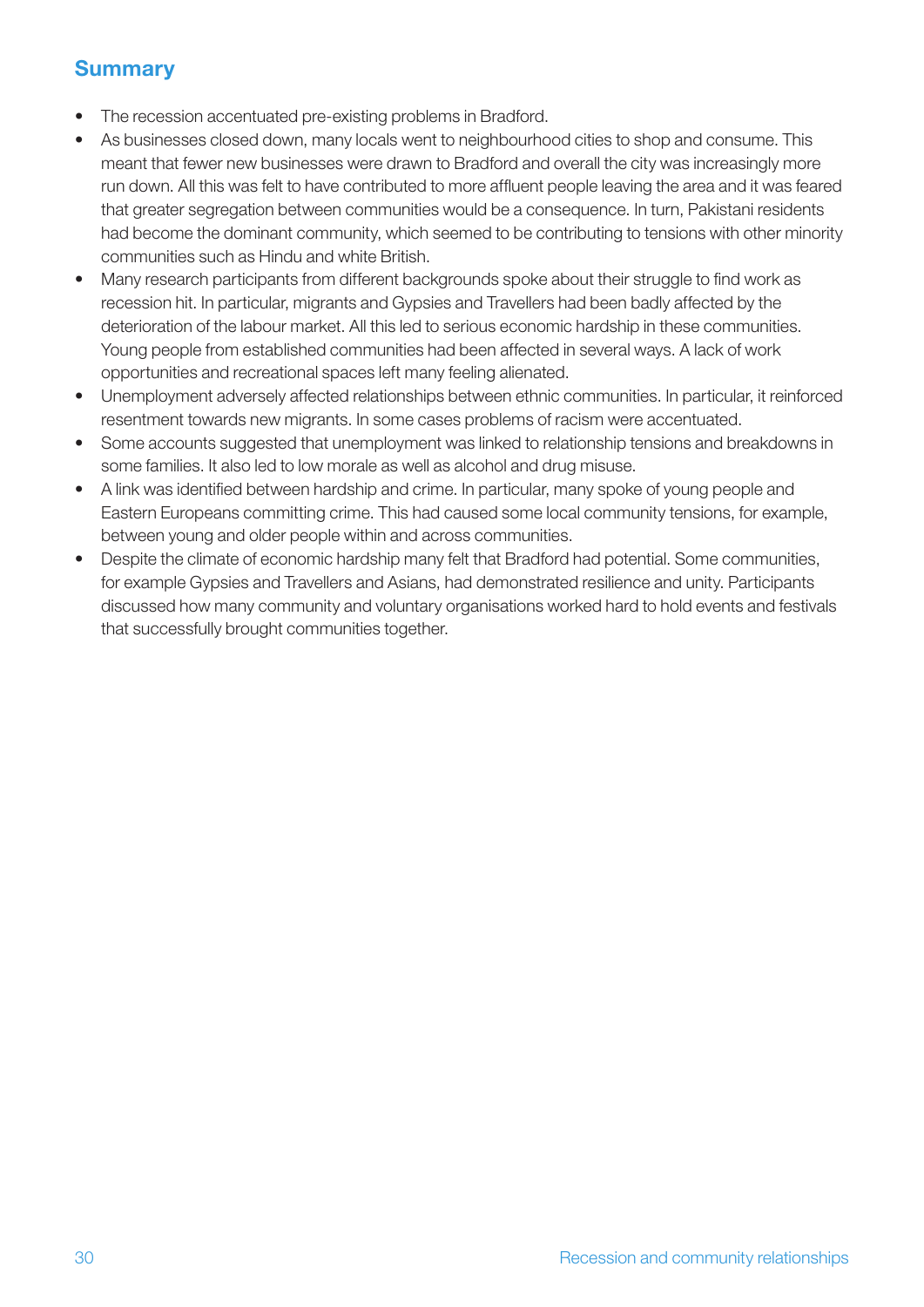4 Sustaining healthy community relationships during recession and a financial crisis: recent policies and initiatives

The previous chapters explored research participant perspectives on community, social cohesion and the impact of recession on life in Bradford. It has been argued that recession has intensified some of the pre-recession challenges that Bradford has long faced. This chapter examines a range of initiatives around which there has been activity to address these challenges. It begins by outlining the range of initiatives in place for supporting socially sustainable communities, exploring community infrastructures as well as initiatives linked to tackling discrimination and the economic hardship that can contribute to 'victims' blaming 'victims', eroding a sense of common experience and similarities in needs. Chapter 5 goes on to outline research participants' suggestions for improving the dynamics of community resilience.

# The drive for strong and cohesive communities in Bradford

The attainment of strong and cohesive communities was seen as a key element of Bradford City Council's plan for delivering on sustainability in the Bradford District ('Bradford Together'). The community and development strategy for Bradford is called the 'Big Plan', and it was an evolving framework at the time of the fieldwork. Research participants from the statutory sector felt that cohesion needed to be seen as an outcome for Bradford, with deprivation, discrimination and dependency ('the three Ds) needing to be addressed in order to tackle it:

*So the 3 Ds, … that is what we need to focus on, it's about fairness, rights and responsibilities, cohesion for us means these three things and this is the action in terms of what we need to do and the outcomes that we'll get. (Bradford City Council key informant)*

There was a range of structures in place for supporting the community infrastructure. Community organisations, umbrella organisations, mediation services, faith networks and community development workers all felt that they had a role to play in fostering resilience in community relationships.

Participants in the deliberative workshop felt that Bradford had been in a recession for a very long time, so the current recession was not having as big an impact as in other cities in the UK. Nevertheless, they recognised a number of challenges. For example, as financial cuts began to bite, they anticipated that a longer-term impact of recession would be that competition for funding between different communities would intensify over time.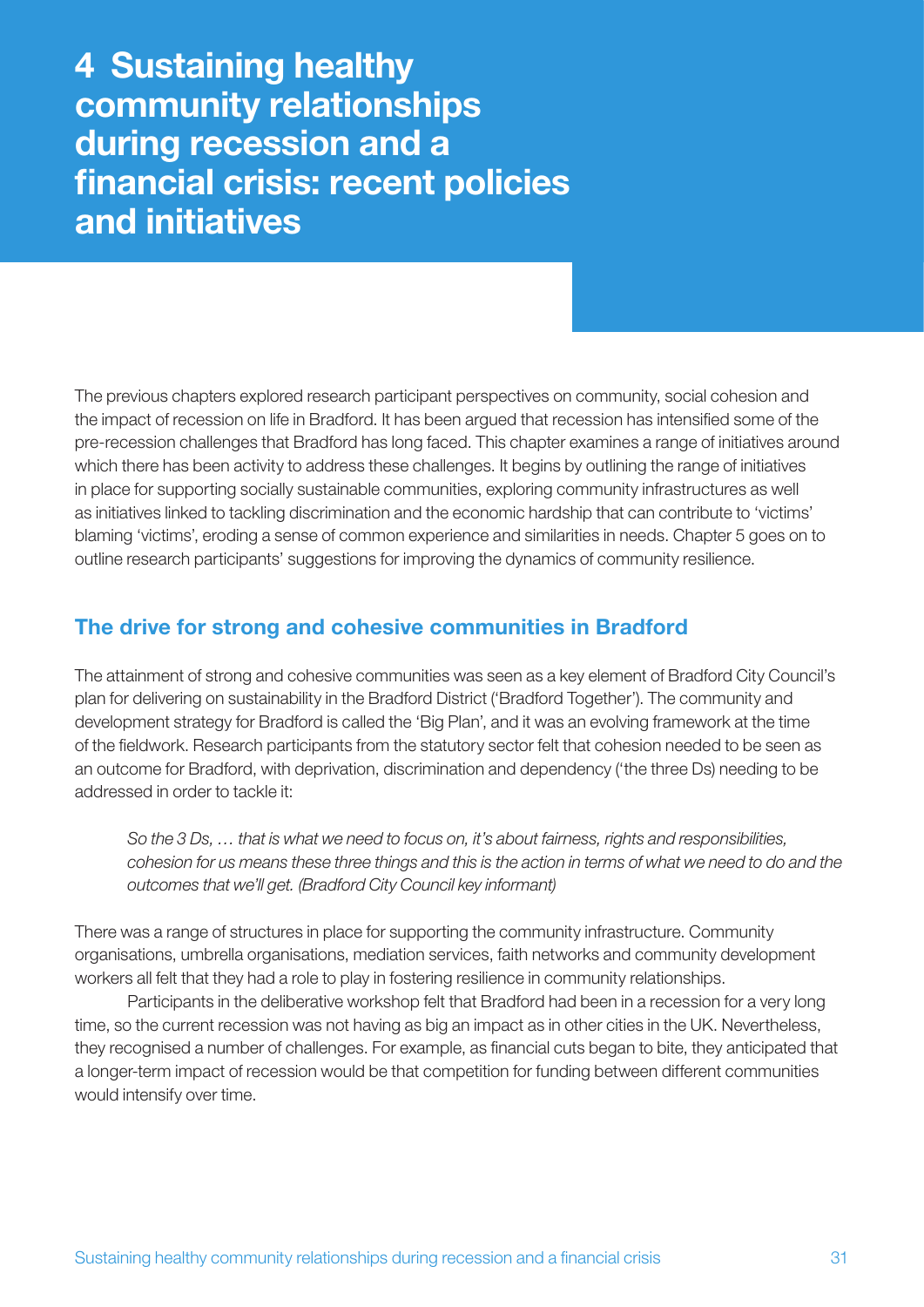# Supporting and developing the community infrastructure

#### Community funding

There were longstanding budget constraints on community funding. Bradford City Council had a fixed budget for community funding and this had been static for a number of years, in effect reducing the value of the funding each year. The council had been trying to augment resources by drawing on central government funds, for example, the Migration Impacts Fund, Working Neighbourhoods Fund, Future Jobs Fund and Preventing Violent Extremism initiative (PREVENT).

The council had also emphasised joined-up working and the various government funding streams had been harnessed in support of this. For example, primary care trust (PCT) funding and Working Neighbourhoods funding had been pooled to resource the commissioning of advice services.

Bradford City Council had longstanding structures in place for commissioning services from the voluntary and community sector. Most of the funding was geared towards reducing inequality. It contributed to support for third sector organisations as well as communities who wanted to develop new projects or form new groups to meet particular priorities. The council administered the commissioning of services through 13 commissioning bodies broadly aligned to council services. Some commissions were for twelve months and some for three years or more, depending on the approach that the commissioning body took in relation to their service sector. Examples for third sector activity included adult and community-based learning organisations delivering basic skills courses, training for volunteers and third sector management committees. Thus the funding could support third sector capacity building. The funding body that supports community development work around the Bradford District provided a further example. The allocation of community development workers was driven by need, related to area deprivation, and the workers provided support to community groups.

A council participant felt that there had been persistent difficulties in managing organisations' expectations of funding levels:

*You've got to try to balance the difference between what's available, what can be purchased compared with what might be needed, which is often different, and the expectations of third sector organisations making submissions for funding.*

These were clearly difficult issues that needed to be grappled with.

#### Community infrastructure, the financial crisis and spending cuts

The need to grapple with these issues was intensified by the knock-on effects of the national financial crisis and recession. Across a range of statutory and voluntary sector participants there was anxiety about spending cuts as the national government passed on measures to address the national debt to local government. Third sector participants discussed how they were working in partnership with other organisations to maximise resources. For example, different faith organisations had come together to form strong partnerships. It was hoped that this would offer an effective platform to help enhance community relationships. Nevertheless, third sector organisations were concerned about a reduced availability of funding for the sector and the prospects for this being scaled back further. A typical sentiment was: "... everybody's dreading March 2011, which is when our funding runs out…". There was general uncertainty about the likely scale of funding reductions, but rumours were spreading that third sector funding would be slashed by two thirds.

A third sector participant discussed a recent central government proposal to outsource nonessential council activities. While he saw this as a potential opportunity for the third sector to develop its activity, he also felt that a very big question mark hung over the resources that might be available to deliver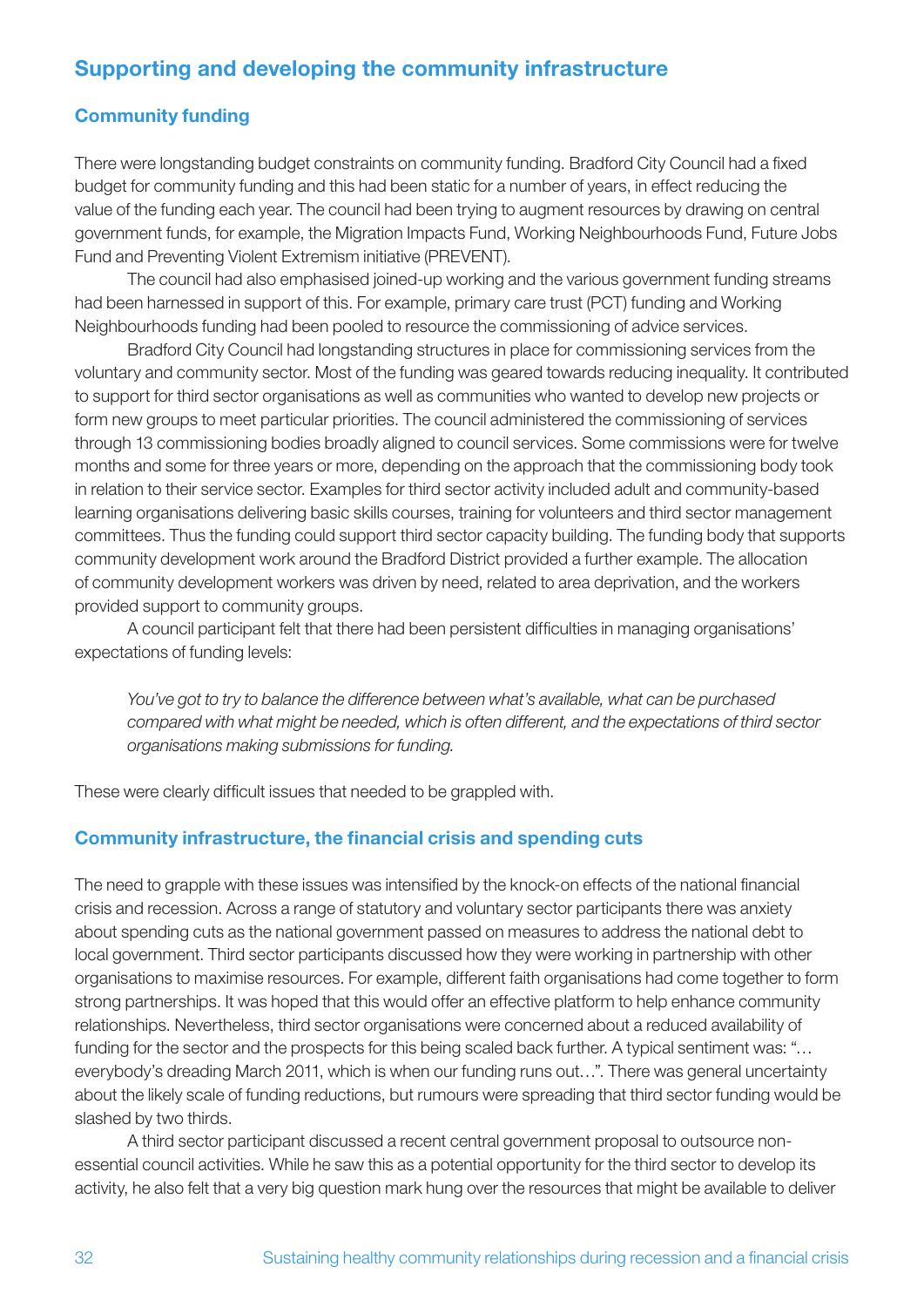these services. Among the numerous recommendations in V4CE's submission to the 2010 Spending Review was that Government should ensure that the pressures of spending cuts did not lead to a false choice between generic or specialist service. Instead both types of service should be supported (V4CE, 2010). The submission also argued that public sector contracts should 'include criteria for social return on investment *as well as* value for money and allow for flexibility in how contracts are delivered so that community needs can best be met' (V4CE, 2010, p. 8).

Chapter 3 noted how migrants and Gypsies and Traveller participants, with some of the most hidden voices, valued the support being provided by community-based organisations. A further concern was the likely impact of cuts on some of the most disadvantaged residents. Participants spoke about communities for whom commitment and resources were required to engage with and provide support. A part-time community worker supporting the Gypsy and Traveller community was unsure about continuity of funding for her post, and explained:

*… I'm only funded for three days and it's just getting them involved in everything but Gypsies and Travellers don't tend to read and write so they need everything … they need form filling, everything for passports, for driving licences, for the benefits. (community worker)*

Community organisations were undertaking a range of work around fostering community interactions to facilitate understanding and integration. The research team came across several examples of this. A community centre had facilitated a project fostering the interaction of young Asian Muslim teenagers with white British teenagers. It was perceived to have led to positive short-term interaction and erosion of segregation, again in the short term. While they saw the benefits, it was a source of frustration that more could be gained from follow-up. A community worker for older Asian men was also working on fostering their contact with white British older men, which he felt was in the spirit of cohesive relationships.

Community workers expressed anxiety about the likelihood of community-based organisations receiving sufficient resources to support these types of activity and those sections of the community worst affected by recession, as the following quotation from a community worker for migrant workers explained:

*My biggest concern … around this recession is where are we going to get funding to actually continue to support the communities, they're actually going through the worst of the recession…. I think the danger is we're called the voluntary and community sector so people think we do it for nothing. (community worker)*

A BME third sector focus group participant also discussed a community-based food project that involved volunteers collecting food from mainly Muslim shops and distributing it to those in need. One beneficiary had been a service user at the mental health organisation that he worked in. His concern was that statutory services were taking insufficient action in relation to this kind of basic need.

V4CE's submission to the 2010 Spending Review resonates with these grass-roots examples. It stated that few BME voluntary and community organisations were able to secure long-term funding and the low level of funding made it hard to build reserves. Their dependence on government funding was likely to lead to public cuts having a significant impact on activity (V4CE, 2010, p. 5).

#### Relationships between the third sector and Bradford City Council

Third sector focus group participants and key informants appeared more negative about their relationship with Bradford City Council than the council was about their relationship with the third sector. Participants discussed the emergence of mission statements, but described practical developments to support the third sector as piecemeal, lacking interconnectivity. There was also criticism of the quality of dialogue between the statutory and third sectors, particularly the BME third sector. The council had looked at its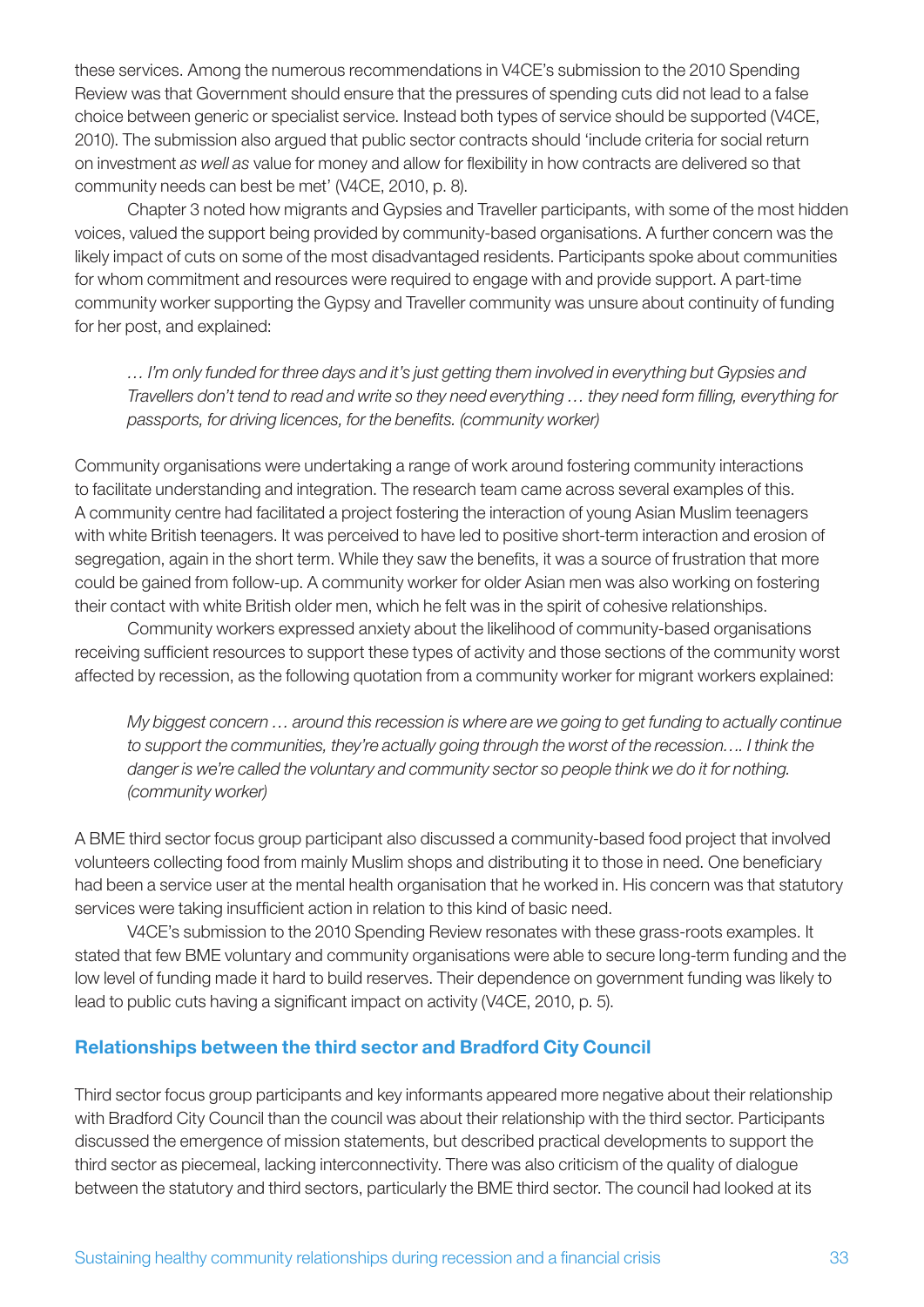relationship with the third sector in a third sector review and one of its recommendations was to establish a new structure to facilitate engagement. In the last twelve months the council had established a pot of money to support a structure called VCS Forums and Assembly to discuss issues and take them forward in partnership. At the time of the fieldwork the first assembly had just taken place. A key informant respondent felt that it was important that for the third sector to engage in this forum it should have a say in decisionmaking on priorities.

#### A BME sector trying to make the most of central government funding programmes

The BME third sector was described as very diverse, including established communities, refugees and asylum-seekers and economic migrants. One participant concern was that infrastructure organisations were being asked to meet this diverse range of needs under what was described as the "blanket term black and minority ethnic" but were being set up for failure because the needs of the communities were so different and a more diverse framework was needed to meet them. The BME third sector has had longstanding concerns about the availability of funding. Both the recession and spending cuts were seen as likely to make this situation worse during a period of community hardship and need.

There has been considerable controversy around PREVENT (House of Commons Select Committee, 2010). A council key informant described how the council had in effect used PREVENT funding to support capacity building, and a range of third sector organisations had tapped into this funding stream and worked to develop activities that were in keeping both with the objectives of PREVENT funding and the promotion of cohesion. This had resulted in 21 projects being funded across Bradford, ranging from schools, mosques, community and voluntary organisations and a rugby club. There were mixed views about PREVENT funding among third sector key informants. These ranged from those who felt that it undermined the BME third sector in distorting its goals to those who felt that it was simply being used to fill a funding gap for ongoing activities and not to meet PREVENT objectives:

*The issue around PREVENT is a lot of organisations are accepting PREVENT monies … you ask them 'how may extremists have you tackled?' … 'how may terrorists have come through your door?' they'll tell you not one. Even if they did they wouldn't know. What they are using that money for is to do exactly what they did in the past. (community and voluntary service key informant)*

Such criticisms of the powerlessness of the BME third sector had contributed to the setting up of a Racial Justice Network, funded by the Joseph Rowntree Charitable Trust, to build greater solidarity and activism for the BME third sector.

#### Mediation services managing social conflict

Bradford has two main mediation services that can be drawn on when residents experience neighbourhood disputes. One is organised within a third sector organisation while the second is delivered by the main housing provider for the area. Both mediate neighbourhood disputes.

The link between recession and relations between ethnic communities is not an easy one to map. Key informants from these services reported that for the most part these disputes were quite routine, for example, related to noise and nuisance, consequences of different lifestyles. Although some of these disputes might involve race-related hostility, or become racialised, it was difficult to untangle this from other factors at play. Nevertheless, their activity was pertinent to the management of everyday conflict. They raised the issue of whether self-help could fulfil this role if services were cut, and some use had begun to be made of migrant volunteers to support delivery of the mediation service, and there was positive feedback about this.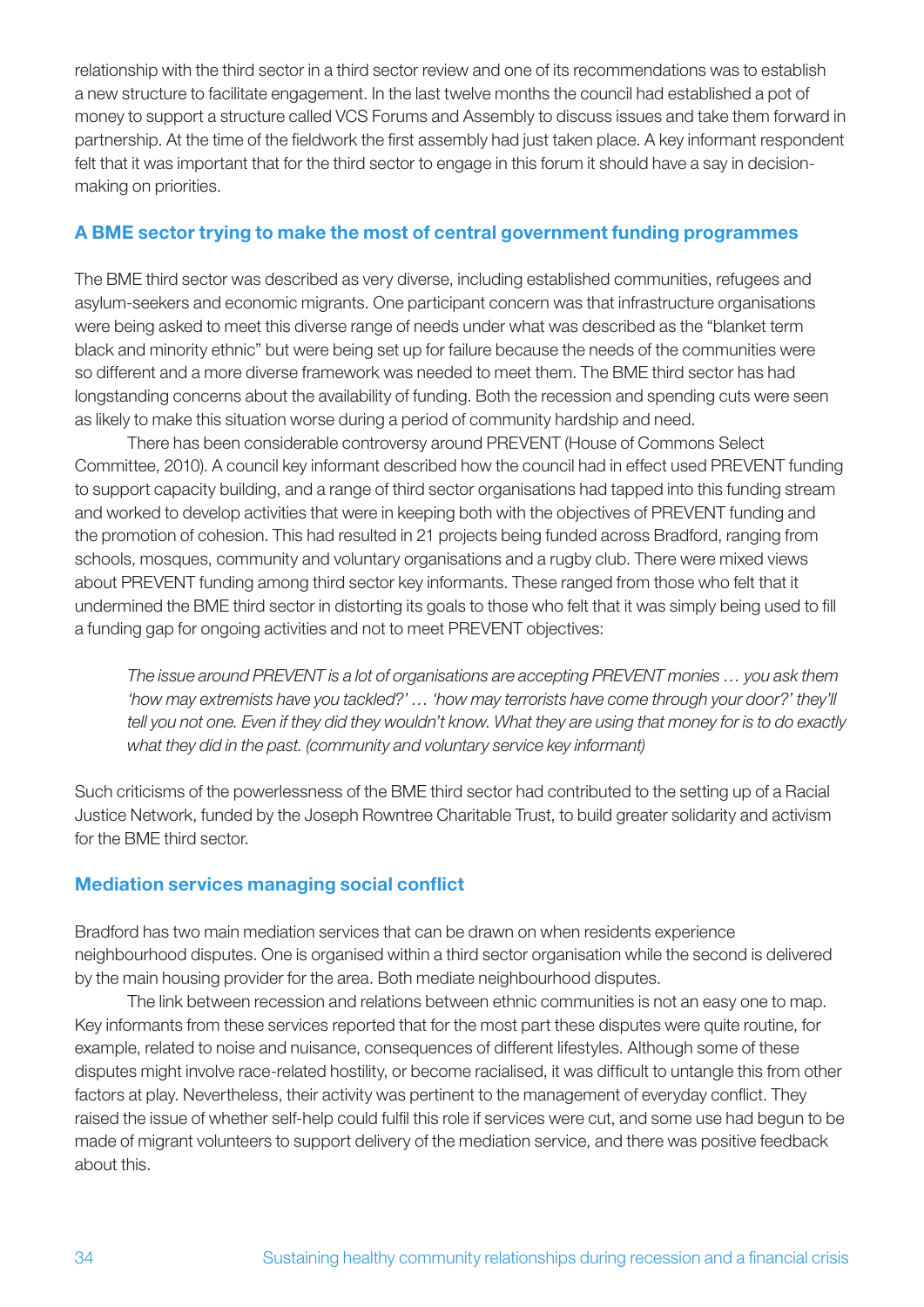#### Community involvement in decision-making

Neighbourhood services was a further part of the community infrastructure that had undergone considerable change in recent years. Statutory sector participants in the research (mostly from the council) tended to speak very positively about progress in developing Bradford's community infrastructure during the 2000s. A structure of area and ward level co-ordinators had been set up to support Bradford residents to have greater voice at the neighbourhood level, potentially providing a mechanism for residents to express concerns related to recession, hardship and community life. However, there seemed to be a gap between service provider and focus group participants' perceptions of the effectiveness of these structures. To reiterate, these participants were skewed towards sections of Bradford communities with hidden voices. The dominant message from these hidden voices was that while they felt that community involvement in decision-making was important, this was not happening at present, reinforcing themes in other recent research on participation and community on Bradford's traditionally white estates (Pearce and Milne, 2010). Cynicism about the potential for this picture to improve in the future was also evident across a range of participants, indicative of a lack of trust. There was some feeling that the majority Muslim community had too great a voice, to the marginalisation of other Bradford communities. This was expressed by the Hindu family and white working-class young people.

# Tackling discrimination and promoting equality

There were a number of initiatives for tackling discrimination, and this section looks at several examples of this, including the Equity Project and Bradford Hate Crime Alliance.

#### Equity Project

An LGB umbrella body had been making considerable efforts to get LGB rights higher up on the agenda of Bradford service providers. An LGB youth group had been set up in the youth service and an Asian and black LGB adult group that mostly involved men. The scope for an LGB BME women's group was being explored. A gay pride festival, held in Bradford city centre, had been successful in bringing different LGB and non-LGB people together. The extent to which service providers addressed the disadvantage of LGB groups compared to other disadvantaged groups was questioned, for example, homophobic bullying in schools. The group also formed an alliance with equalities organisations across the eight equalities strands to develop an equalities engagement framework. Via the framework and the main partnership working forum for the district, equalities groups had a mechanism through which to engage with service providers on equalities issues. Called Bradford District Partnership, it involved a series of forums for children and young people, environment, health and well being, safer communities and regeneration.

#### Bradford Hate Crime Alliance

Some research participants saw tackling hate crime as an important element of community development activity. (Chapter 3 has already described young Asian women's experience of everyday racism.) Third sector research participants also shared their examples of racist incidents in areas where BME communities were described as feeling isolated as no one seemed to want to address their experiences. Bradford Hate Crime Alliance had attempted to act as an agency to collate statistical information on hate crimes with various reporting centres around the district, but had lost funding and become dormant. The main housing provider had been training its staff to take reports of hate crime and encouraging residents to report experiences.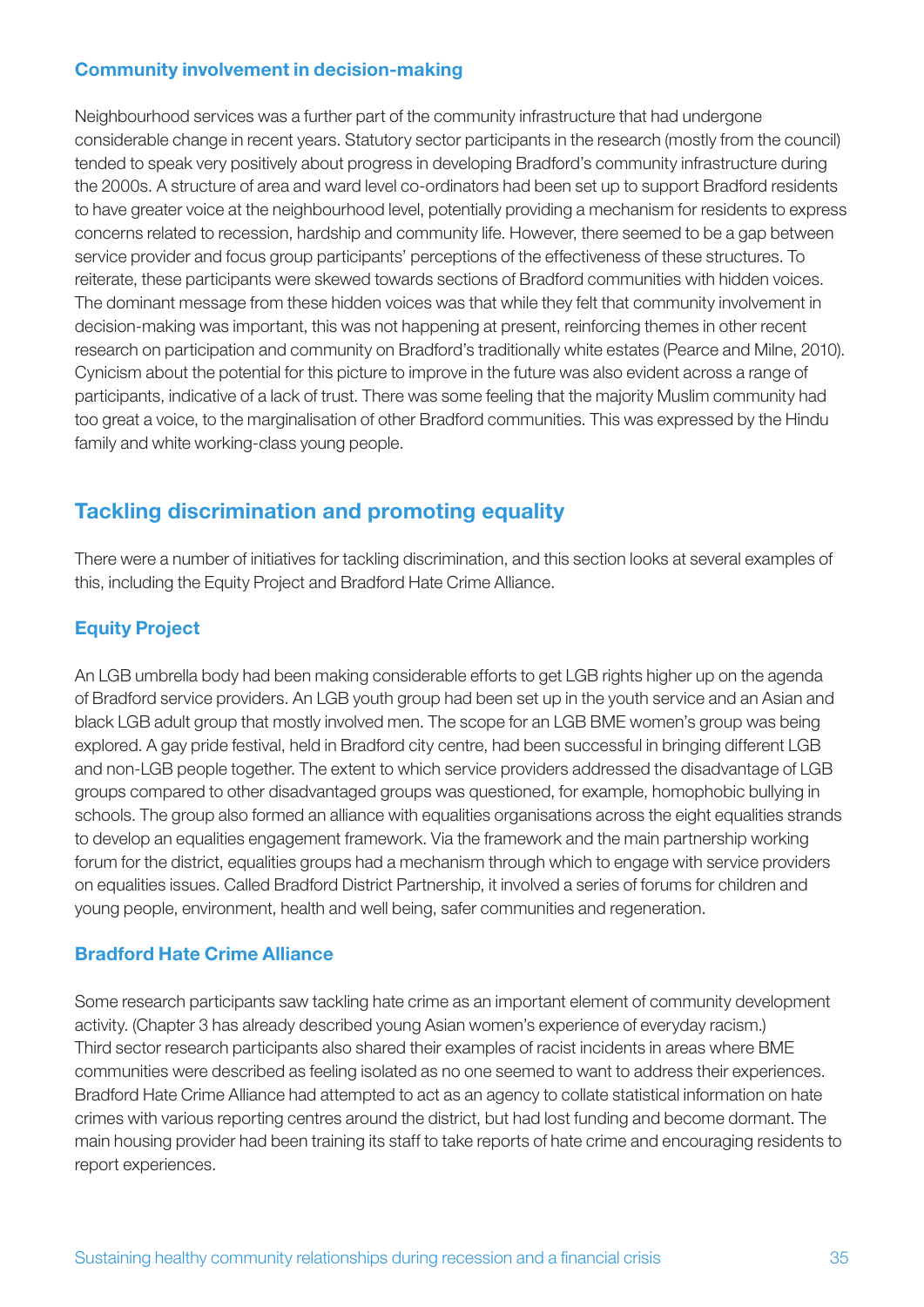Community activists had recently been instrumental in putting hate crime higher on the agenda for local action. There were concerns around insufficient knowledge of patterns of hate crime reporting as the economic climate has deteriorated. Thirty-seven hate crime reporting centres have been set up around the district and launched as Bradford Hate Crime Alliance. It has a board and strategic management group consisting of the local authority, the police, a voluntary sector organisation and a practitioners' group. At the time of the fieldwork the Alliance was pursing funding for a worker to manage the centres, via the Future Jobs Fund, and the council had provided funding to raise awareness of the new reporting structures.

*… generally there are [police] doing a fantastic job in society, but how many of them are qualified with those soft skills to understand the intricacies of communities to do a good job? (Bradford City Council key informant)*

# Tackling economic hardship

As seen in the last chapter, on the whole participants felt that the recession had a negative impact on community relationships and were concerned about the longer-term implications. They perceived the potential for economic hardship to fuel the negative face of community. Hardship was seen as having an adverse impact on community relationships through fuelling resentment between ethnic communities, established communities perceiving that newer arrivals were tapping into scarce resources.

This section considers Bradford's work around a more co-ordinated approach to job creation, creating sustainable tenancies, preventing debt traps and repossessions and supporting migrant workers.

#### A more co-ordinated approach to job creation

As discussed in Chapter 2, research participants often referred to being unhappy that Bradford city centre was underdeveloped; in particular a shopping centre development had been halted due to lack of funds. Despite this, compared with the last recession, the regeneration department within Bradford City Council described itself as taking a more co-ordinated approach to engaging with the economic downturn. For example, one private developer did not have sufficient resources to continue a site development. The council stepped in to provide a commercial loan to the developer, thus helping to secure several hundred construction jobs.

A key informant described how Bradford had been seeking to address a high rate of unemployment for many years, contributing to the development of skills and infrastructure for supporting the jobless, including people recently made redundant. However, with the onset of the latest recession, the Future Jobs Fund had been drawn on to create jobs for unemployed young people.

Procurement was also used as a lever to ensure that local people would benefit from public sector investment. 'Bradford Together' described how, in contracting out for services, for example, a city park, the council would promote and encourage clauses within those tenders that had local benefits. This might include local employment and training:

*… in the city park projects there were clauses in the tender specification that meant that we could get commitment from the approved contractor to deliver x-number of jobs for local people and training people up where those skills don't exist locally. (Bradford City Council key informant)*

The regeneration department was also increasing support for business start-ups and entrepreneurship. The Local Strategic Partnership signed a pledge to pay local companies from which services had been procured more quickly.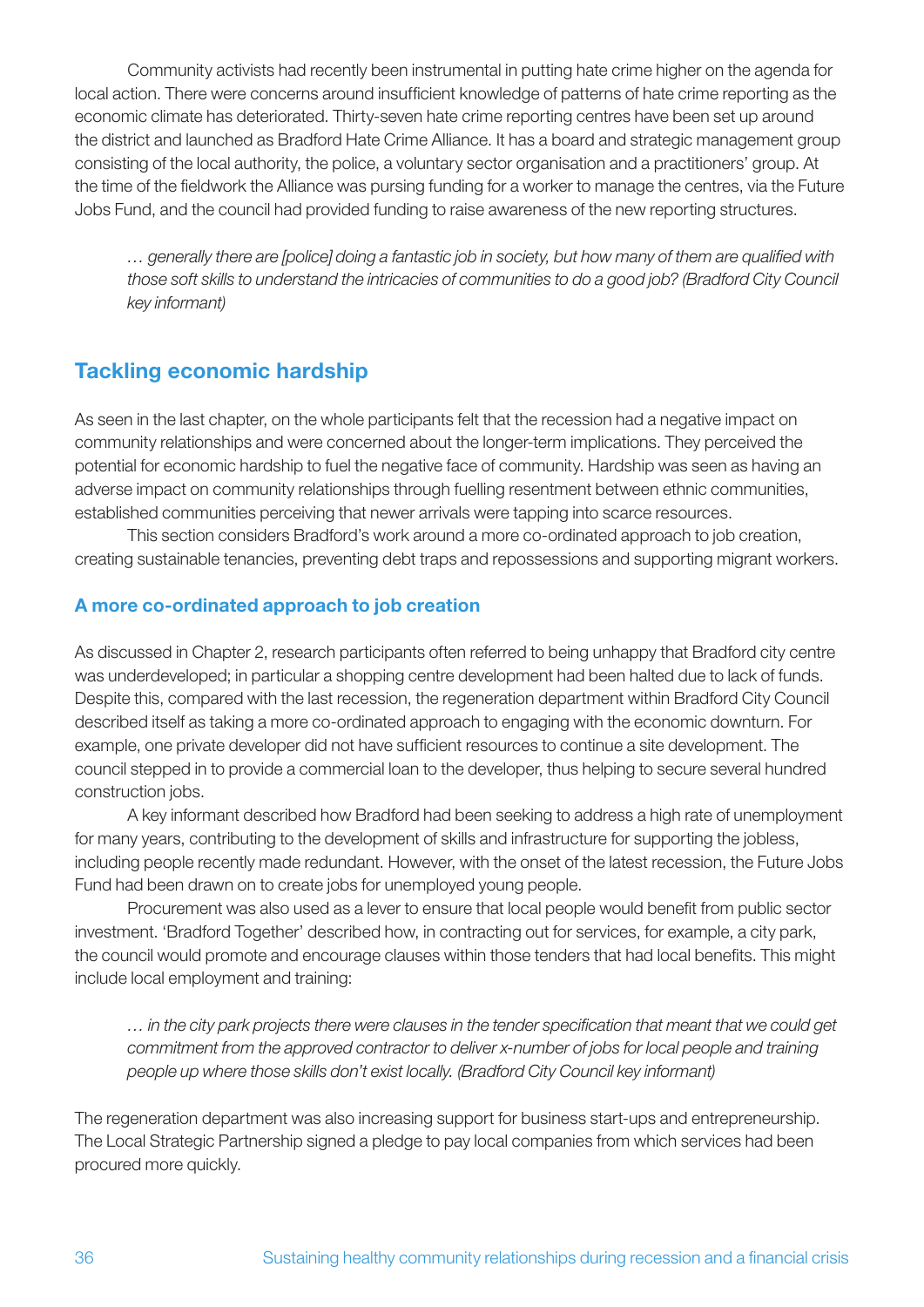#### Housing and community relationships in recession conditions

However, by creating mixed and balanced communities the main social housing provider saw itself as having a role in developing healthy and stable community relationships in the neighbourhoods in which it operated. It was trying to address an under-representation of minority ethnic groups in social housing through a range of measures including setting up a bilingual team to deliver a marketing strategy targeting these groups. A physical segregation of ethnic communities was felt to have been eroded in neighbourhoods within which the housing provider operated:

*… It did break down a lot of the segregation in Bradford 'cause what you do tend to find is particular groups, particularly South Asian people, tend to live together in very tight-knit communities in specific areas and what we tried to do was to try and break that down … get people to think a bit wider about where they wanted to live. (service provider key informant)*

A choice-based letting system initially bedded down in the context of empty properties. Recessionary conditions had seen social and private housing developments slow in Bradford and demand for social housing rise. As the housing climate became a difficult one, where waiting lists were very long and turnover low, the choice-based letting system has been given a strong needs focus. The changed environment has meant that accommodation that could be offered to people was quite limited, particularly family housing. In this context it was not unusual for the housing provider to receive 200 to 300 bids for a family property, accompanied by myths about which residents who had not lived in the area before were getting to the top of the housing list. Housing resources have been a source of community conflict in other parts of the country (see, for example, Hudson *et al*., 2007), and Bradford shared these experiences. Publicity about asylum-seekers, refugees and EU nationals moving into the area was felt to be fuelling perceptions that people from a range of ethnicities, established and newer communities, were jumping the housing queue:

*Bradford, like a lot of areas I think, struggles too with some of those thorny issues around new arrival communities and the pecking orders that tend to appear within those communities and certainly there have been issues between EU communities and the older Asian community in the district, particularly when you are jostling for space in similar inner-city environments. (Bradford City Council key informant)*

*So there are perceptions that certain groups are jumping the housing queue and if they see that there are South Asian people moving into areas where previously there hasn't been any, then that kinds of supports this myth about certain groups have better access to housing than others and I think people tend to mix everyone together from abroad. (service provider key informant)*

In response, more transparent housing allocation policies and letting processes had been developed, providing feedback on how decisions had been made to allocate empty properties. Jointly, with the council, a new choice-based letting system was developed, providing clearer information on how people were prioritised for housing. Greater consultation with tenants was also part of this process, reaching out to communities to talk to them about how allocations policies were working. Elected members of the council, who were receiving complaints about the fairness of housing allocations from residents, were also engaged with to explain how the new system worked, its strengths and fairness.

In trying to open up the private sector housing market to vulnerable groups and forestall a steep rise in the supply of social housing, the council had procured a new housing services contract with a rent guarantee service. Landlords struggling to find tenants as the bottom fell out of the buy-to-let market have been attracted to the scheme. Also, in keeping with support for the vulnerable, the council has been working with private landlords to increase their understanding of Decency Standards and the legal framework underpinning tenancies.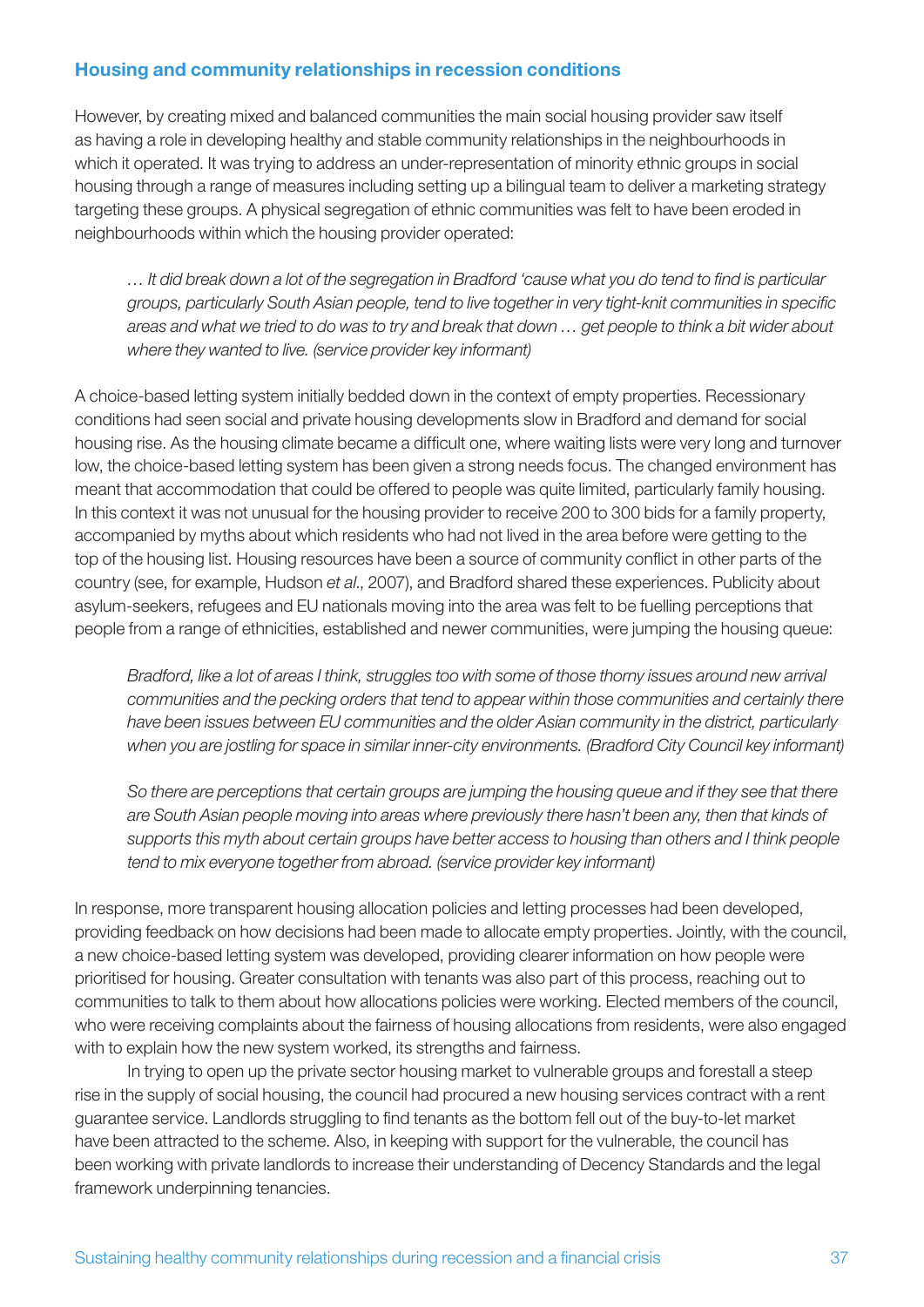#### Creating sustainable tenancies: linking housing, homelessness and worklessness

Research participants were concerned that white working-class communities should not be neglected in measures to address economic hardship. The council had put measures in place to direct Working Neighbourhoods Fund resources to deprived areas of the district. This included white working-class excouncil estates. A partnership had been pulled together to seek funding for targeted interventions linking homelessness and worklessness. These involved the regeneration department (economic development), the Department for Work and Pensions (DWP) and the main social housing provider for the Bradford District. Worklessness officers were appointed to support individuals to access training, education and employment. When people presented the housing provider with housing problems they did preventative work that engaged them in conversation about their broad life contexts: basic skills, training, employment including self-confidence and motivation and CV development and money skills. In addition, a work placement programme had been targeted at the long-term unemployed or people with long-term health conditions in temporary accommodation. There were also resources to look at the support needs of people with mental health problems and supported housing.

#### Preventing debt traps and repossessions

Preventative measures were also reflected in Bradford initiatives to head off repossessions and tackle debt. The council was concerned that local residents experiencing hardship would not become the victims of money lenders and loan sharks. An ongoing financial inclusion initiative by the regeneration department has led to investment of money to provide advice and information to people on how to use financial institutions, for example credit unions. Resources have been targeted at the poorest areas. Part of this measure includes raising public awareness of the dangers of drawing on the services of loan sharks. The housing provider set up a tenants' loan service.

The housing provider has worked with the council to keep people in their homes. A publicity campaign was undertaken to encourage people to contact the provider early on, before getting into difficulties. Funding previously used to address homelessness was redirected to support this preventative agenda. Seeking to address the information needs generated by redundancy, there has also been collaboration between the housing provider and the DWP on an initiative to provide both benefits and housing advice at workplaces experiencing large-scale redundancies.

#### Supporting migrant workers

With an implicit human rights framework, the development of a Bradford Migrant Impact Fund recognised the hardship being experienced by migrant workers during the recession, particularly A8 (Accession 8, new countries entering the EU) migrants losing their jobs. Those without recourse to public funds were becoming destitute, or at risk of greater poverty, and there were signs that the incidence of homelessness had worsened. Community workers were concerned that migrants entitled to benefits because they had registered with the Workers Registration Scheme and worked for a full year were experiencing delays in their claims while checks were undertaken to verify that children were resident in the UK. There were also reports of a lack of interpreting support in advice agencies and support from Eastern European migrant organisations in Bradford. While there were 14 migrant organisations, they were dominated by the older migrant communities and not particularly welcoming of the more recent arrivals:

*… the older generation of east European communities and the younger, those who are coming, there is a massive friction, they don't want to see eye-to-eye, as simple as that. (community worker)*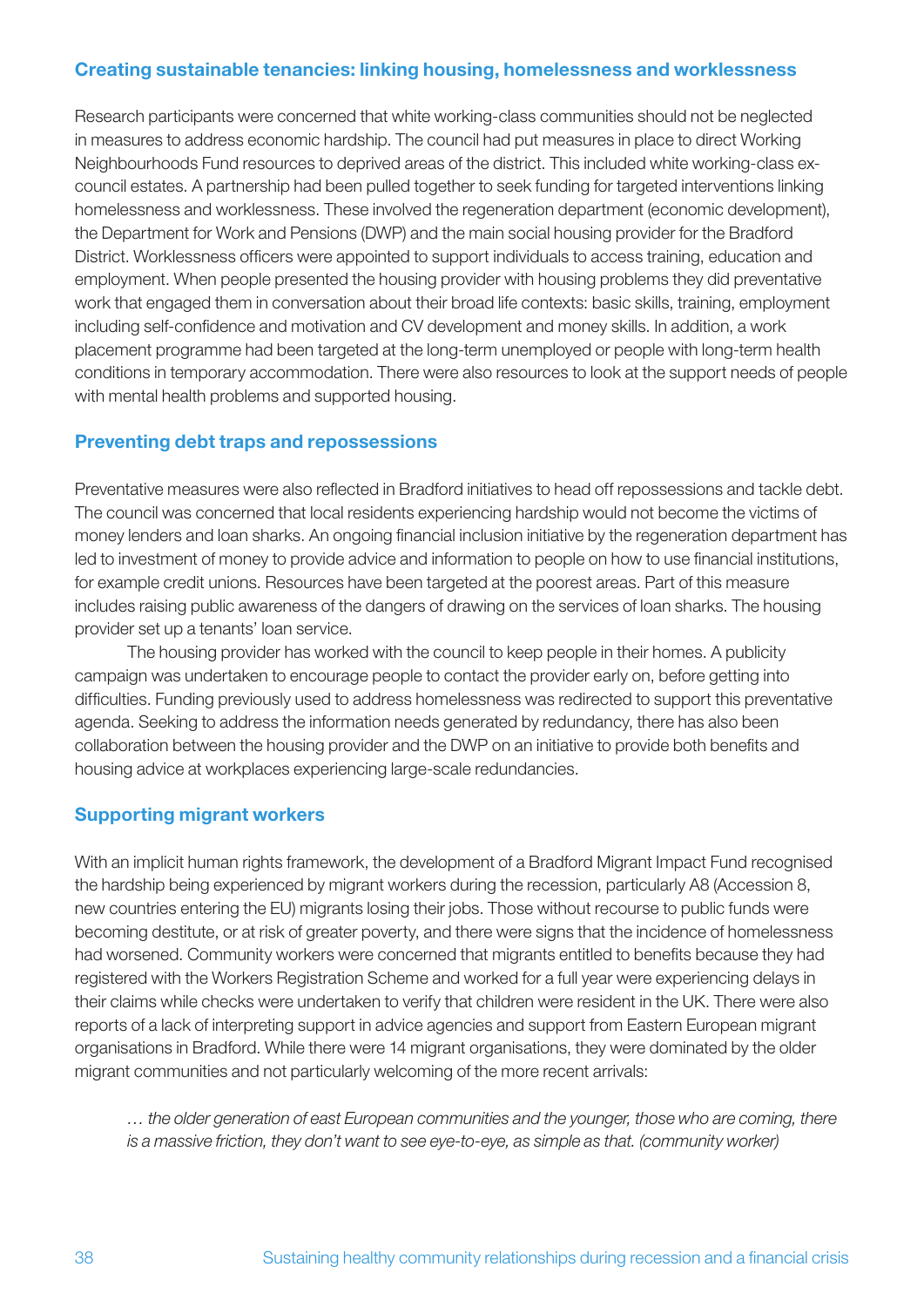Migration Impacts Fund support included housing and welfare advice, breakfast clubs that ensured that children had their morning meal, ESOL classes and training. A community worker was appointed to work with A8 women to support their access to women's health and maternity services. Mindful of the risk of migrants struggling to survive turning to petty crime, there were also plans to work with the police to circumvent someone being caught up in the criminal justice system for stealing a loaf of bread. The Department for Communities and Local Government (CLG) had just introduced a scheme to help migrants return to their country of origin if they wished to, but there was scepticism about the degree of take-up that there would be of this:

*I think what you're seeing now in Bradford like any newer community is that you're seeing those communities settled if they've retained employment and begin to be part of the community instead of being seen as other. So I'm not really convinced that there's going to be an awful lot of people holding their hands and saying 'oh yes I want to go back' but we'll have to see…. (service provider key informant)*

The next chapter explores some of the suggestions for improving community relationships and resilience that research participants made.

# Relevance of initiatives tackling the short and long-term impact of recession

The initiatives reviewed above all seemed pertinent to effecting changes that might ameliorate the negative impact of recession on community relationships in the short (and potentially longer) term. They implicitly or explicitly sought to address, in various ways, the social and economic basis of healthy community relationships, including the scope to minimise and manage social conflict. This is not to say that the initiatives were without their weaknesses as well as strengths (although there was no scope in this piece of research to examine these in depth). Participant suggestions for measures to improve the resilience of community relationships are explored in the next chapter.

# **Summary**

- The attainment of strong and cohesive communities was seen as a key element of Bradford City Council's plan for delivering on sustainable community relationships in Bradford.
- One aspiration was to promote community cohesion as an outcome for Bradford, facilitated by measures to tackle deprivation, discrimination and dependency.
- Community funding appeared geared towards commissioning services from the community and voluntary sector to help tackle social and economic inequality, foster third sector capacity building and community development activity.
- Across a range of statutory and voluntary sector respondents there was anxiety about spending cuts. The national financial crisis seemed to be intensifying the challenges involved in managing community funding expectations.
- Voices from the third sector described efforts to support it as piecemeal and lacking connectivity, expressing concern about the quality of its dialogue with the council. This context fuelled uncertainty and anxiety about the implications of anticipated spending cuts, including for BME communities.
- Mediation services were helping to manage everyday social conflict reflecting a range of disputes involving neighbours.
- A range of initiatives were in place to tackle economic hardship, several developed in response to recession, supporting new and established communities.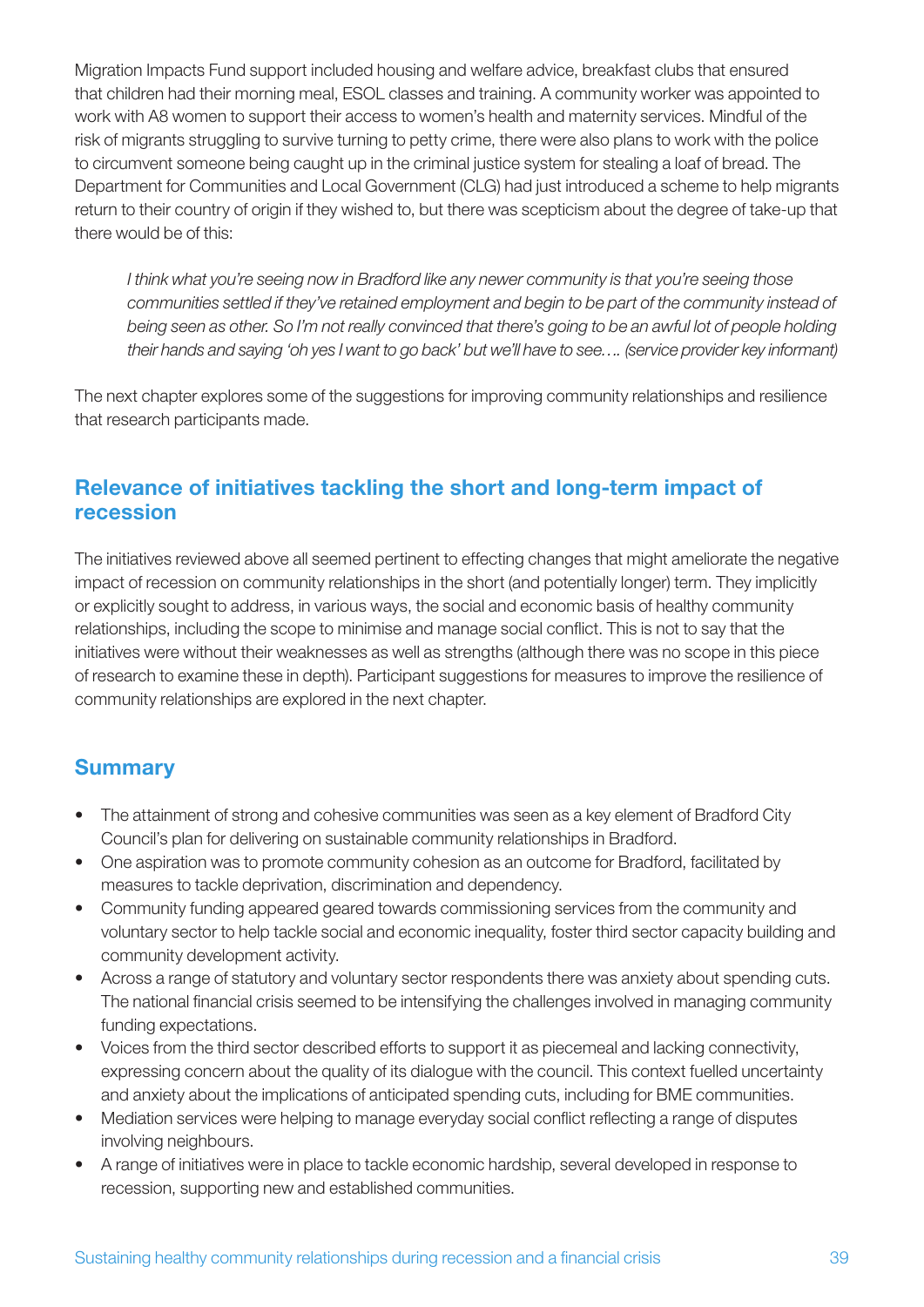# 5 Responsibility for community relationships and suggestions for improving community resilience

This chapter starts with a discussion of the views of research participants as to who had responsibility for community relationships. It then goes on to outline the range of suggestions for improving community relationships that participants expressed. Reflected in participant accounts were varying perceptions of the quality of community relationships. As explored in Chapter 2, participants thought about community in different ways and in thinking about what would make things better they often referred to aspects of community that mattered to them the most.

# Who has responsibility for community relationships?

A recurring theme in this research was a feeling that everyone has some responsibility for community relationships. There were references to the roles of parents, councillors, the government, faith and other community organisations. Hidden voices among the research participants were particularly vocal about the need for all to take ownership of community relationships. This was expressed in the following kinds of statements:

*Everyone has to be friendly to everyone. (Slovakian migrants focus group)*

*Its barriers that need breaking down. (Gypsies and Travellers focus group)*

These communities were particularly reliant on community organisations and activists to advocate on their behalf, but were keen to break down the barriers to their greater community involvement, while they also saw the community centres as an important part of their community.

Government was also described as needing to set the scene for community relationships, including the economy, public transport and services. And people needed to feel cared for if they were to care about others:

*… I can think of lots of estates in Bradford where people don't feel cared for, they don't feel cared for and they therefore don't care about other people. (unemployed focus group)*

# Community interactions, social spaces and (problematic) social isolation

In thinking about suggestions for improving community relationships research a range of research participants referred to the need to improve community interactions. This was not solely about the interactions between ethnic communities. Participants in the older women focus group emphasised the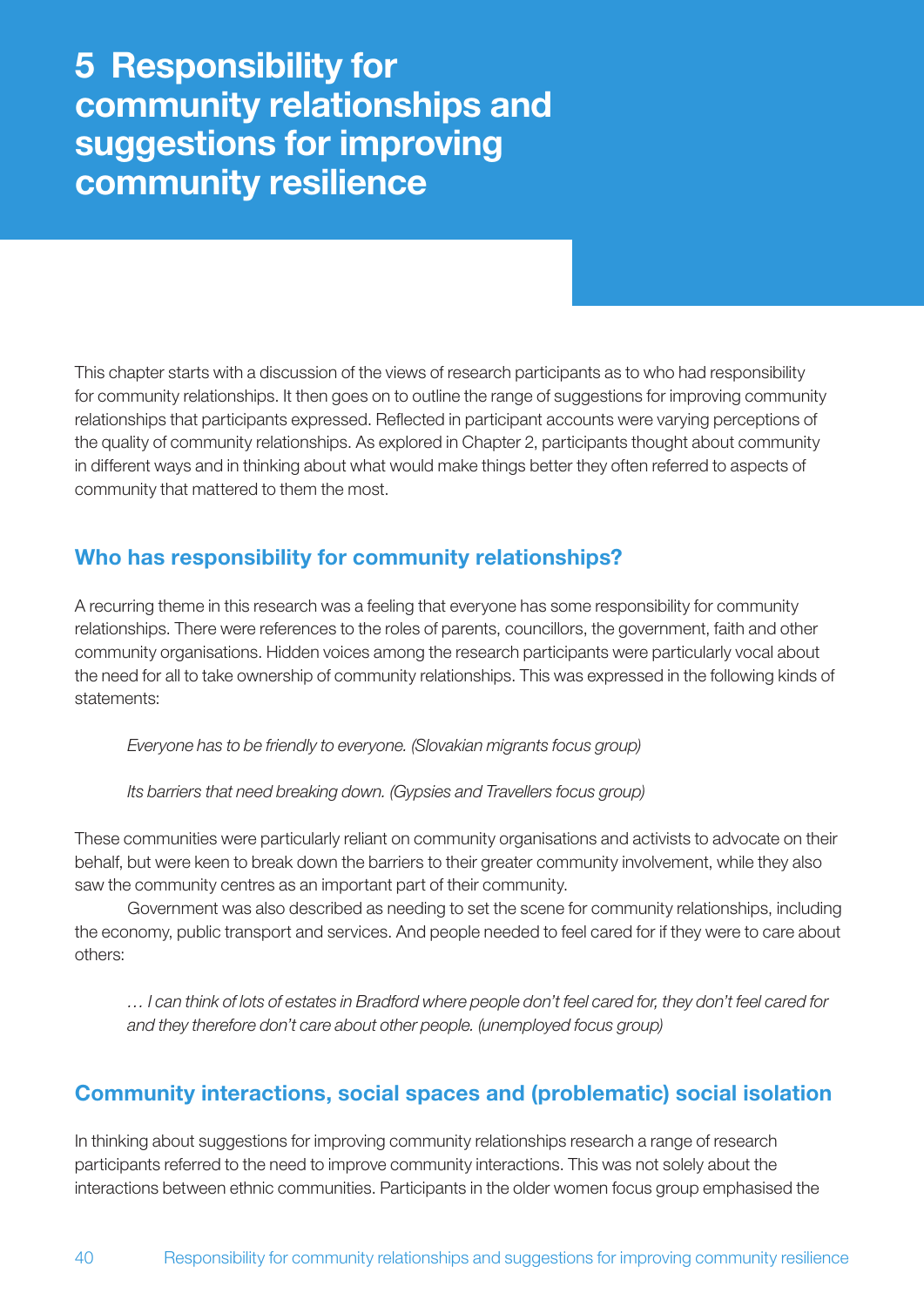value of day centre provision for reducing people's sense of social isolation. Describing older people they knew who stayed at home all day feeling lonely and depressed, they were aware of people on waiting lists and felt that they were missing out on the opportunity to meet other people, learn new things and go on trips through centre activities.

There were numerous references to the importance of social spaces that everyone in the community could use. For example, a focus group participant had heard about the setting up of allotments on brownfield sites within the centre of Leeds that people worked on in their lunch hours. They thought that this was a good way to bring people together. An unemployed focus group participant spoke of the role of "well funded beautiful community centres", "little theatres in every community".

# Community interaction and (problematic) segregation

Chapter 2 discussed challenges to a cohesive society and how segregation and feeling unheard can be one of those challenges. Chapter 3 noted fears that more affluent people leaving Bradford would contribute to increased segregation. Recent research on Muslims and cohesion in Bradford found evidence of a high degree of interaction across ethnic and religious boundaries in wide-ranging public spaces in their everyday lives, particularly for established Muslim communities (Samad, 2010). Another recent study on Bradford's traditionally white estates has found that in the absence of face-to-face contact, people can tend to see each other as groups rather than as individuals (Pearce and Milne, 2010).

There were mixed views on the physical segregation of ethnic communities from the research participants. Unemployed white working-class young people were particularly negative about everyday life in Bradford, one describing how they did not feel that they had 'a sense of home'. He suggested a need for greater segregation in the context of feeling marginalised by the majority Muslim community in inner-city Bradford:

*Muslims here they took the lot, you can count on one hand how many estates there are in Bradford that are for white people…. I'm not saying each community doesn't talk to the other race, obviously they do … but you've got to have your own area. (young people focus group)*

Other research participants spoke about the need to encourage greater interaction and proximity between ethnic communities. An older white British unemployed participant spoke passionately about her unease that young people in their twenties were living in "really quite segregated communities" and "intolerant of difference". Some participants reflected on how there had been a history of communities settling in particular areas and more intermixing taking place over time, but they were concerned that this shift was not taking place in Bradford. A key informant was concerned about high levels of underachievement by unemployed, alienated Asian young people, particularly young men, living separate lives within the Asian community. Appalled at the wasted lives and opportunities that he felt this represented, he argued that the Muslim community, particularly parents and faith leaders, but also service providers, needed to engage with these issues. The focus group of young Asian girls reiterated concerns about Asian boys wanting to somehow remain apart.

Gypsy and Traveller participants described the stereotyping that they experienced, making them feel unwelcome in a range of social spaces, reinforcing segregation:

*People only see the Gypsies on the side of the road … that's what people imagine the Gypsy, the person on the side of the road leaving all the rubbish, that's all they see. They don't realise that Gypsies and Travellers have been in settled houses, been settled on sites … business people. (Gypsies and Travellers focus group)*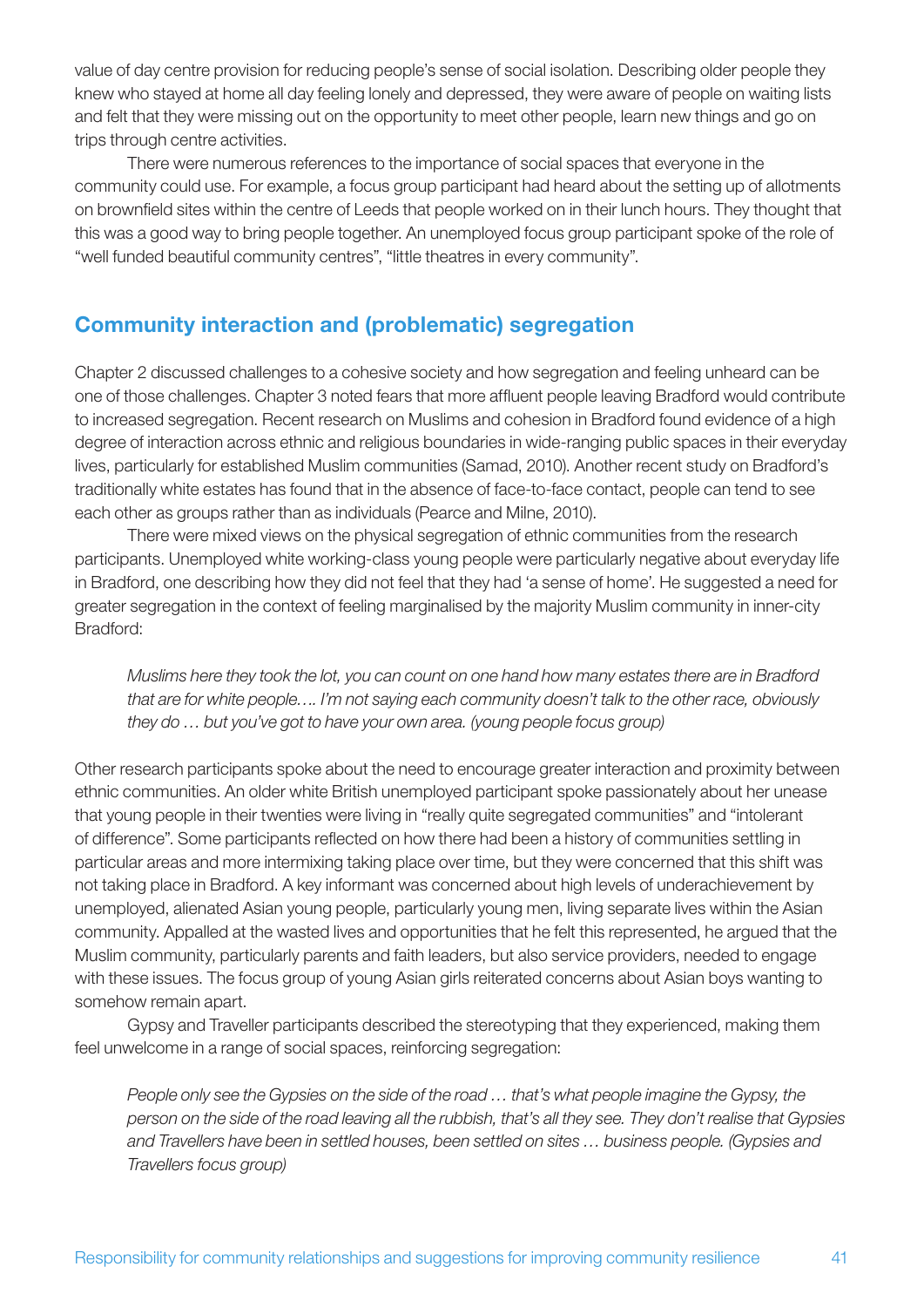# Respect, youth activities and anti-social behaviour

Concerns about recession and crime have already been discussed in Chapters 2 and 3. There was lots of positive discussion about welcoming neighbourhoods and neighbours, but this was not a universal experience across research participants. Youth anti-social behaviour and crime was an issue raised in several focus groups. Eastern European migrants spoke of going on holiday and being burgled. Hindu participants felt that schools, parents and community leaders (church and mosque leaders) all had a role to play in young people being taught to respect other communities, faiths and more generally the area that they lived in. Young people and others emphasised that they needed more to do:

*There's not enough here for us to do, no wonder crime rate's high. I mean kids are bored…. (young people focus group)*

### Communication, fairness and transparency

Chapter 2 described how key informants often drew on concepts such as fairness, equality of opportunity and involvement and integration in talking about the significance of cohesion. A range of focus group participants felt that the meeting of their needs should be higher up on the priority list of service providers and some of these accounts questioned fairness in the distribution of resources. For example, older Asian men spoke of how they were in favour of employment for everyone, "including Eastern Europeans", but that Asian young people should be helped first. Hindu participants described feeling that it was unfair that since the riots resources had been targeted at Muslim communities in areas such as Manningham.

Several key informants reported that more could be done to improve communication with local residents. For example, in housing there was a perception that there was scope to better publicise the new choice-based lettings system, work on balanced communities and allocations policy, discussed in Chapter 4. This communication could help to convey the type of service that was to be provided, and its limitations. There was a related perception that more could be done through communication strategies to engage with tensions between ethnic communities. Connecting Communities funding was being used to support service providers in breaking down some of the myths around the allocation of resources in the Bracken Bank areas of Keighley.

# Trust, dialogue and economic and social justice

The fairness theme arose again in the voluntary sector focus group unanimity in their view that a transparent and fair dialogue needed to take place with Bradford City Council. They stressed that this was particularly important in a climate of funding cuts in which the funding opportunities were to get worse. For example, a participant spoke of how Bradford was living in the past, harking back to a period when it was the economic hub of the Yorkshire region, but that there was a need for community dialogue on how Bradford had changed. While it was acknowledged that there had been attempts to foster dialogue, there was criticism of the lack of involvement of residents across Bradford communities. Such dialogue was described as needing to give Bradford residents ownership over how they defined themselves, their thoughts on Bradford life and issues. This participant emphasised:

*I think we need to have an open discussion about sharing those resources more openly and fairly between different communities. So … we need to be approaching these issues from an equality perspective…. (community and voluntary sector focus group)*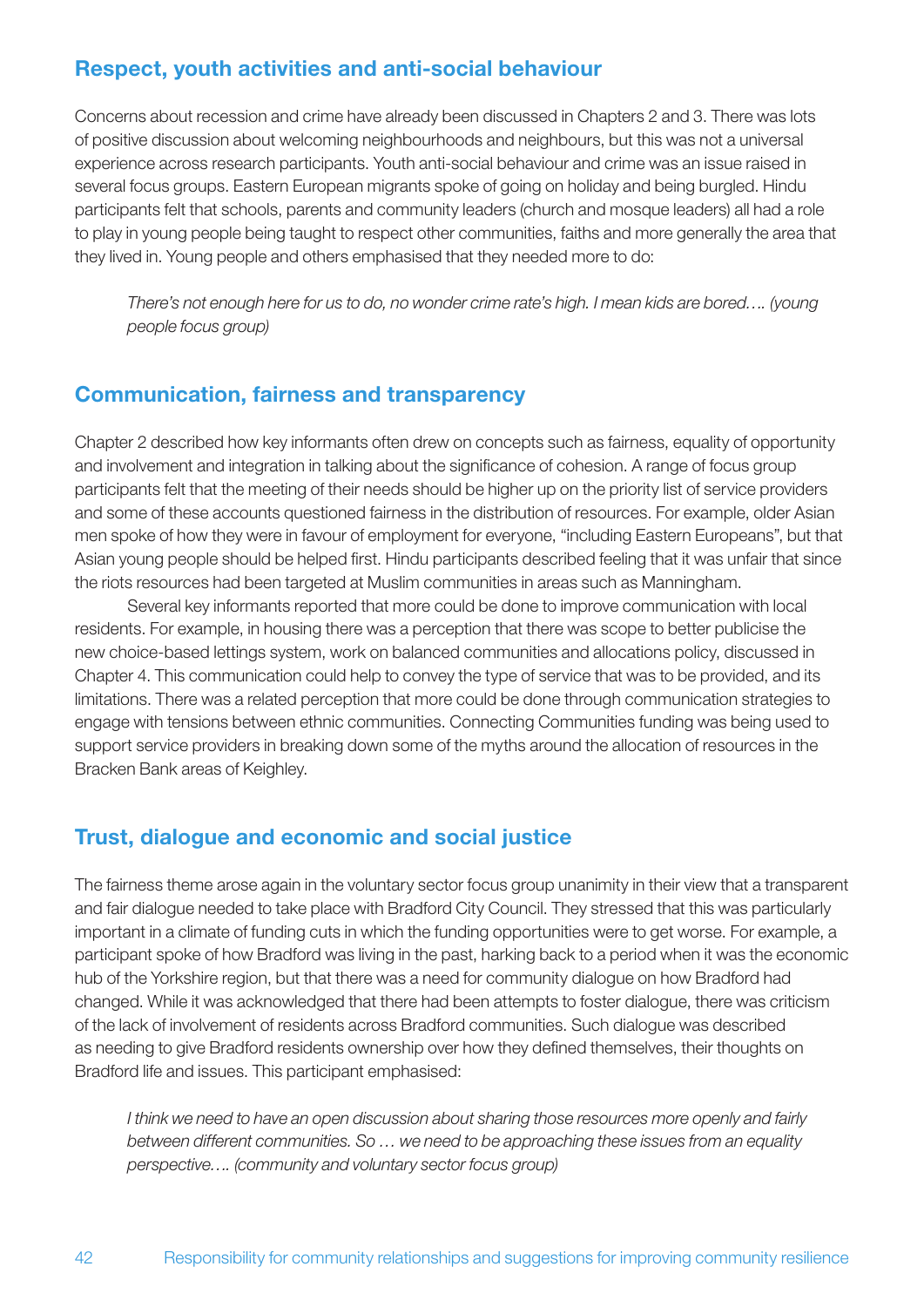Interaction was also appealed for between ordinary residents and the police. While several focus group participants emphasised that the 2001 Bradford riots were a result of police abuse of their power, they also felt that riots were more likely to take place during periods of economic hardship. One key informant was concerned that the police had not done enough to build relationships with local people since the riots, breaking down barriers between the police and young people. He suggested that this might include building police understanding of the burkha, veil and Islam. Reinforcing this perspective, young Asian women expressed scepticism that the police would take hate crime seriously:

*I wouldn't call them, I'd rather call my manager and get her down…. I trust her more than the police. (young Asian women focus group)*

# Finding creative solutions to the community funding squeeze: partnership working/new ways of working

As discussed in the previous chapter, resources available for community funding had been static for some time. A community worker described how a 'sizing down' of community groups and the voluntary sector was taking place, and that a tighter resource context would force people from different sections of the community to build relationships and pull together to find different ways of working in collaboration. She discussed the importance of creative thinking in an inhospitable climate. Providing the recent example of a community centre that had been knocked down in order for a new school to be built on the Braithwaite Estate in Keighley, her account resonated with 'Big Society' calls for social action. The community centre was relocated within the new school, and required partnership working to launch it. This heralded considerable potential for the community, the school, children and parents, to access a venue with a range of community facilities while simultaneously building a relationship with the school. A mother and toddlers group, an older people's luncheon club and a youth group had all begun to use the centre. It was also seen as a model that was leading the way in terms of sustainable community-based organisations. The community worker explained:

*… it sort of builds a relationship with members of the public who live in that community that may not necessarily have come into a school because they've not needed … it's on the verge … of being … the model that … a lot of other schools and community organisations will be looking at because you have that sustainable nature to it … when it's part of a sustainable thing like a school. (community worker)*

'Everyone' being responsible for community relationships implies an element of self-help. Several key informants discussed the importance of self-help in a climate of funding cuts. The deliberative workshop discussed the potentially multiple forms of self-help and social enterprise that needed to be explored. It also remains to be seen what government support is forthcoming for this activity, as promised in the Coalition manifesto (HM Government, 2010, pp. 29-30). The manifesto also notes plans to establish a 'Big Society Bank' to provide new finance for social enterprises, charities, neighbourhood groups and nongovernmental bodies.

# Holding on to equalities issues and monitoring disadvantage

Reference was also made to sufficient resources to support the public duty to promote equalities (now embodied in the Equality Act 2010). A key informant discussed how some schools had around 100 pupils from migrant families who needed to access free meals. This put a strain on the resources for individual schools.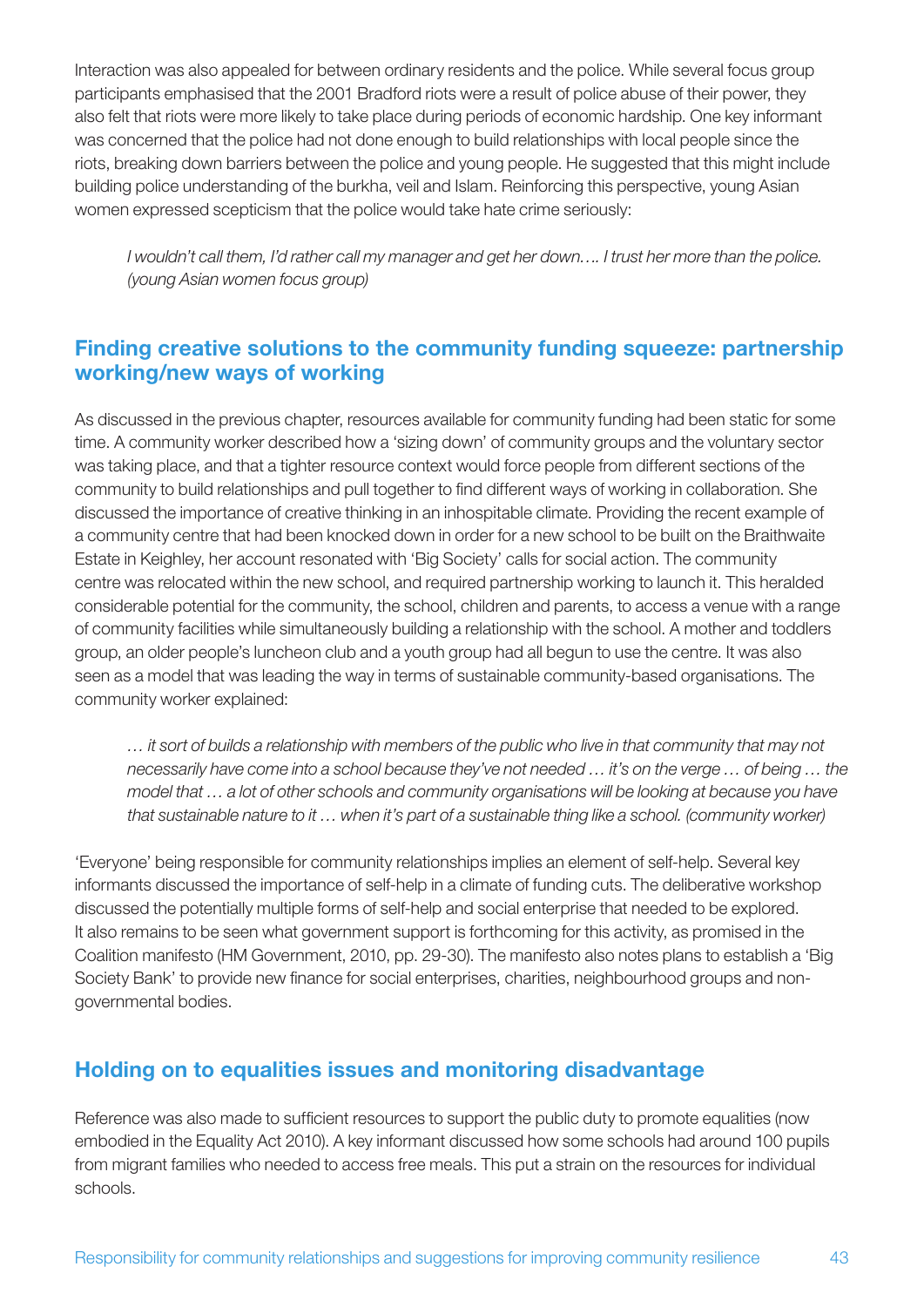There was discussion of the need to improve monitoring of both racist and homophobic incidents and to support developments to tackle racist crime, described in the previous chapter.

# Preparing communities for change

There were signs of a growing awareness of the need to prepare communities for change, managing expectations of funding and service delivery. Some research participants were clearly feeling marginalized, and perceived a need to tackle vested interests, for example, this comment from one of the Hindu participants who again referred to Muslim communities:

*I think it's … a lot of responsibility for the majority to make minorities feel comfortable, feel welcome, not to dominate, not to be aggressive and to allow people to speak out … as a minority you can be overshadowed by the majority very easily. (Hindu family focus group)*

The fear being expressed here was that community divisions could grow because a loss of public funding, putting the emphasis on private funding (and from the above discussion 'self-help') could make people feel vulnerable and lead to fear and suspicion. It has been noted elsewhere that support is needed to build on perceptions of commonalities across Bradford communities and develop shared understandings (Phillips *et al*., 2010). The Coalition Government plans note that 'The deficit reduction takes precedence over any other measures in this agreement' (HM Government, 2010, p. 35), suggesting that anxiety around the potential for community divisions to grow is well founded.

# **Summary**

- A recurring theme in this research was that everyone had some responsibility for community relationships.
- Suggestions for improving community relationships included:
	- the importance of social spaces that everyone in the community could use;
	- the need to tackle problematic segregation and stereotypes of ethnic communities;
	- addressing youth behaviours, activities and life chances;
	- improving service provider communication with Bradford residents to address issues around fairness and transparency;
	- Bradford has developed several creative approaches to engage with the community funding squeeze, fostering a sustainable community infrastructure;
	- Bradford needs to build on creative approaches to engage with the community funding squeeze, fostering a sustainable community infrastructure;
	- there is a need to prepare communities for change heralded by the erosion of public funding, particularly in a context where there are issues around a lack of community trust in service providers and a feeling of lack of involvement in decision-making.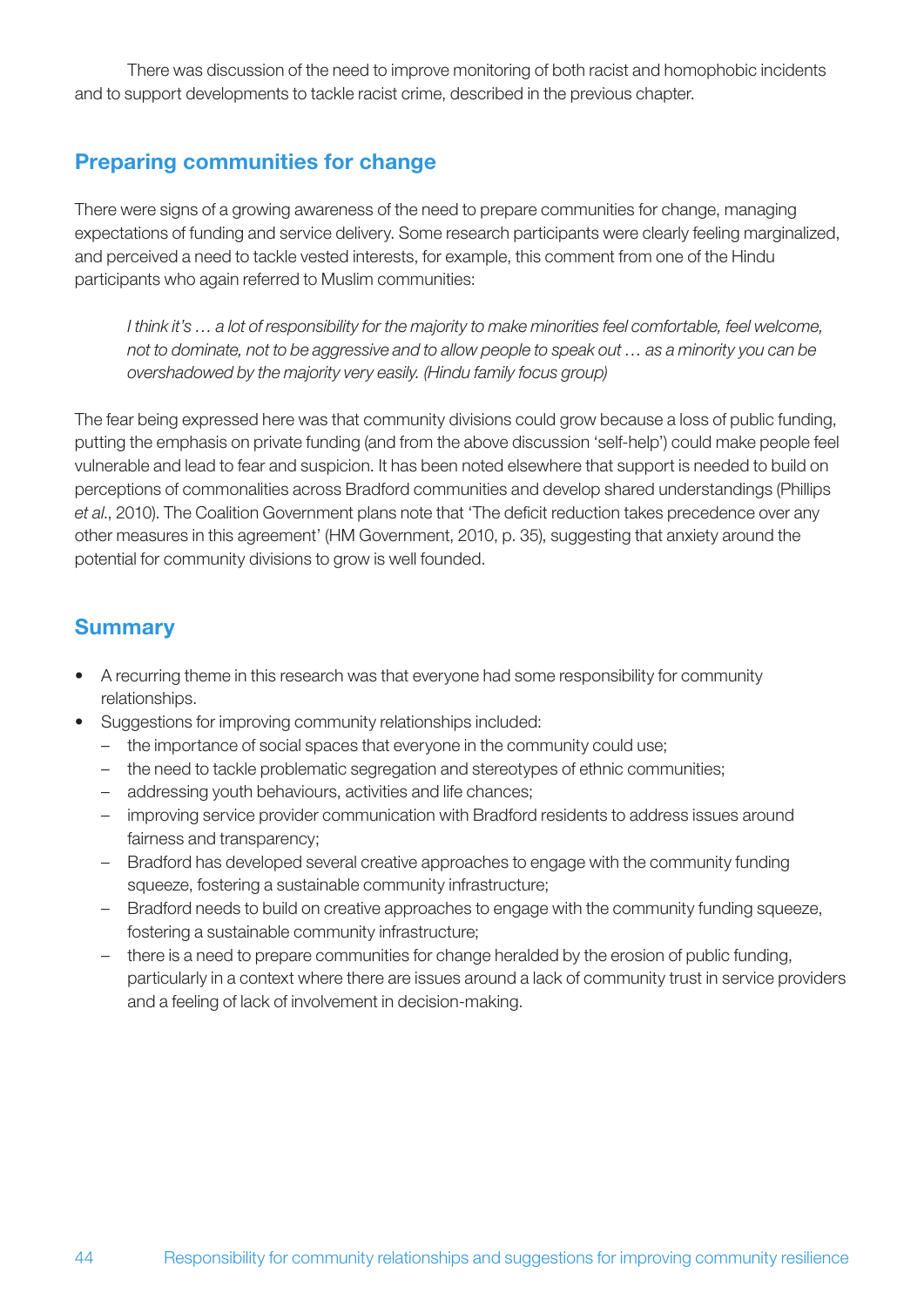# Impacts of the recession in Bradford

Research participants thought about community in a number of ways including local neighbourhoods working together and sharing something together, tolerance, caring and looking out for others and friendship networks. In discussing the short-term impacts of the recession at the levels of the area, individual and household, all research participants felt that the recession had made pre-recession problems worse. Their accounts suggested that the recession was influencing various aspects of community relationships. It was seen as having intensified signs of area decline, for example, the closure of shops, the decline of dilapidated buildings and crime. It was also perceived to have increased unemployment, material hardship and family tensions. Unemployed young people were linked with crime and anti-social behaviour and tensions between older and younger people.

Some residents spoke about finding social and financial support through hard times from within their own ethnic community as well as community organisations, indicative of the value of self-help as well as tailored and structured support through formal and informal layers of the community infrastructure. Examples of this were found among Gypsies and Travellers, Eastern European migrants and Pakistani older and younger residents. Community events also promoted a sense of 'togetherness' and it was important to have appropriate social spaces to support these. Various communities in Bradford resented how the area and its people had become stigmatised by the 2001 riots, reflecting a desire to claim back their community identity and reject (and dispel) external stereotypes.

Running in parallel with these signs of community spirit and activity were patterns of social conflict, some reflecting everyday neighbourhood disputes, and they could be racialised. However, the link between recession and relations between ethnic communities is not an easy one to map. Bradford has two main mediation services that can be drawn on when residents experience neighbourhood disputes. Key informants from these services reported that for the most part these disputes were quite routine, for example, related to noise and nuisance, community conflict arising from different lifestyles. As noted in the introduction to this report, social conflict does not automatically need to be feared. Although some of these disputes might involve race-related hostility, or become racialised, it was difficult to untangle this from other factors at play. Racist incidents did take place and some research participants perceived that they had no formal institution to which they could report such experiences. However, an alliance of community activists and organisations had recently restarted a network of reporting centres.

Established Bradford residents' accounts of the impact of recession suggested that unemployment and a lack of alternative work opportunities were fuelling resentment towards new arrivals to the area. The new arrivals, notably Eastern Europeans, were seen as taking jobs that might otherwise have gone to established communities. These accounts did not show recognition of the hardship and discrimination being experienced by migrant workers struggling to survive. There were also resident perceptions that the labelling of Muslims as extremists, and related hostility, had worsened during the recession.

Housing service providers discussed how increased pressure on the housing stock was influencing community relationships in a negative way. This was reflected in residents' complaints about queue jumping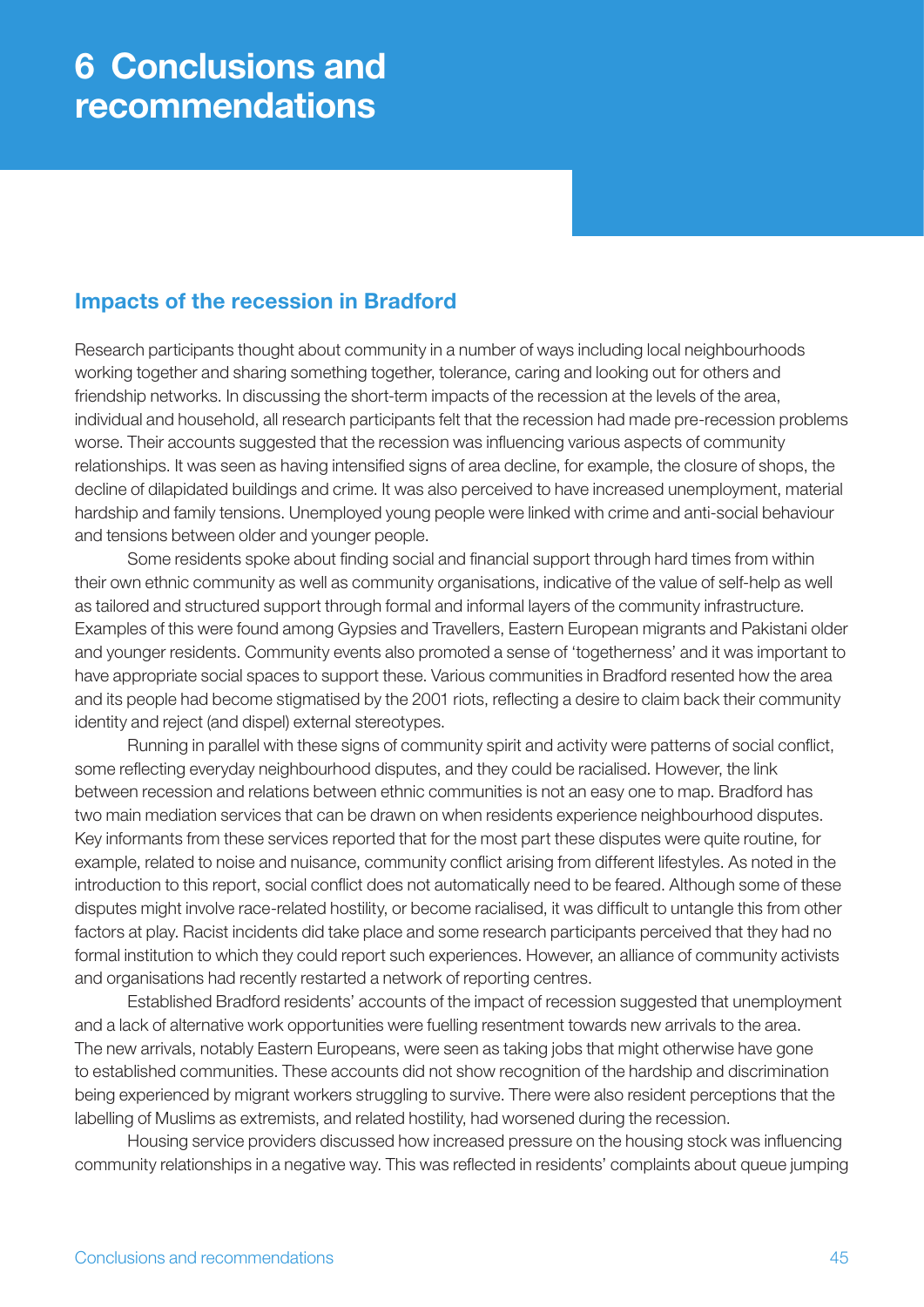in social housing waiting lists and comments that newly arrived and established ethnic communities were receiving unfair preferential treatment.

There were criticisms of the resources available to monitor discrimination and disadvantage and anxiety about the sustainability of recent steps to tackle discrimination and associated monitoring of progress. For example, research participants linked to a community alliance for the reporting of racist incidents discussed how it had been dormant for some time, although efforts had recently been made to re-launch it.

On the whole, Bradford residents were pessimistic about the long-term impact of the recession, but more positively there was also widespread agreement that everyone had responsibility for community relationships and cohesion.

# Perceived effects of current government policy

There was widespread anxiety, across statutory and third sector key informants, as well as some residents, about the climate of spending cuts. In a climate of uncertainty about the scale of the cuts, there was also pessimism about the impact on deprivation and community funding. Community funding had been fixed (and so, in effect, declining in value) for several years.

Third sector participants strongly urged recognition that resources were vital for fostering *essential* work with hidden and disadvantaged communities. This included the socially segregated Gypsy and Traveller and migrant worker communities. Resilient communities need resilient organisations. V4CE's submission to the 2010 Spending Review, referred to in Chapter 4, reinforces these points.

BME third sector research participants were particularly critical of the relationship between the third sector and Bradford City Council. Participants argued that, despite the climate of financial crisis and funding uncertainty, insufficient dialogue was taking place between the statutory and third sectors. They urged greater transparency and fairness.

The BME third sector has had longstanding concerns about the availability of funding. Both the recession and spending cuts were seen as likely to make this situation worse in a context where there were expectations that umbrella BME organisations should be covering the diversity of BME needs. BME third sector participants were also concerned over whether bids to government funding streams were distorting BME third sector objectives and their potential impact. PREVENT was a particularly contentious area, views on the use of this funding resource ranging from those who felt that it undermined the BME third sector in distorting its goals to those who felt that it was simply being used to fill a funding gap for ongoing activities and not to meet PREVENT objectives. At the time of the fieldwork a Racial Justice Network, funded by the Joseph Rowntree Charitable Trust, had been set up to build greater solidarity and activism for the BME third sector. The research findings reinforce the importance of this activity.

There is a gap in Bradford residents' and service providers' perceptions of community voice. Residents with the hidden voices that this research largely focused on felt that they lacked voice. There are both issues of a lack of awareness of neighbourhood structures that have been developed to enable them to have a say in local issues and a lack of trust in participation at these levels making a difference.

# Recommendations: levers to support community resilience and to bring communities together

• Central Government proposed the outsourcing of non-essential council activities prior to the 2010 General Election. While the third sector saw this as a potential opportunity for it to develop its activity, there was also some feeling that a very big question mark hung over the resources that might be available to deliver these services. There is a need a think about alternative ways of working in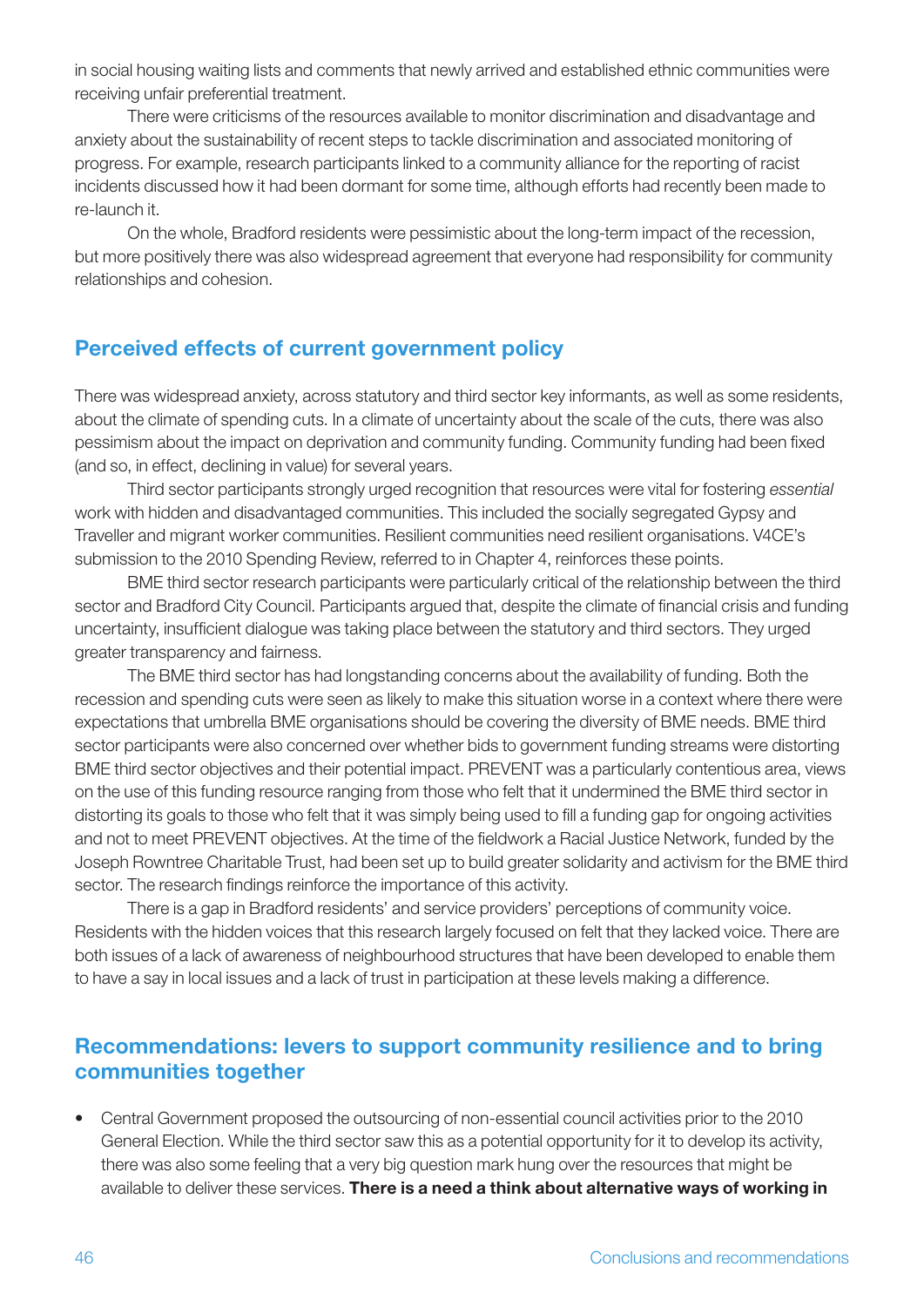this context, investigating how to maintain and strengthen resilience. There are signs that existing local partnerships need to be built on, increasing co-operation and integrating the contribution of hidden and disadvantaged communities. Partnership working is potentially a lever for bringing communities together. For example, self-help might involve more established community organisations supporting capacity building within fledgling organisations that Bradford's Community Funding Unit will increasingly be struggling to find the resources to support.

- There were examples of creative thinking in cohesion-related initiatives, for example, a community centre being built in a school presented as a new model for sustainable community organisation. There was also a project fostering contact between white British girls and Pakistani Muslim girls that was felt to have had social benefits but needed to be longer term. There is an ongoing need for evaluation of the costs of benefits of such initiatives, sharing of good practice and recognition of their value as a lever for bringing communities together.
- The council examined its relationship with the third sector in a recent third sector review, and one of its recommendations was to establish a new structure to facilitate engagement with the voluntary and community sector. In the last twelve months the council had established a pot of money to support a structure called VCS Forums and Assembly to discuss issues and to take them forward in partnership. At the time of the fieldwork the first assembly had just taken place. Given the third sector concerns about the quality of dialogue with statutory providers, there needs to be ongoing evaluation of the effectiveness of this new structure in engaging with the third sector, and the representation of and engagement with more hidden voices.
- While discourse on the Big Society emphasises self-help, the social sustainability of communities is also linked to community infrastructure and the resources that underpin this. A total of £11 million of cuts to the Office for the Civil Society has already been announced, and the Commission for the Compact has had its budget slashed by one fifth. V4CE has worked extensively on the Compact to ensure that the BME and wider equality sector are represented in the agreement. An effective tool to improve partnership working with public bodies, particularly local authorities, is essential. The third sector has an important role in service delivery including services in support of communities and healthy community relationships. The evidence base on this role, in an evolving local context, needs to be supported, for example, through case studies of its engagement with the Big Society Bank.
- **The Equalities Act 2010** has introduced an integrated duty on public bodies to promote equality across the eight strands. This legal framework, and equalities assessments that are implemented in the spirit of it, may be a lever by which to challenge the equalities impacts of public spending cuts, including their impact on community organisations and relationships. Community resistance and challenges to cuts assessed to have equalities impacts need to be both monitored and publicised on the national stage. In this research, key informant reference was made to there being insufficient resources to support the public duty to promote equalities.
- Communication policies are also a lever for bringing communities together. Further work must be undertaken by statutory service providers to communicate policies and initiatives to Bradford residents to engage with myths, as well as harsh realities, around the distribution of resources. This further work should recognise the role of the press and media and the need for good news stories and positive messages to come through. There might usefully be greater co-ordination of this activity across service providers. In addition, there is a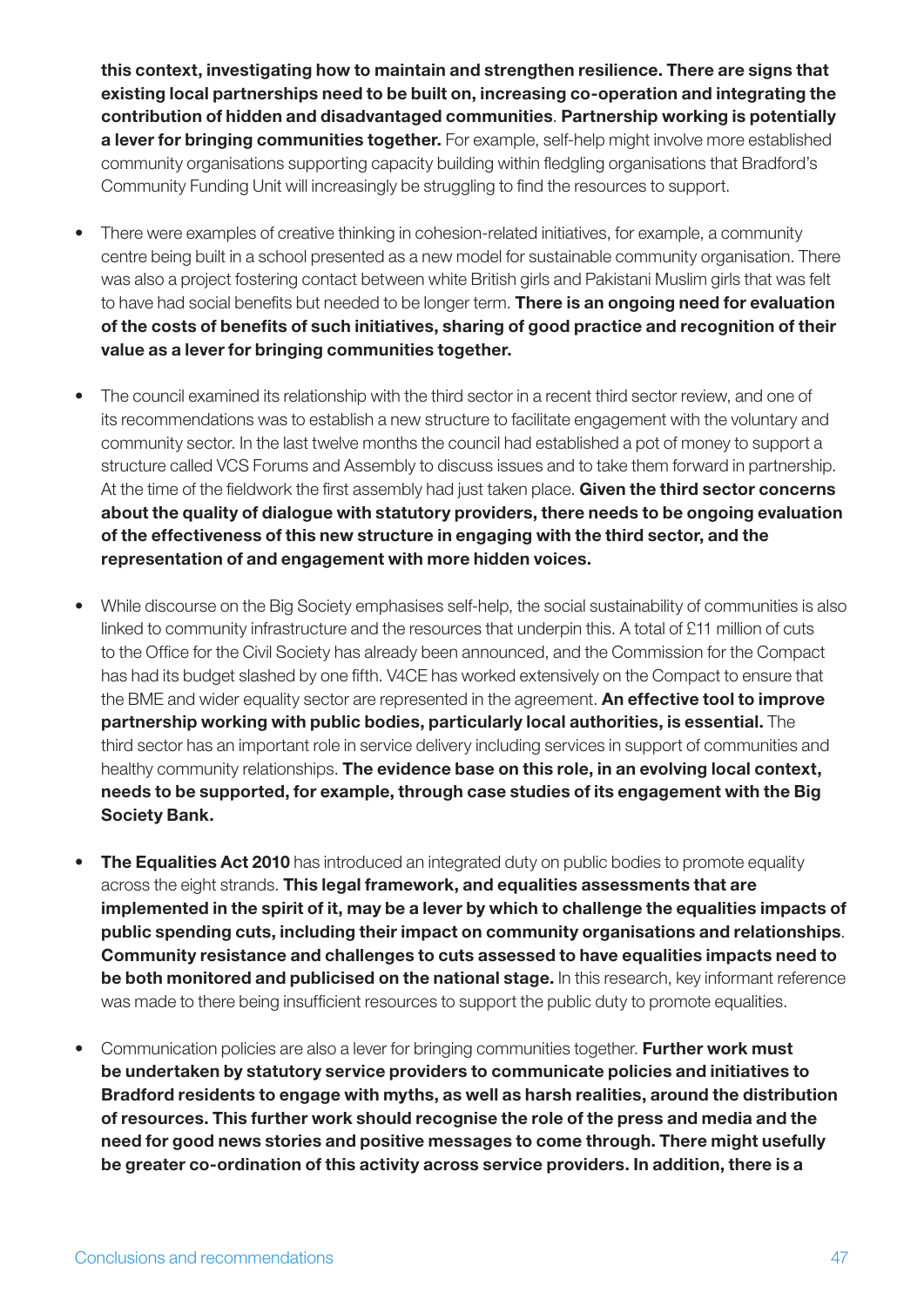#### role for community leaders to be consistent in the delivery of messages without personal agendas getting in the way.

- This research reinforces themes from earlier studies, that material deprivation and inequalities have a negative impact on the quality of community relationships. Bradford's Safer and Stronger Communities Department has been trying to nurture the idea that tackling disadvantage, discrimination and dependency (the 3Ds) is important in order to foster socially sustainable community relationships. Again, the Equality Act 2010 may be a lever for this activity. It has introduced a duty on public authorities to consider reducing inequalities of outcomes that result from socio-economic disadvantage and came into force in April 2011. Continued efforts to tackle disadvantage, discrimination and poverty traps need to be seen as a lever for bringing communities together. Bradford City Council has introduced a range of measures to tackle economic hardship. These interventions must be prioritised despite the climate of spending cuts, and efforts at developing joined-up working must be intensified.
- Youth unemployment, alienation and segregation must be addressed. There is positive evidence of work to tackle the social and economic problems of young Muslim Pakistani men (Communities Bradford, 2009). However, the Future Jobs Fund has now been scrapped, eroding financial support for some of Bradford's joined-up working to tackle worklessness. At the time of the fieldwork there were moves to set up a project to increase the evidence base on the needs of Asian young people to feed into a strategy for Bradford, and taking an holistic approach. Young people from other cultural backgrounds, including white working class, should also not be neglected.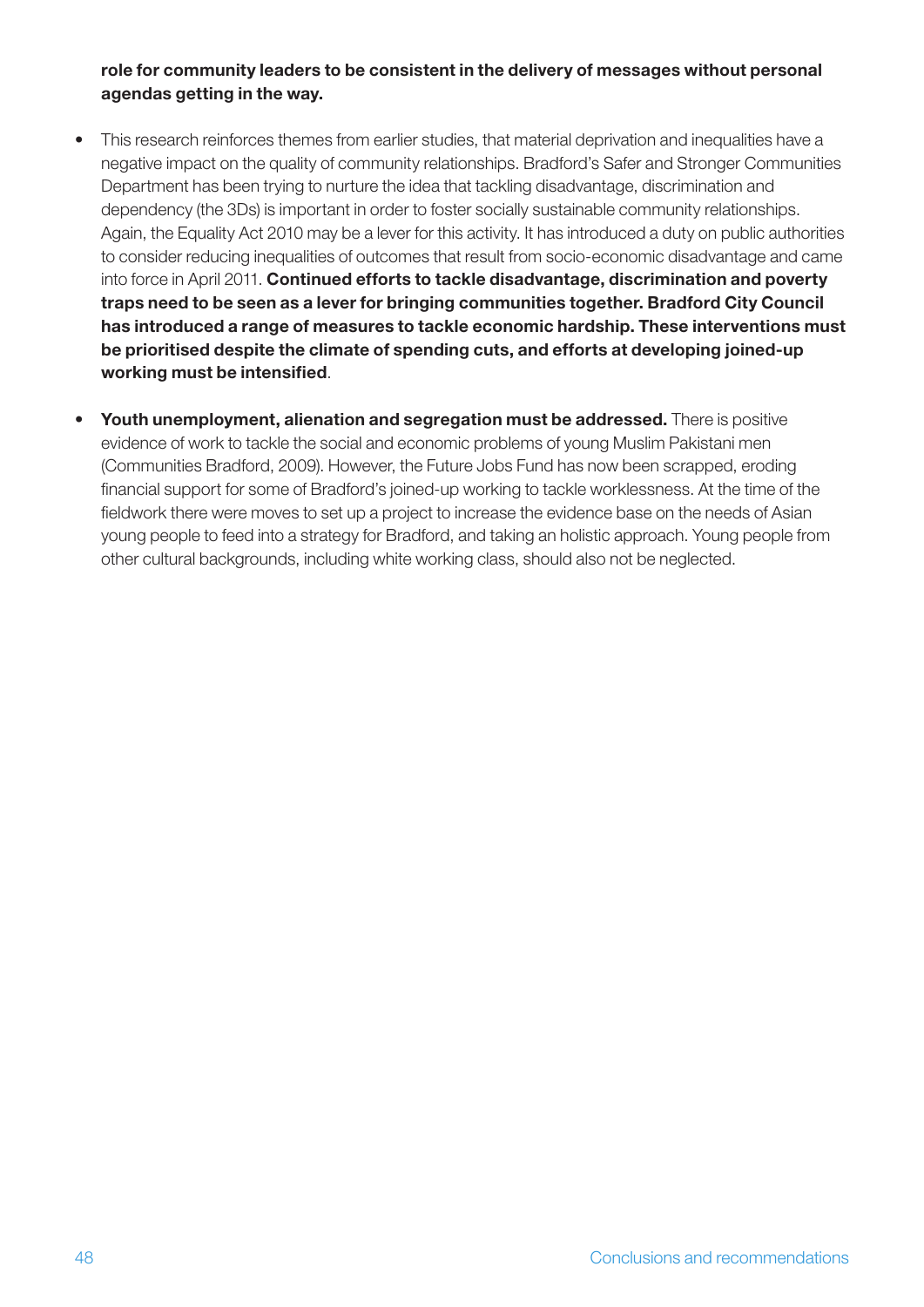# **References**

Alam, M. Y. and Husband, C. H. (2006) *British-Pakistani Men from Bradford: Linking narratives to policy*. York: Joseph Rowntree Foundation. www.jrf.org.uk/publications/reflections-young-british-pakistani-menbradford

Bradford Building Communities Partnership (2004) *The General Compact: An agreement between public agencies and the voluntary and community sector in the Bradford District*

CLG (Department for Communities and Local Government) (2007a) *Commission on Integration and Cohesion: Our shared futures*. London: The Stationery Office

CLG (2008) *Creating Strong, Safe and Prosperous Communities: Statutory guidance*. London: The Stationery Office

Communities Bradford (2009) *The West Bowling Youth Initiative: Then, now and the future*. York: Joseph Rowntree Foundation. www.jrf.org.uk/publications/2318

*Compact* (2009) 'Refresh time for the compact', *Insight, The Quarterly Newsletter for Compact*, Issue 4, Spring.

Farnell, R. (2009) *Evidence from Research and Development Work in Bradford*. York: Joseph Rowntree Foundation

Furbey, R., Dinham, A., Farnell, R., Finneron, D. and Wilkinson, G. (2006) *Faith as Social Capital*. York: Joseph Rowntree Foundation. www.jrf.org.uk/publications/faith-social-capital

Garner, S. (2009) 'Home truths: The white working class and the racialisation of social housing.' In K. P. Sveinsson (ed) *Who Cares about the White Working Class?*. London: Runnymede Trust

Gilchrist, A. (2004) *The Well-connected Community*. Bristol: The Policy Press for the Community Development Foundation

Hickman, M., Crowley, H. and Mail, N. (2008) *Immigration and Social Cohesion in the UK: The rhythms and realities of everyday life*. York: Joseph Rowntree Foundation. www.jrf.org.uk/publications/immigration-andsocial-cohesion-uk

HM Government (2007) *Preventing Violent Extremism: A strategy for delivery*. London: The Stationery Office

HM Government (2010) *The Coalition: Our programme for government*. London: The Stationery Office

House of Commons Select Committee (2010) *Sixth Report – Preventing Violent Extremism*. March. www. publications.parliament.uk/pa/cm200910/cmselect/cmcomloc/65/6502.htm

Hudson, M., Phillips, J., Ray, K. and Barnes, H. (2007) *Social Cohesion in Diverse Communities*. York: Joseph Rowntree Foundation. www.jrf.org.uk/publications/social-cohesion-diverse-communities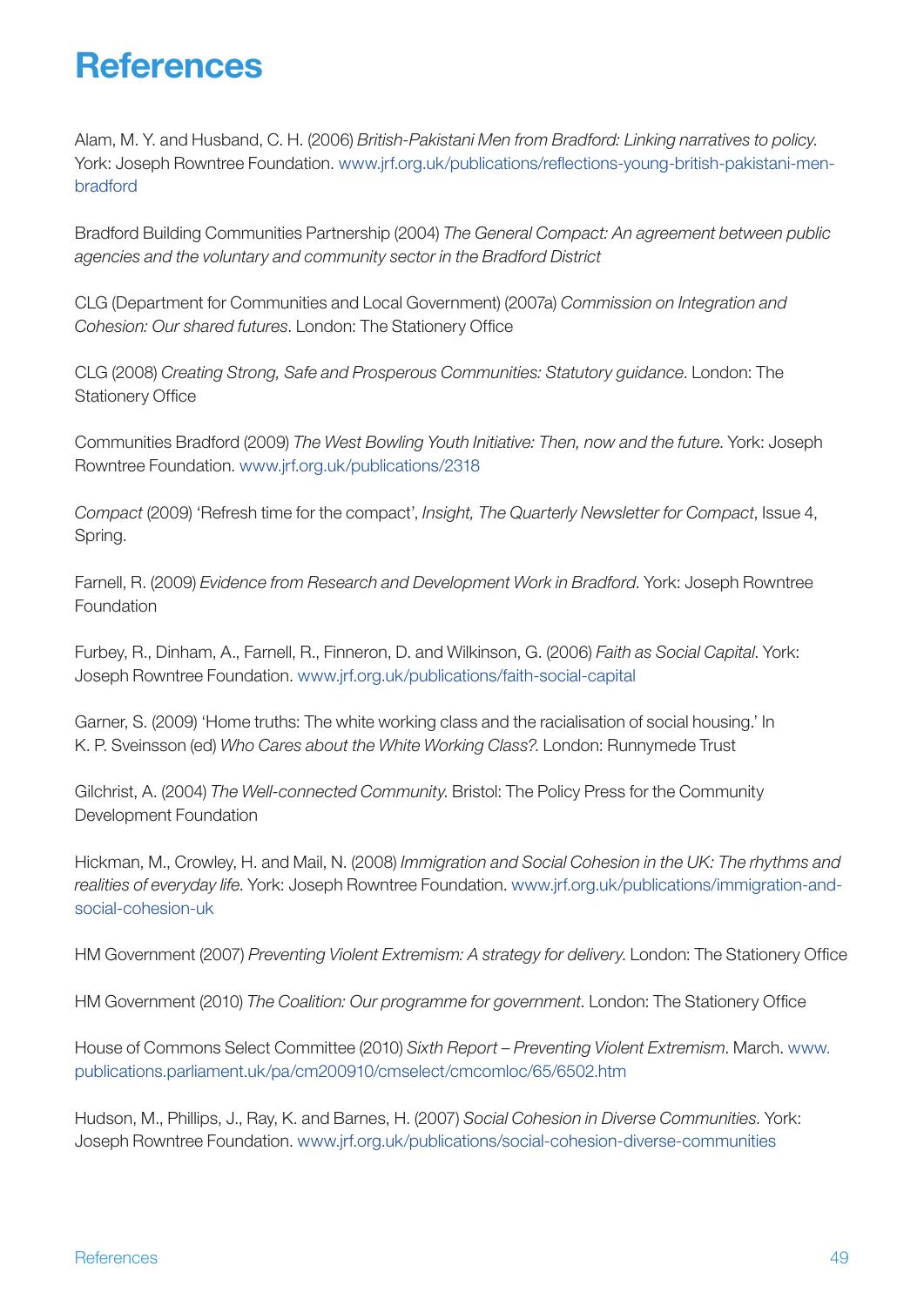JRF (Joseph Rowntree Foundation) (2009) *The Bradford Community Guide: A guide to community and development projects*. York: Joseph Rowntree Foundation. www.jrf.org.uk/publications/bradfordcommunity-guide

Kaur-Stubbs, S. (2008) 'Poverty and solidarity.' In N. Johnson (ed) *Citizenship, Cohesion and Solidarity*. London: The Smith Institute

Nunn, A. Bickerstaffe, T. Hogarth, T. Bosworth, D. Green, A and Owen, D. (2010) *Postcode selection? Employers' use of area- and address-based information shortcuts in recruitment decisions*. Department for Work and Pensions Research Report No. 664.

Pearce, J. and Milne, E. J. (2010) *Participation and Community on Bradford's Traditionally White Estates*. York: Joseph Rowntree Foundation. www.jrf.org.uk/publications/community-bradford-white-estates

Phillips, D., Athwal, B., Harrison, M., Robinson, D., Bashir, N. and Atkinson, J. (2010) *Neighbourhood, Community and Housing in Bradford: Building understanding between new and settled groups*. York: Joseph Rowntree Foundation. www.jrf.org.uk/publications/neighbourhood-community-housing-bradford

Samad, Y. (2010) *Muslims and Community Cohesion in Bradford*. York: Joseph Rowntree Foundation. www.jrf.org.uk/publications/muslims-cohesion-bradford

Sennett, R. (1998) *The Corrosion of Character*. New York: W.W. Norton

Tunstall, R. and Fenton, A. (2009) *Communities in Recession: the impact on deprived neighbourhoods*. York: Joseph Rowntree Foundation

V4CE (Voice4Change England) (2010) *Submission – 2010 Spending Review*. Submitted to the Treasury, September

Weatherell, M. (2007) 'Community Cohesion and Identity Dynamics: Dilemmas and Challenges'. In Weatherell, M. Lafleche, M. and Berkeley, R. (eds) *Identity, Ethnic Diversity and Community Cohesion*. London: Sage.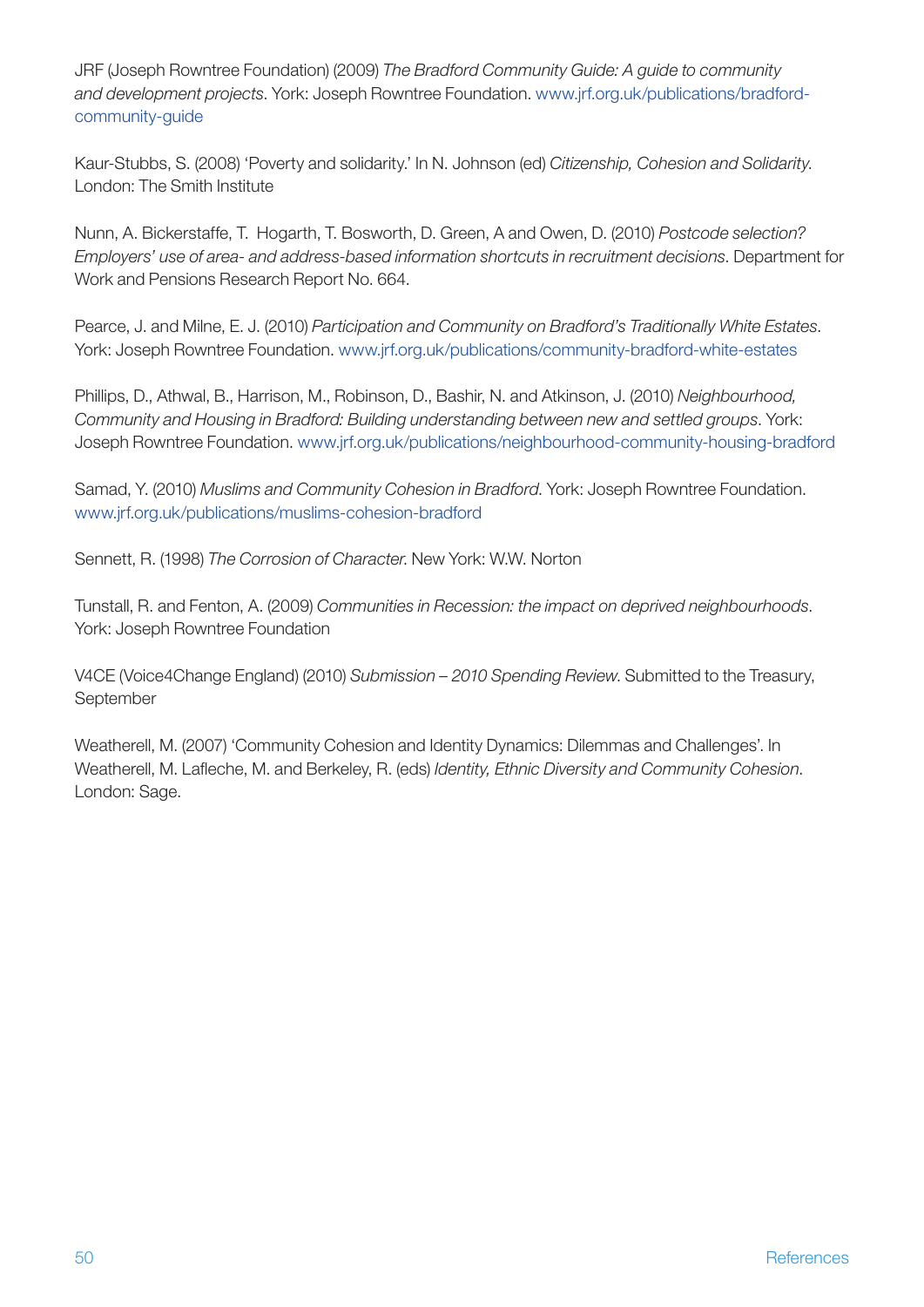# Acknowledgements

We would like to thank all the Bradford residents, Bradford City Council, other service providers, third sector organisations and community workers who made time to contribute to this research. We are grateful to the team at Bradford Resource Centre for providing a welcoming venue for our discussion groups and deliberative workshop. Our thanks also go to the Joseph Rowntree Foundation Bradford Programme Team for their support and guidance: Bana Gora, Emma Stone and Sue Szekely. We would also like to thank the PSI Research Support Team, Mehrdad Hashemi-Sadrai, Jenny Lau and Hilary Salter, for their administrative assistance.

# About the authors

Maria Hudson is Senior Research Fellow at the Policy Studies Institute, University of Westminster.

Rosemary Davidson is Research Fellow at the Policy Studies Institute, University of Westminster.

Lucia Durante is Research Officer at the Policy Studies Institute, University of Westminster.

Gemma Grieve is Senior Policy and Parliamentary Officer at Voice4Change England.

Arjumand Kazmi is Head of Policy at Voice4Change England.